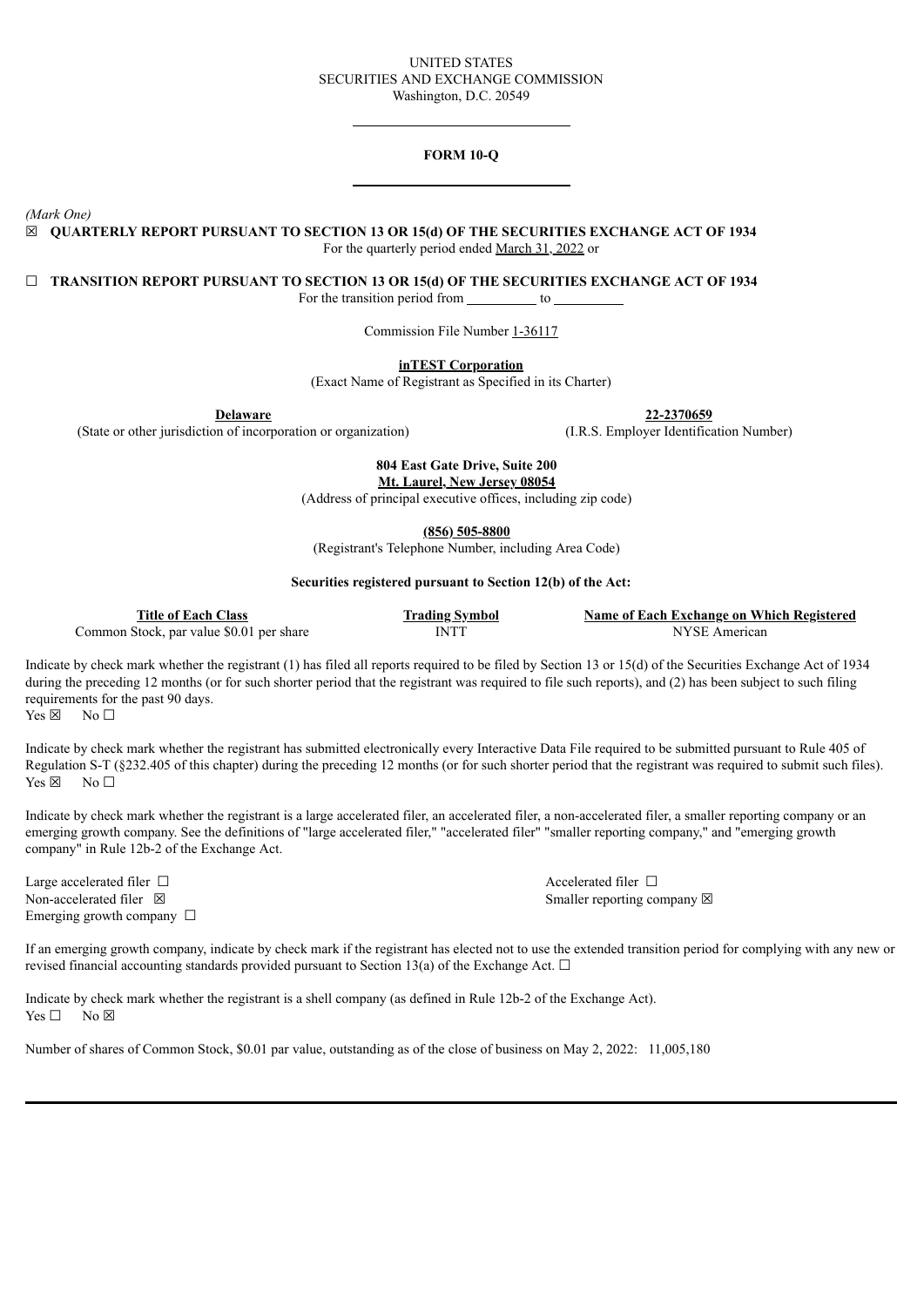# **inTEST CORPORATION**

# **TABLE OF CONTENTS**

|                   |                                                                                                                | Page           |
|-------------------|----------------------------------------------------------------------------------------------------------------|----------------|
| PART I.           | <b>FINANCIAL INFORMATION</b>                                                                                   |                |
| Item 1.           | <b>Financial Statements</b>                                                                                    |                |
|                   |                                                                                                                |                |
|                   | Consolidated Balance Sheets as of March 31, 2022 (Unaudited) and December 31, 2021                             |                |
|                   | Unaudited Consolidated Statements of Operations for the three months ended March 31, 2022 and 2021             | $\sqrt{2}$     |
|                   | Unaudited Consolidated Statements of Comprehensive Earnings for the three months ended March 31, 2022 and 2021 | $\mathfrak{Z}$ |
|                   | Unaudited Consolidated Statements of Stockholders' Equity for the three months ended March 31, 2022 and 2021   | $\overline{4}$ |
|                   | Unaudited Consolidated Statements of Cash Flows for the three months ended March 31, 2022 and 2021             | 5              |
|                   | Notes to Consolidated Financial Statements                                                                     | 6              |
|                   |                                                                                                                |                |
| Item 2.           | <b>Management's Discussion and Analysis of Financial Condition and Results of Operations</b>                   | 24             |
|                   |                                                                                                                |                |
| Item 3.           | Quantitative and Qualitative Disclosures About Market Risk                                                     | 31             |
| Item 4.           | <b>Controls and Procedures</b>                                                                                 | 31             |
|                   |                                                                                                                |                |
| PART II.          | <b>OTHER INFORMATION</b>                                                                                       |                |
| Item 1.           |                                                                                                                | 32             |
|                   | <b>Legal Proceedings</b>                                                                                       |                |
| Item 1A.          | <b>Risk Factors</b>                                                                                            | 32             |
|                   |                                                                                                                |                |
| Item 2.           | <b>Unregistered Sales of Equity Securities and Use of Proceeds</b>                                             | 32             |
|                   |                                                                                                                |                |
| Item 3.           | <b>Defaults Upon Senior Securities</b>                                                                         | 32             |
| Item 4.           | <b>Mine Safety Disclosures</b>                                                                                 | 32             |
|                   |                                                                                                                |                |
| Item 5.           | <b>Other Information</b>                                                                                       | 32             |
|                   |                                                                                                                |                |
| Item 6.           | <b>Exhibits</b>                                                                                                | 33             |
|                   |                                                                                                                |                |
| <b>SIGNATURES</b> |                                                                                                                | 34             |
|                   |                                                                                                                |                |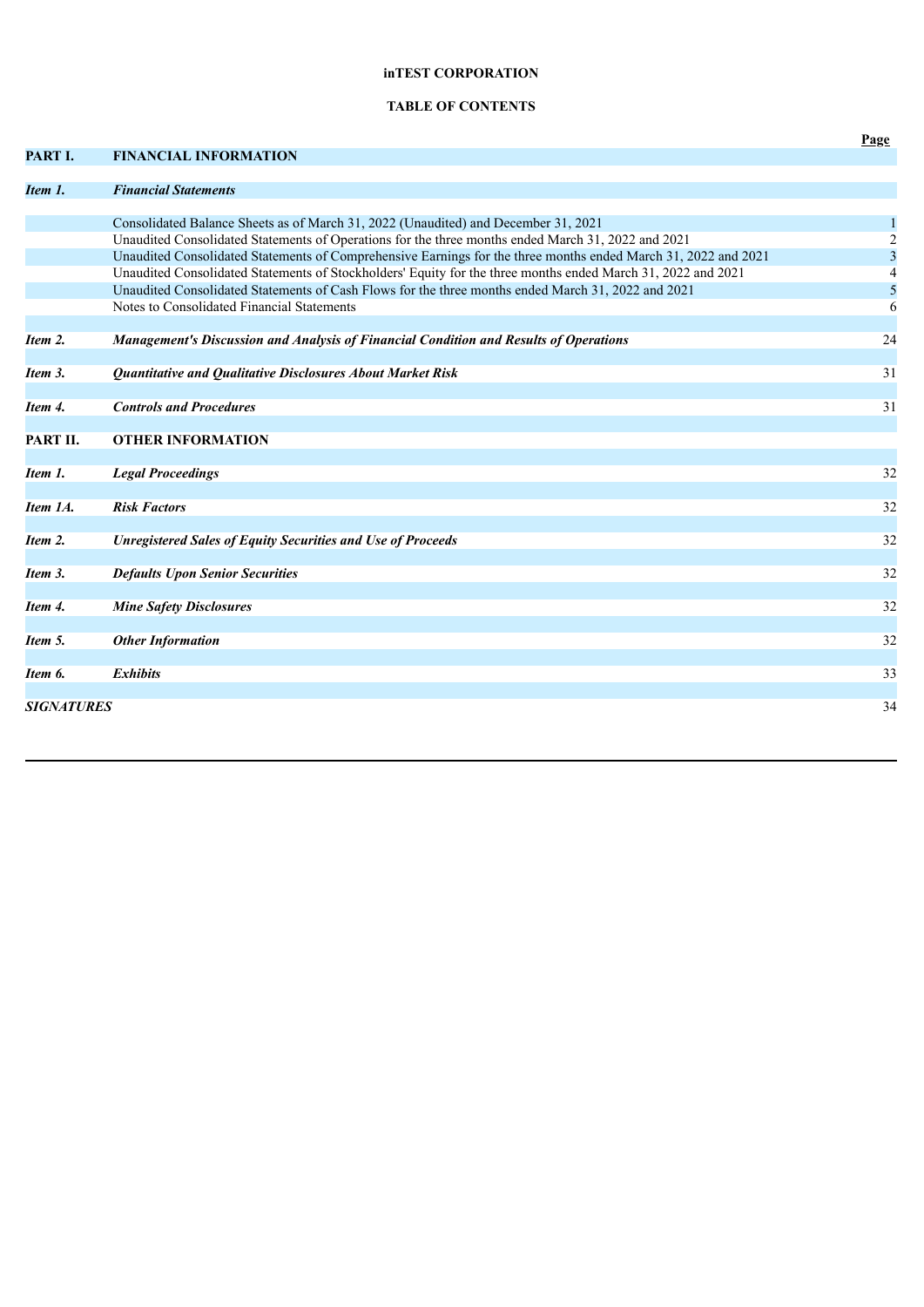# **PART I. FINANCIAL INFORMATION**

# **inTEST CORPORATION**

**CONSOLIDATED BALANCE SHEETS** (In thousands, except share and per share data)

| (Unaudited)<br>Current assets:<br>\$<br>Cash and cash equivalents<br>17,211<br>$\mathcal{S}$<br>21,195<br>17,292<br>Trade accounts receivable, net of allowance for doubtful accounts of \$212 and \$213, respectively<br>16,536<br>14,913<br>12,863<br>Inventories<br>1,853<br>Prepaid expenses and other current assets<br>1,483<br>52,077<br>51,269<br>Total current assets<br>Machinery and equipment<br>5,801<br>5,733<br>3,193<br>3,001<br>Leasehold improvements<br>8,994<br>Gross property and equipment<br>8,734<br>(6,190)<br>Less: accumulated depreciation<br>2,804<br>2,688<br>Net property and equipment<br>5,657<br>5,919<br>21,863<br>21,448<br>20,905<br>21,634<br>100<br>100<br>336<br>39<br>Other assets<br>\$<br>102,934<br>$\boldsymbol{\mathsf{S}}$<br>103,905<br>Total assets<br>LIABILITIES AND STOCKHOLDERS' EQUITY<br>Current liabilities:<br>\$<br>4,100<br>$\mathbb{S}$<br>Current portion of Term Note<br>4,100<br>1,444<br>Current portion of operating lease liabilities<br>1,371<br>Accounts payable<br>5,896<br>4,281<br>Accrued wages and benefits<br>2,898<br>4,080<br>Accrued professional fees<br>527<br>1,048<br>Customer deposits and deferred revenue<br>5,425<br>6,038<br>842<br>Accrued sales commissions<br>863<br>Domestic and foreign income taxes payable<br>1,625<br>2,024<br>1,390<br>1,267<br>Other current liabilities<br>24,147<br>25,072<br>Total current liabilities<br>4,876<br>Operating lease liabilities, net of current portion<br>5,248<br>Term Note, net of current portion<br>15,117<br>16,000<br>Deferred tax liabilities<br>941<br>1,379<br>Contingent consideration<br>930<br>1,369<br>Other liabilities<br>483<br>453<br>49,082<br>46,933<br>Total liabilities<br>Stockholders' equity:<br>Preferred stock, \$0.01 par value; 5,000,000 shares authorized; no shares issued or outstanding<br>Common stock, \$0.01 par value; 20,000,000 shares authorized; 10,995,194 and 10,910,460 shares issued,<br>respectively<br>110<br>109<br>Additional paid-in capital<br>30,358<br>29,931<br>Retained earnings<br>24,970<br>24,393<br>Accumulated other comprehensive earnings<br>767<br>594<br>Treasury stock, at cost; 33,077 shares<br>(204) |                                    | March 31,<br>2022 |  | December 31,<br>2021 |  |
|-------------------------------------------------------------------------------------------------------------------------------------------------------------------------------------------------------------------------------------------------------------------------------------------------------------------------------------------------------------------------------------------------------------------------------------------------------------------------------------------------------------------------------------------------------------------------------------------------------------------------------------------------------------------------------------------------------------------------------------------------------------------------------------------------------------------------------------------------------------------------------------------------------------------------------------------------------------------------------------------------------------------------------------------------------------------------------------------------------------------------------------------------------------------------------------------------------------------------------------------------------------------------------------------------------------------------------------------------------------------------------------------------------------------------------------------------------------------------------------------------------------------------------------------------------------------------------------------------------------------------------------------------------------------------------------------------------------------------------------------------------------------------------------------------------------------------------------------------------------------------------------------------------------------------------------------------------------------------------------------------------------------------------------------------------------------------------------------------------------------------------------------------------------------------------------------------------------|------------------------------------|-------------------|--|----------------------|--|
|                                                                                                                                                                                                                                                                                                                                                                                                                                                                                                                                                                                                                                                                                                                                                                                                                                                                                                                                                                                                                                                                                                                                                                                                                                                                                                                                                                                                                                                                                                                                                                                                                                                                                                                                                                                                                                                                                                                                                                                                                                                                                                                                                                                                             |                                    |                   |  |                      |  |
| (6,046)<br>(204)                                                                                                                                                                                                                                                                                                                                                                                                                                                                                                                                                                                                                                                                                                                                                                                                                                                                                                                                                                                                                                                                                                                                                                                                                                                                                                                                                                                                                                                                                                                                                                                                                                                                                                                                                                                                                                                                                                                                                                                                                                                                                                                                                                                            | <b>ASSETS</b>                      |                   |  |                      |  |
|                                                                                                                                                                                                                                                                                                                                                                                                                                                                                                                                                                                                                                                                                                                                                                                                                                                                                                                                                                                                                                                                                                                                                                                                                                                                                                                                                                                                                                                                                                                                                                                                                                                                                                                                                                                                                                                                                                                                                                                                                                                                                                                                                                                                             |                                    |                   |  |                      |  |
|                                                                                                                                                                                                                                                                                                                                                                                                                                                                                                                                                                                                                                                                                                                                                                                                                                                                                                                                                                                                                                                                                                                                                                                                                                                                                                                                                                                                                                                                                                                                                                                                                                                                                                                                                                                                                                                                                                                                                                                                                                                                                                                                                                                                             |                                    |                   |  |                      |  |
|                                                                                                                                                                                                                                                                                                                                                                                                                                                                                                                                                                                                                                                                                                                                                                                                                                                                                                                                                                                                                                                                                                                                                                                                                                                                                                                                                                                                                                                                                                                                                                                                                                                                                                                                                                                                                                                                                                                                                                                                                                                                                                                                                                                                             |                                    |                   |  |                      |  |
|                                                                                                                                                                                                                                                                                                                                                                                                                                                                                                                                                                                                                                                                                                                                                                                                                                                                                                                                                                                                                                                                                                                                                                                                                                                                                                                                                                                                                                                                                                                                                                                                                                                                                                                                                                                                                                                                                                                                                                                                                                                                                                                                                                                                             |                                    |                   |  |                      |  |
|                                                                                                                                                                                                                                                                                                                                                                                                                                                                                                                                                                                                                                                                                                                                                                                                                                                                                                                                                                                                                                                                                                                                                                                                                                                                                                                                                                                                                                                                                                                                                                                                                                                                                                                                                                                                                                                                                                                                                                                                                                                                                                                                                                                                             |                                    |                   |  |                      |  |
|                                                                                                                                                                                                                                                                                                                                                                                                                                                                                                                                                                                                                                                                                                                                                                                                                                                                                                                                                                                                                                                                                                                                                                                                                                                                                                                                                                                                                                                                                                                                                                                                                                                                                                                                                                                                                                                                                                                                                                                                                                                                                                                                                                                                             |                                    |                   |  |                      |  |
|                                                                                                                                                                                                                                                                                                                                                                                                                                                                                                                                                                                                                                                                                                                                                                                                                                                                                                                                                                                                                                                                                                                                                                                                                                                                                                                                                                                                                                                                                                                                                                                                                                                                                                                                                                                                                                                                                                                                                                                                                                                                                                                                                                                                             | Property and equipment:            |                   |  |                      |  |
|                                                                                                                                                                                                                                                                                                                                                                                                                                                                                                                                                                                                                                                                                                                                                                                                                                                                                                                                                                                                                                                                                                                                                                                                                                                                                                                                                                                                                                                                                                                                                                                                                                                                                                                                                                                                                                                                                                                                                                                                                                                                                                                                                                                                             |                                    |                   |  |                      |  |
|                                                                                                                                                                                                                                                                                                                                                                                                                                                                                                                                                                                                                                                                                                                                                                                                                                                                                                                                                                                                                                                                                                                                                                                                                                                                                                                                                                                                                                                                                                                                                                                                                                                                                                                                                                                                                                                                                                                                                                                                                                                                                                                                                                                                             |                                    |                   |  |                      |  |
|                                                                                                                                                                                                                                                                                                                                                                                                                                                                                                                                                                                                                                                                                                                                                                                                                                                                                                                                                                                                                                                                                                                                                                                                                                                                                                                                                                                                                                                                                                                                                                                                                                                                                                                                                                                                                                                                                                                                                                                                                                                                                                                                                                                                             |                                    |                   |  |                      |  |
|                                                                                                                                                                                                                                                                                                                                                                                                                                                                                                                                                                                                                                                                                                                                                                                                                                                                                                                                                                                                                                                                                                                                                                                                                                                                                                                                                                                                                                                                                                                                                                                                                                                                                                                                                                                                                                                                                                                                                                                                                                                                                                                                                                                                             |                                    |                   |  |                      |  |
|                                                                                                                                                                                                                                                                                                                                                                                                                                                                                                                                                                                                                                                                                                                                                                                                                                                                                                                                                                                                                                                                                                                                                                                                                                                                                                                                                                                                                                                                                                                                                                                                                                                                                                                                                                                                                                                                                                                                                                                                                                                                                                                                                                                                             |                                    |                   |  |                      |  |
|                                                                                                                                                                                                                                                                                                                                                                                                                                                                                                                                                                                                                                                                                                                                                                                                                                                                                                                                                                                                                                                                                                                                                                                                                                                                                                                                                                                                                                                                                                                                                                                                                                                                                                                                                                                                                                                                                                                                                                                                                                                                                                                                                                                                             | Right-of-use assets, net           |                   |  |                      |  |
|                                                                                                                                                                                                                                                                                                                                                                                                                                                                                                                                                                                                                                                                                                                                                                                                                                                                                                                                                                                                                                                                                                                                                                                                                                                                                                                                                                                                                                                                                                                                                                                                                                                                                                                                                                                                                                                                                                                                                                                                                                                                                                                                                                                                             | Goodwill                           |                   |  |                      |  |
|                                                                                                                                                                                                                                                                                                                                                                                                                                                                                                                                                                                                                                                                                                                                                                                                                                                                                                                                                                                                                                                                                                                                                                                                                                                                                                                                                                                                                                                                                                                                                                                                                                                                                                                                                                                                                                                                                                                                                                                                                                                                                                                                                                                                             | Intangible assets, net             |                   |  |                      |  |
|                                                                                                                                                                                                                                                                                                                                                                                                                                                                                                                                                                                                                                                                                                                                                                                                                                                                                                                                                                                                                                                                                                                                                                                                                                                                                                                                                                                                                                                                                                                                                                                                                                                                                                                                                                                                                                                                                                                                                                                                                                                                                                                                                                                                             | Restricted certificates of deposit |                   |  |                      |  |
|                                                                                                                                                                                                                                                                                                                                                                                                                                                                                                                                                                                                                                                                                                                                                                                                                                                                                                                                                                                                                                                                                                                                                                                                                                                                                                                                                                                                                                                                                                                                                                                                                                                                                                                                                                                                                                                                                                                                                                                                                                                                                                                                                                                                             |                                    |                   |  |                      |  |
|                                                                                                                                                                                                                                                                                                                                                                                                                                                                                                                                                                                                                                                                                                                                                                                                                                                                                                                                                                                                                                                                                                                                                                                                                                                                                                                                                                                                                                                                                                                                                                                                                                                                                                                                                                                                                                                                                                                                                                                                                                                                                                                                                                                                             |                                    |                   |  |                      |  |
|                                                                                                                                                                                                                                                                                                                                                                                                                                                                                                                                                                                                                                                                                                                                                                                                                                                                                                                                                                                                                                                                                                                                                                                                                                                                                                                                                                                                                                                                                                                                                                                                                                                                                                                                                                                                                                                                                                                                                                                                                                                                                                                                                                                                             |                                    |                   |  |                      |  |
|                                                                                                                                                                                                                                                                                                                                                                                                                                                                                                                                                                                                                                                                                                                                                                                                                                                                                                                                                                                                                                                                                                                                                                                                                                                                                                                                                                                                                                                                                                                                                                                                                                                                                                                                                                                                                                                                                                                                                                                                                                                                                                                                                                                                             |                                    |                   |  |                      |  |
|                                                                                                                                                                                                                                                                                                                                                                                                                                                                                                                                                                                                                                                                                                                                                                                                                                                                                                                                                                                                                                                                                                                                                                                                                                                                                                                                                                                                                                                                                                                                                                                                                                                                                                                                                                                                                                                                                                                                                                                                                                                                                                                                                                                                             |                                    |                   |  |                      |  |
|                                                                                                                                                                                                                                                                                                                                                                                                                                                                                                                                                                                                                                                                                                                                                                                                                                                                                                                                                                                                                                                                                                                                                                                                                                                                                                                                                                                                                                                                                                                                                                                                                                                                                                                                                                                                                                                                                                                                                                                                                                                                                                                                                                                                             |                                    |                   |  |                      |  |
|                                                                                                                                                                                                                                                                                                                                                                                                                                                                                                                                                                                                                                                                                                                                                                                                                                                                                                                                                                                                                                                                                                                                                                                                                                                                                                                                                                                                                                                                                                                                                                                                                                                                                                                                                                                                                                                                                                                                                                                                                                                                                                                                                                                                             |                                    |                   |  |                      |  |
|                                                                                                                                                                                                                                                                                                                                                                                                                                                                                                                                                                                                                                                                                                                                                                                                                                                                                                                                                                                                                                                                                                                                                                                                                                                                                                                                                                                                                                                                                                                                                                                                                                                                                                                                                                                                                                                                                                                                                                                                                                                                                                                                                                                                             |                                    |                   |  |                      |  |
|                                                                                                                                                                                                                                                                                                                                                                                                                                                                                                                                                                                                                                                                                                                                                                                                                                                                                                                                                                                                                                                                                                                                                                                                                                                                                                                                                                                                                                                                                                                                                                                                                                                                                                                                                                                                                                                                                                                                                                                                                                                                                                                                                                                                             |                                    |                   |  |                      |  |
|                                                                                                                                                                                                                                                                                                                                                                                                                                                                                                                                                                                                                                                                                                                                                                                                                                                                                                                                                                                                                                                                                                                                                                                                                                                                                                                                                                                                                                                                                                                                                                                                                                                                                                                                                                                                                                                                                                                                                                                                                                                                                                                                                                                                             |                                    |                   |  |                      |  |
|                                                                                                                                                                                                                                                                                                                                                                                                                                                                                                                                                                                                                                                                                                                                                                                                                                                                                                                                                                                                                                                                                                                                                                                                                                                                                                                                                                                                                                                                                                                                                                                                                                                                                                                                                                                                                                                                                                                                                                                                                                                                                                                                                                                                             |                                    |                   |  |                      |  |
|                                                                                                                                                                                                                                                                                                                                                                                                                                                                                                                                                                                                                                                                                                                                                                                                                                                                                                                                                                                                                                                                                                                                                                                                                                                                                                                                                                                                                                                                                                                                                                                                                                                                                                                                                                                                                                                                                                                                                                                                                                                                                                                                                                                                             |                                    |                   |  |                      |  |
|                                                                                                                                                                                                                                                                                                                                                                                                                                                                                                                                                                                                                                                                                                                                                                                                                                                                                                                                                                                                                                                                                                                                                                                                                                                                                                                                                                                                                                                                                                                                                                                                                                                                                                                                                                                                                                                                                                                                                                                                                                                                                                                                                                                                             |                                    |                   |  |                      |  |
|                                                                                                                                                                                                                                                                                                                                                                                                                                                                                                                                                                                                                                                                                                                                                                                                                                                                                                                                                                                                                                                                                                                                                                                                                                                                                                                                                                                                                                                                                                                                                                                                                                                                                                                                                                                                                                                                                                                                                                                                                                                                                                                                                                                                             |                                    |                   |  |                      |  |
|                                                                                                                                                                                                                                                                                                                                                                                                                                                                                                                                                                                                                                                                                                                                                                                                                                                                                                                                                                                                                                                                                                                                                                                                                                                                                                                                                                                                                                                                                                                                                                                                                                                                                                                                                                                                                                                                                                                                                                                                                                                                                                                                                                                                             |                                    |                   |  |                      |  |
|                                                                                                                                                                                                                                                                                                                                                                                                                                                                                                                                                                                                                                                                                                                                                                                                                                                                                                                                                                                                                                                                                                                                                                                                                                                                                                                                                                                                                                                                                                                                                                                                                                                                                                                                                                                                                                                                                                                                                                                                                                                                                                                                                                                                             |                                    |                   |  |                      |  |
|                                                                                                                                                                                                                                                                                                                                                                                                                                                                                                                                                                                                                                                                                                                                                                                                                                                                                                                                                                                                                                                                                                                                                                                                                                                                                                                                                                                                                                                                                                                                                                                                                                                                                                                                                                                                                                                                                                                                                                                                                                                                                                                                                                                                             |                                    |                   |  |                      |  |
|                                                                                                                                                                                                                                                                                                                                                                                                                                                                                                                                                                                                                                                                                                                                                                                                                                                                                                                                                                                                                                                                                                                                                                                                                                                                                                                                                                                                                                                                                                                                                                                                                                                                                                                                                                                                                                                                                                                                                                                                                                                                                                                                                                                                             |                                    |                   |  |                      |  |
|                                                                                                                                                                                                                                                                                                                                                                                                                                                                                                                                                                                                                                                                                                                                                                                                                                                                                                                                                                                                                                                                                                                                                                                                                                                                                                                                                                                                                                                                                                                                                                                                                                                                                                                                                                                                                                                                                                                                                                                                                                                                                                                                                                                                             |                                    |                   |  |                      |  |
|                                                                                                                                                                                                                                                                                                                                                                                                                                                                                                                                                                                                                                                                                                                                                                                                                                                                                                                                                                                                                                                                                                                                                                                                                                                                                                                                                                                                                                                                                                                                                                                                                                                                                                                                                                                                                                                                                                                                                                                                                                                                                                                                                                                                             |                                    |                   |  |                      |  |
|                                                                                                                                                                                                                                                                                                                                                                                                                                                                                                                                                                                                                                                                                                                                                                                                                                                                                                                                                                                                                                                                                                                                                                                                                                                                                                                                                                                                                                                                                                                                                                                                                                                                                                                                                                                                                                                                                                                                                                                                                                                                                                                                                                                                             | Commitments and Contingencies      |                   |  |                      |  |
|                                                                                                                                                                                                                                                                                                                                                                                                                                                                                                                                                                                                                                                                                                                                                                                                                                                                                                                                                                                                                                                                                                                                                                                                                                                                                                                                                                                                                                                                                                                                                                                                                                                                                                                                                                                                                                                                                                                                                                                                                                                                                                                                                                                                             |                                    |                   |  |                      |  |
|                                                                                                                                                                                                                                                                                                                                                                                                                                                                                                                                                                                                                                                                                                                                                                                                                                                                                                                                                                                                                                                                                                                                                                                                                                                                                                                                                                                                                                                                                                                                                                                                                                                                                                                                                                                                                                                                                                                                                                                                                                                                                                                                                                                                             |                                    |                   |  |                      |  |
|                                                                                                                                                                                                                                                                                                                                                                                                                                                                                                                                                                                                                                                                                                                                                                                                                                                                                                                                                                                                                                                                                                                                                                                                                                                                                                                                                                                                                                                                                                                                                                                                                                                                                                                                                                                                                                                                                                                                                                                                                                                                                                                                                                                                             |                                    |                   |  |                      |  |
|                                                                                                                                                                                                                                                                                                                                                                                                                                                                                                                                                                                                                                                                                                                                                                                                                                                                                                                                                                                                                                                                                                                                                                                                                                                                                                                                                                                                                                                                                                                                                                                                                                                                                                                                                                                                                                                                                                                                                                                                                                                                                                                                                                                                             |                                    |                   |  |                      |  |
|                                                                                                                                                                                                                                                                                                                                                                                                                                                                                                                                                                                                                                                                                                                                                                                                                                                                                                                                                                                                                                                                                                                                                                                                                                                                                                                                                                                                                                                                                                                                                                                                                                                                                                                                                                                                                                                                                                                                                                                                                                                                                                                                                                                                             |                                    |                   |  |                      |  |
|                                                                                                                                                                                                                                                                                                                                                                                                                                                                                                                                                                                                                                                                                                                                                                                                                                                                                                                                                                                                                                                                                                                                                                                                                                                                                                                                                                                                                                                                                                                                                                                                                                                                                                                                                                                                                                                                                                                                                                                                                                                                                                                                                                                                             |                                    |                   |  |                      |  |
|                                                                                                                                                                                                                                                                                                                                                                                                                                                                                                                                                                                                                                                                                                                                                                                                                                                                                                                                                                                                                                                                                                                                                                                                                                                                                                                                                                                                                                                                                                                                                                                                                                                                                                                                                                                                                                                                                                                                                                                                                                                                                                                                                                                                             |                                    |                   |  |                      |  |
|                                                                                                                                                                                                                                                                                                                                                                                                                                                                                                                                                                                                                                                                                                                                                                                                                                                                                                                                                                                                                                                                                                                                                                                                                                                                                                                                                                                                                                                                                                                                                                                                                                                                                                                                                                                                                                                                                                                                                                                                                                                                                                                                                                                                             |                                    |                   |  |                      |  |
|                                                                                                                                                                                                                                                                                                                                                                                                                                                                                                                                                                                                                                                                                                                                                                                                                                                                                                                                                                                                                                                                                                                                                                                                                                                                                                                                                                                                                                                                                                                                                                                                                                                                                                                                                                                                                                                                                                                                                                                                                                                                                                                                                                                                             | Total stockholders' equity         | 56,001            |  | 54,823               |  |
| 102,934<br>\$<br>103,905<br>\$<br>Total liabilities and stockholders' equity                                                                                                                                                                                                                                                                                                                                                                                                                                                                                                                                                                                                                                                                                                                                                                                                                                                                                                                                                                                                                                                                                                                                                                                                                                                                                                                                                                                                                                                                                                                                                                                                                                                                                                                                                                                                                                                                                                                                                                                                                                                                                                                                |                                    |                   |  |                      |  |

See accompanying Notes to Consolidated Financial Statements.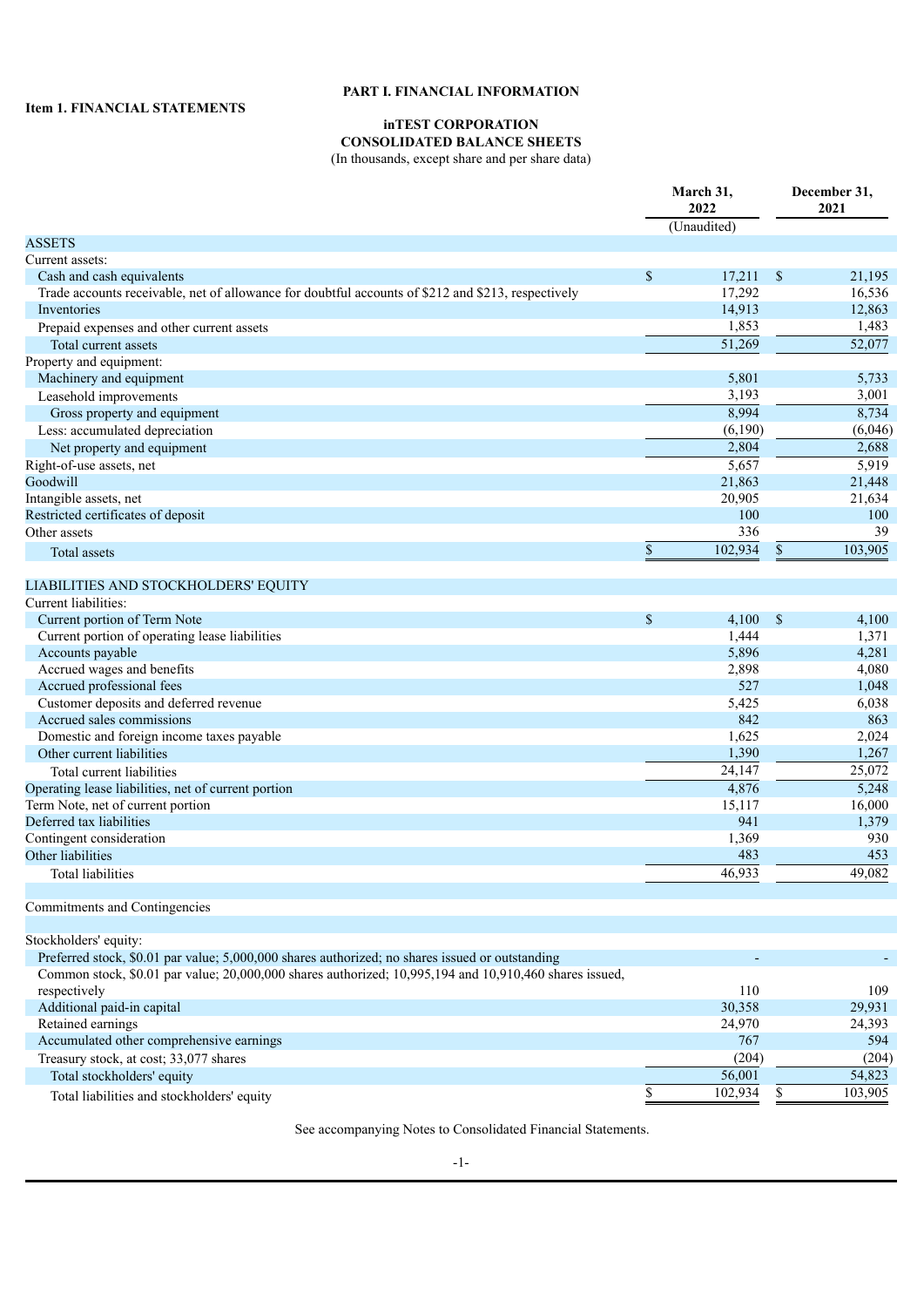# **inTEST CORPORATION CONSOLIDATED STATEMENTS OF OPERATIONS**

(In thousands, except share and per share data) (Unaudited)

|                                                                                   |    | <b>Three Months Ended</b><br>March 31, |              |            |  |
|-----------------------------------------------------------------------------------|----|----------------------------------------|--------------|------------|--|
|                                                                                   |    | 2022                                   |              | 2021       |  |
| Revenue                                                                           | -S | 24,081                                 | $\mathbb{S}$ | 19,556     |  |
| Cost of revenue                                                                   |    | 13,068                                 |              | 10,035     |  |
| Gross profit                                                                      |    | 11,013                                 |              | 9,521      |  |
| Operating expenses:                                                               |    |                                        |              |            |  |
| Selling expense                                                                   |    | 3,456                                  |              | 2,403      |  |
| Engineering and product development expense                                       |    | 1,924                                  |              | 1,322      |  |
| General and administrative expense                                                |    | 4,831                                  |              | 3,161      |  |
| Restructuring and other charges                                                   |    |                                        |              | 55         |  |
| Total operating expenses                                                          |    | 10,211                                 |              | 6,941      |  |
| Operating income                                                                  |    | 802                                    |              | 2,580      |  |
| Other expense                                                                     |    | (147)                                  |              | (2)        |  |
| Earnings before income tax expense                                                |    | 655                                    |              | 2,578      |  |
| Income tax expense                                                                |    | 78                                     |              | 366        |  |
| Net earnings                                                                      |    | 577                                    | S            | 2,212      |  |
| Earnings per common share - basic                                                 | \$ | 0.05                                   | \$           | 0.21       |  |
| Weighted average common shares outstanding - basic                                |    | 10,617,271                             |              | 10,329,449 |  |
| Earnings per common share - diluted                                               | \$ | 0.05                                   | \$           | 0.21       |  |
| Weighted average common shares and common share equivalents outstanding - diluted |    | 10,842,592                             |              | 10,525,826 |  |

See accompanying Notes to Consolidated Financial Statements.

-2-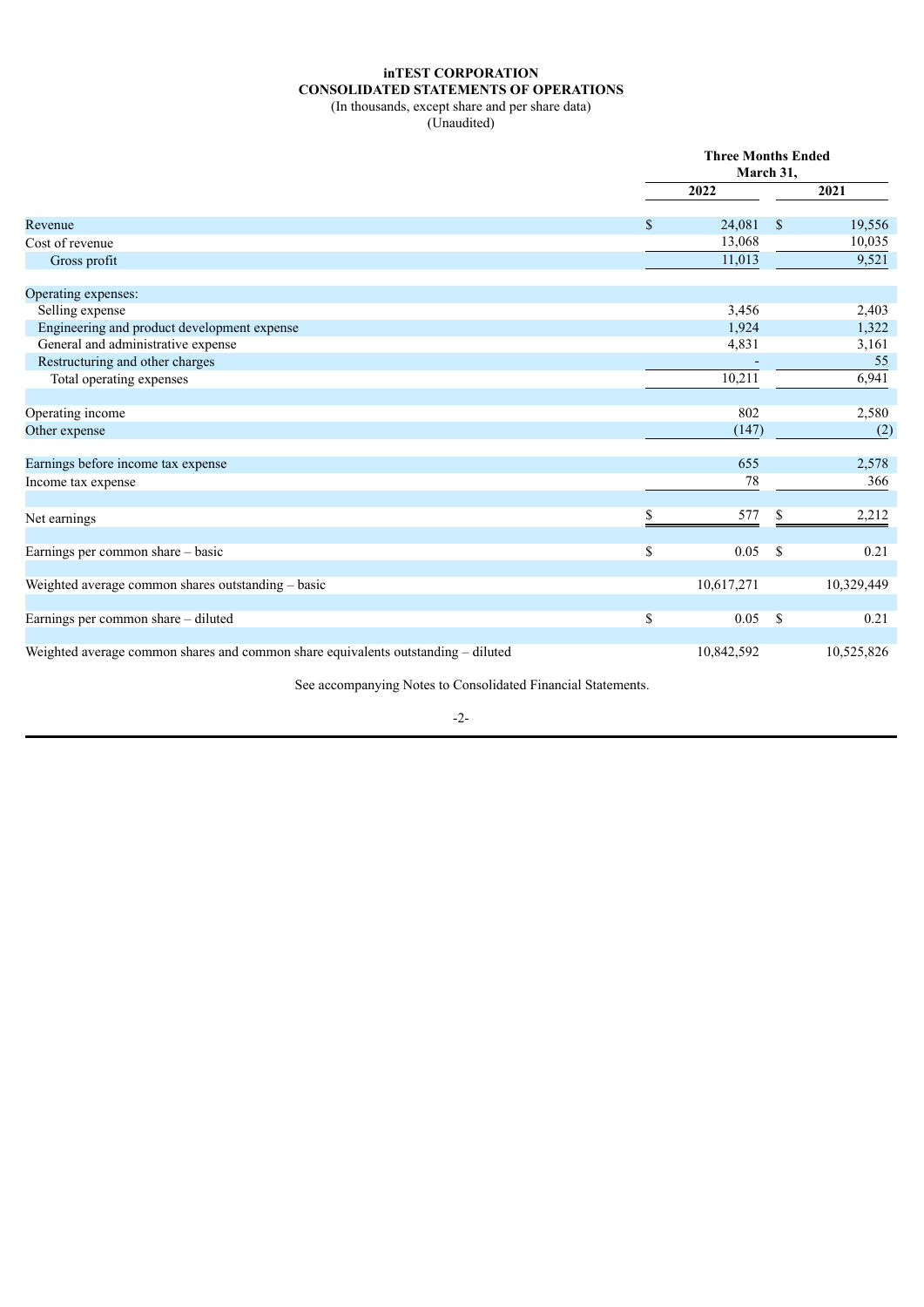### **inTEST CORPORATION CONSOLIDATED STATEMENTS OF COMPREHENSIVE EARNINGS** (In thousands)

(Unaudited)

|                                                 | <b>Three Months Ended</b><br>March 31, |       |  |  |
|-------------------------------------------------|----------------------------------------|-------|--|--|
|                                                 | 2022                                   | 2021  |  |  |
| Net earnings                                    | 577                                    | 2,212 |  |  |
| Unrealized gain on interest rate swap agreement | 289                                    |       |  |  |
| Foreign currency translation adjustments        | (116)                                  | (101) |  |  |
| Comprehensive earnings                          | 750                                    | 2.111 |  |  |

See accompanying Notes to Consolidated Financial Statements

-3-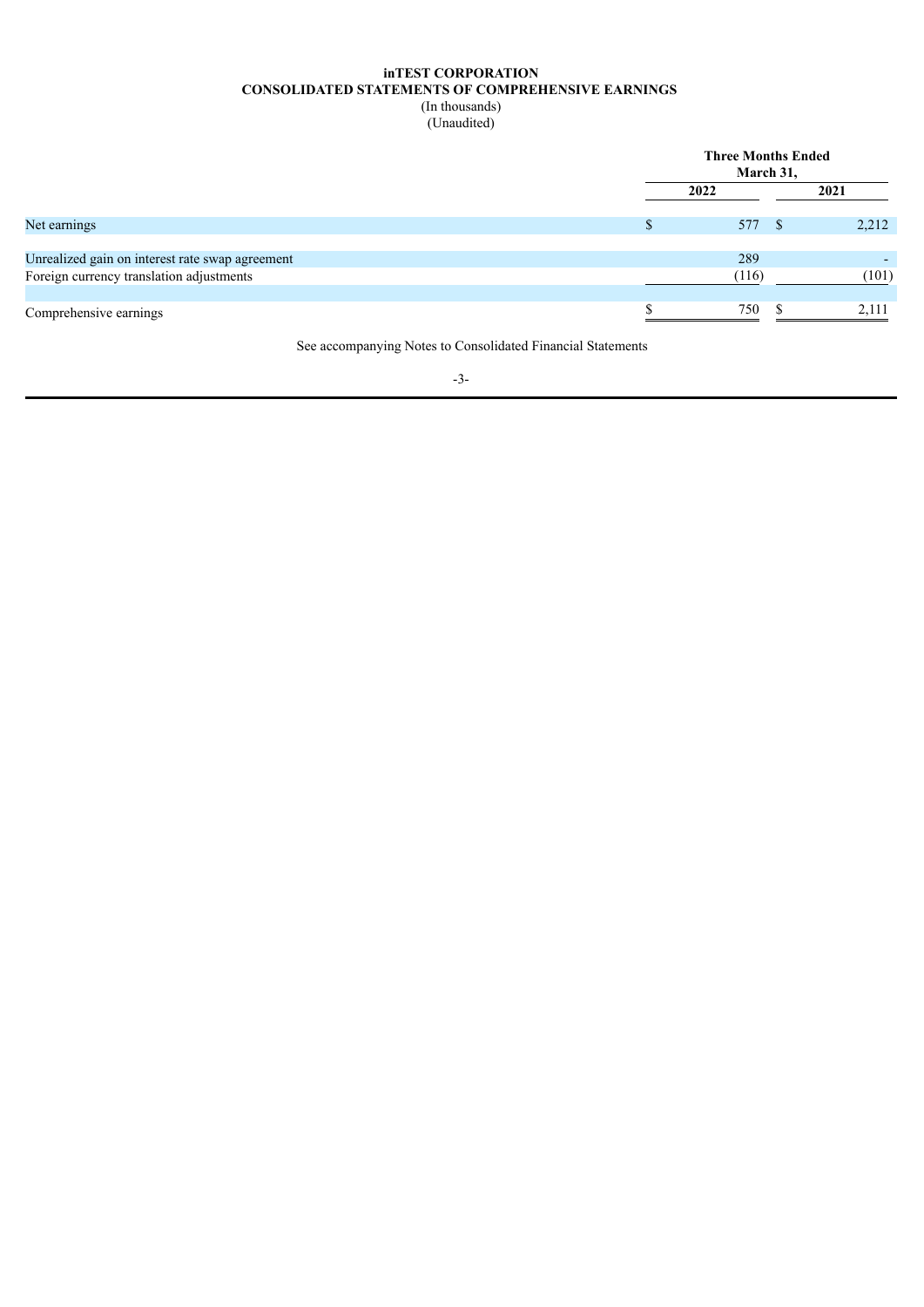#### **inTEST CORPORATION CONSOLIDATED STATEMENTS OF STOCKHOLDERS**' **EQUITY**

(In thousands, except share data)

(Unaudited)

|                                                                        | Three Months Ended March 31, 2022 |                      |                          |                                          |    |                                       |               |                 |               |                               |               |
|------------------------------------------------------------------------|-----------------------------------|----------------------|--------------------------|------------------------------------------|----|---------------------------------------|---------------|-----------------|---------------|-------------------------------|---------------|
|                                                                        | <b>Common Stock</b>               |                      |                          | <b>Additional</b><br>Paid-in<br>Retained |    | Accumulated<br>Other<br>Comprehensive |               | <b>Treasury</b> |               | <b>Total</b><br>Stockholders' |               |
|                                                                        | <b>Shares</b>                     | Amount               |                          | Capital                                  |    | Earnings                              |               | Earnings        |               | Stock                         | <b>Equity</b> |
| Balance, January 1, 2022                                               | 10,910,460                        | 109<br><sup>\$</sup> |                          | 29,931<br>$\mathbb{S}$                   | S. | 24,393                                | <sup>\$</sup> | 594             | <sup>\$</sup> | $(204)$ \$                    | 54,823        |
| Net earnings                                                           |                                   |                      | $\overline{\phantom{0}}$ | ٠                                        |    | 577                                   |               |                 |               |                               | 577           |
| Other comprehensive earnings                                           |                                   |                      |                          | $\overline{\phantom{0}}$                 |    |                                       |               | 173             |               |                               | 173           |
| Amortization of deferred compensation<br>related to stock-based awards |                                   |                      | ٠                        | 372                                      |    | ٠                                     |               |                 |               |                               | 372           |
| Issuance of unvested shares of restricted<br>stock                     | 79,489                            |                      |                          | (1)                                      |    |                                       |               |                 |               |                               |               |
| Shares issued under Employee Stock<br>Purchase Plan                    | 5,245                             |                      | $\overline{\phantom{0}}$ | 56                                       |    | ٠                                     |               |                 |               |                               | 56            |
|                                                                        |                                   |                      |                          |                                          |    |                                       |               |                 |               |                               |               |
| Balance, March 31, 2022                                                | 10,995,194                        | 110                  |                          | 30,358<br>\$                             |    | 24,970                                |               | 767             |               | (204)                         | 56,001        |

|                                                                        | Three Months Ended March 31, 2021 |               |                          |               |                              |      |                          |  |                                       |              |                 |  |                        |
|------------------------------------------------------------------------|-----------------------------------|---------------|--------------------------|---------------|------------------------------|------|--------------------------|--|---------------------------------------|--------------|-----------------|--|------------------------|
|                                                                        | <b>Common Stock</b>               |               |                          |               | <b>Additional</b><br>Paid-in |      | Retained                 |  | Accumulated<br>Other<br>Comprehensive |              | <b>Treasury</b> |  | Total<br>Stockholders' |
|                                                                        | <b>Shares</b>                     | Amount        |                          |               | Capital                      |      | Earnings                 |  | <b>Earnings</b>                       |              | <b>Stock</b>    |  | <b>Equity</b>          |
| Balance, January 1, 2021                                               | 10,562,200                        | <sup>\$</sup> | 106                      | <sup>\$</sup> | 26,851                       | - \$ | $17,110$ \$              |  | 889                                   | <sup>S</sup> | $(204)$ \$      |  | 44,752                 |
| Net earnings                                                           | ٠                                 |               | $\overline{\phantom{0}}$ |               | ۰.                           |      | 2,212                    |  | ٠                                     |              | ٠               |  | 2,212                  |
| Other comprehensive loss                                               |                                   |               | $\qquad \qquad$          |               |                              |      |                          |  | (101)                                 |              |                 |  | (101)                  |
| Amortization of deferred compensation<br>related to stock-based awards |                                   |               | $\overline{\phantom{a}}$ |               | 269                          |      |                          |  | $\overline{\phantom{a}}$              |              |                 |  | 269                    |
| Issuance of unvested shares of restricted<br>stock                     | 81,468                            |               |                          |               | (1)                          |      | $\overline{\phantom{0}}$ |  | $\overline{\phantom{a}}$              |              |                 |  |                        |
| Stock options exercised                                                | 99,740                            |               |                          |               | 716                          |      |                          |  |                                       |              |                 |  | 717                    |
| Balance, March 31, 2021                                                | 10,743,408                        |               | 108                      | \$            | 27,835                       |      | 19,322                   |  | 788                                   |              | (204)           |  | 47,849                 |

See accompanying Notes to Consolidated Financial Statements

-4-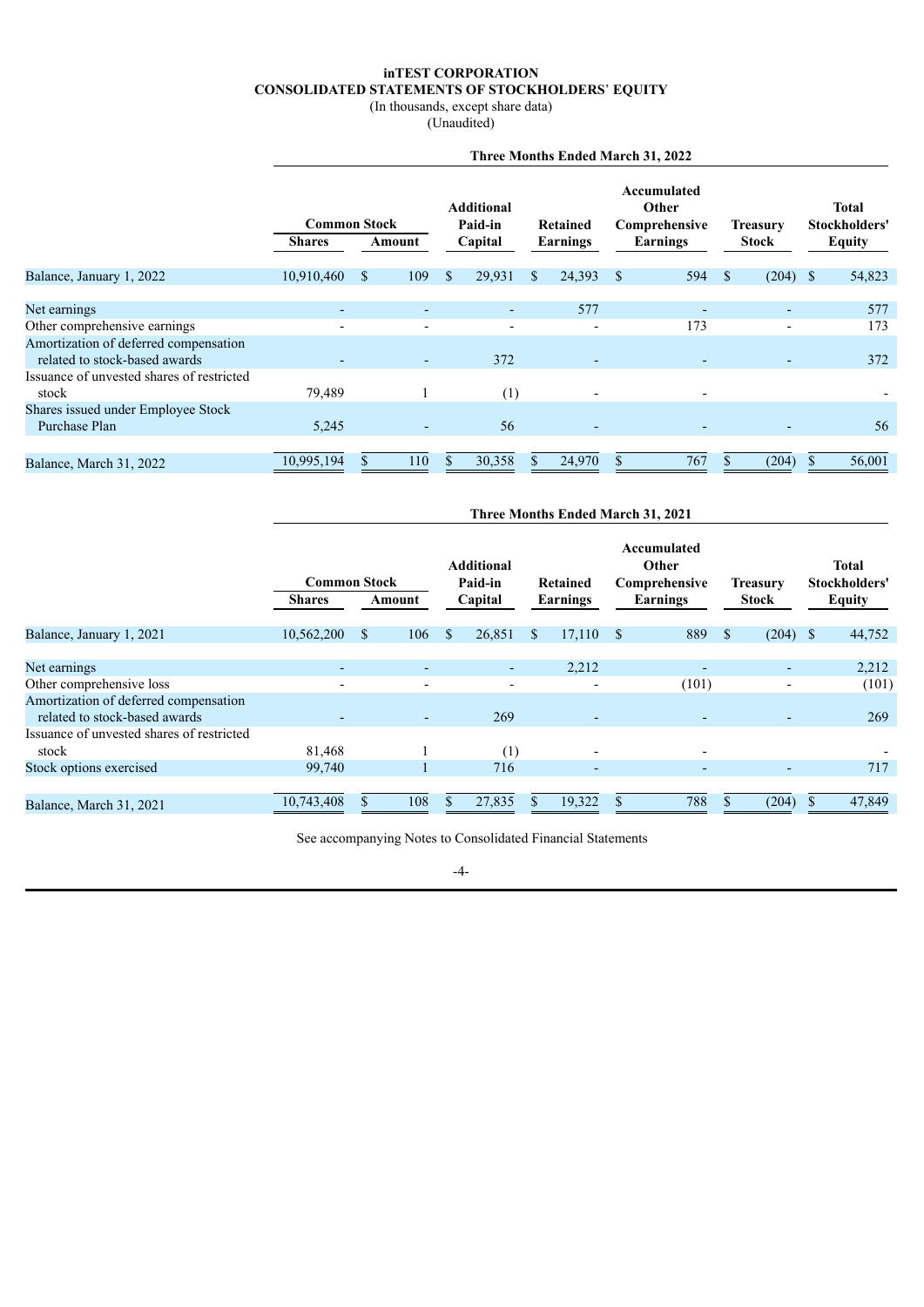# **inTEST CORPORATION CONSOLIDATED STATEMENTS OF CASH FLOWS** (In thousands)

(Unaudited)

|                                                                                 | <b>Three Months Ended</b><br>March 31, |          |               |                |
|---------------------------------------------------------------------------------|----------------------------------------|----------|---------------|----------------|
|                                                                                 |                                        | 2022     |               | 2021           |
| <b>CASH FLOWS FROM OPERATING ACTIVITIES</b>                                     |                                        |          |               |                |
| Net earnings                                                                    | \$                                     | 577      | <sup>\$</sup> | 2,212          |
| Adjustments to reconcile net earnings to net cash used in operating activities: |                                        |          |               |                |
| Depreciation and amortization                                                   |                                        | 1,279    |               | 740            |
| Provision for excess and obsolete inventory                                     |                                        | 123      |               | 39             |
| Foreign exchange loss                                                           |                                        | 40       |               | 8              |
| Amortization of deferred compensation related to stock-based awards             |                                        | 372      |               | 269            |
| Loss on disposal of property and equipment                                      |                                        |          |               | 22             |
| Proceeds from sale of demonstration equipment, net of gain                      |                                        | 19       |               | $\overline{7}$ |
| Deferred income tax benefit                                                     |                                        | (438)    |               | (9)            |
| Changes in assets and liabilities:                                              |                                        |          |               |                |
| Trade accounts receivable                                                       |                                        | (832)    |               | (5,082)        |
| Inventories                                                                     |                                        | (2,177)  |               | (783)          |
| Prepaid expenses and other current assets                                       |                                        | (374)    |               | 212            |
| Other assets                                                                    |                                        | (8)      |               | (8)            |
| Accounts payable                                                                |                                        | 1,592    |               | 1,235          |
| Accrued wages and benefits                                                      |                                        | (1, 179) |               | 103            |
| Accrued professional fees                                                       |                                        | (520)    |               | (261)          |
| Customer deposits and deferred revenue                                          |                                        | (608)    |               | 799            |
| Accrued sales commissions                                                       |                                        | (20)     |               | 232            |
| Operating lease liabilities                                                     |                                        | (346)    |               | (343)          |
| Domestic and foreign income taxes payable                                       |                                        | (395)    |               | 335            |
| Other current liabilities                                                       |                                        | 40       |               | (57)           |
| Other liabilities                                                               |                                        | 60       |               | (7)            |
| Net cash used in operating activities                                           |                                        | (2,795)  |               | (337)          |
| <b>CASH FLOWS FROM INVESTING ACTIVITIES</b>                                     |                                        |          |               |                |
| Purchase of property and equipment                                              |                                        | (335)    |               | (388)          |
| Net cash used in investing activities                                           |                                        | (335)    |               | (388)          |
|                                                                                 |                                        |          |               |                |
| <b>CASH FLOWS FROM FINANCING ACTIVITIES</b>                                     |                                        |          |               |                |
| Repayments of Term Note                                                         |                                        | (883)    |               |                |
| Proceeds from shares sold under Employee Stock Purchase Plan                    |                                        | 56       |               |                |
| Proceeds from stock options exercised                                           |                                        |          |               | 717            |
| Net cash provided by (used in) financing activities                             |                                        | (827)    |               | 717            |
|                                                                                 |                                        |          |               |                |
| Effects of exchange rates on cash                                               |                                        | (27)     |               | (74)           |
| Net cash used in all activities                                                 |                                        | (3,984)  |               | (82)           |
| Cash and cash equivalents at beginning of period                                |                                        | 21,195   |               | 10,277         |
| Cash and cash equivalents at end of period                                      | $\mathbb S$                            | 17,211   | \$            | 10,195         |
|                                                                                 |                                        |          |               |                |
| Cash payments for:                                                              |                                        |          |               |                |
| Domestic and foreign income taxes                                               | \$                                     | 966      | $\mathbb{S}$  | 41             |
| SUPPLEMENTAL DISCLOSURE OF NON-CASH INVESTING ACTIVITIES:                       |                                        |          |               |                |
| Adjustments to preliminary purchase accounting for Acculogic (Note 3)           |                                        |          |               |                |
| Increase in liability for contingent consideration                              | $\$$                                   | 500      |               |                |
| Increase in fair value of intangible assets                                     | $\mathbb{S}$                           | (49)     |               |                |
| Increase in goodwill                                                            | \$                                     | (451)    |               |                |

See accompanying Notes to Consolidated Financial Statements.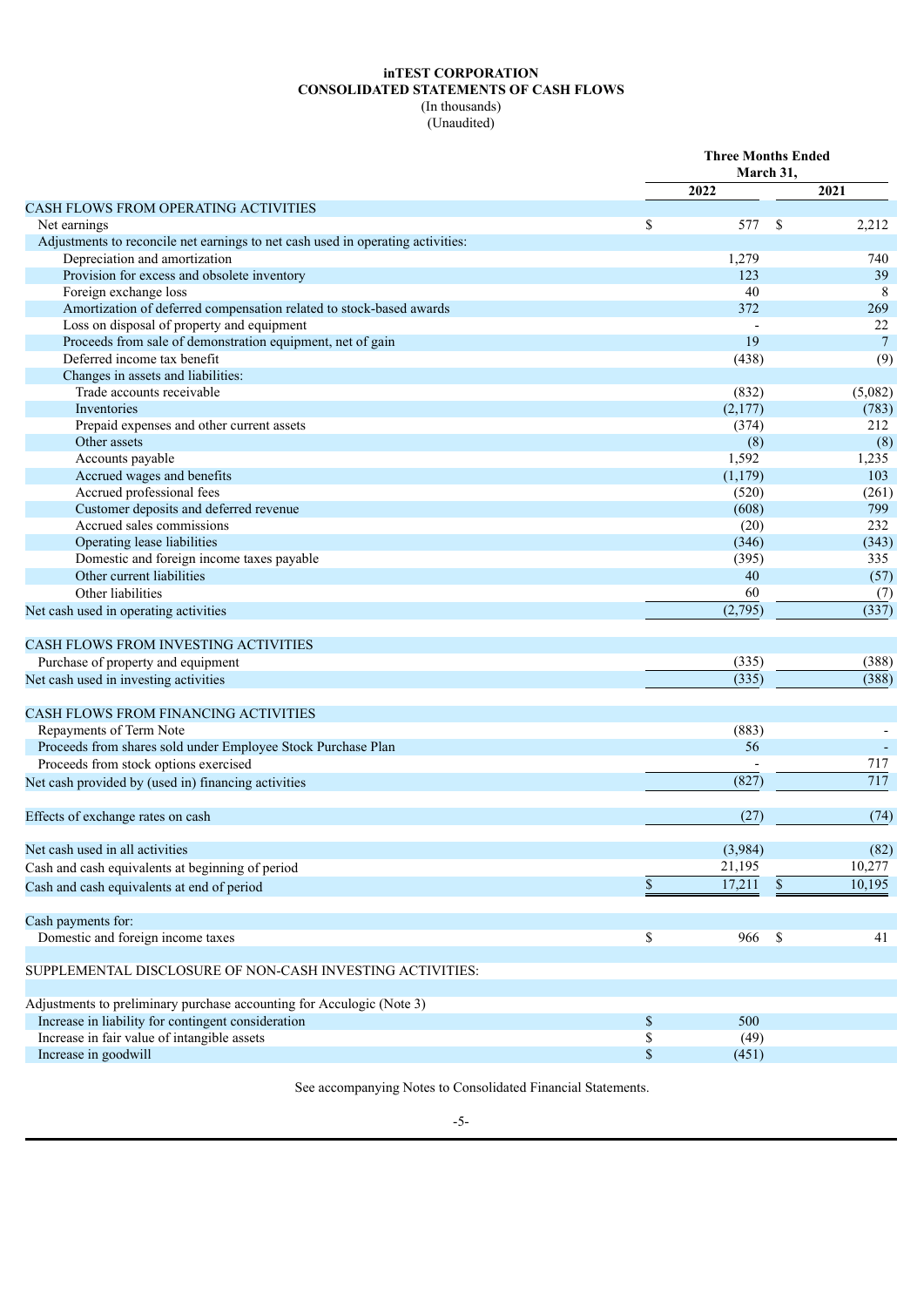# **inTEST CORPORATION NOTES TO CONSOLIDATED FINANCIAL STATEMENTS**

(In thousands, except share and per share data)

### **(1) NATURE OF OPERATIONS**

We are a global supplier of innovative test and process solutions for use in manufacturing and testing across a wide range of markets including automotive, defense/aerospace, industrial, life sciences, security and semiconductor. During the year ended December 31, 2021, we managed our business as two operating segments which were also our reportable segments and reporting units: Thermal Products ("Thermal") and Electromechanical Solutions ("EMS"). As discussed further in Note 15, effective January 1, 2022, we reorganized our operating segments. Accordingly, for 2022, we have three operating segments which are also our reportable segments and reporting units: Electronic Test, Environmental Technologies and Process Technologies. Prior period information has been reclassified to be comparable to the current period's presentation.

The consolidated entity is comprised of inTEST Corporation and our wholly-owned subsidiaries. We manufacture our products in the U.S, Canada and the Netherlands. Marketing and support activities are conducted worldwide from our facilities in the U.S., Canada, Germany, Singapore, the Netherlands and the U.K. We operate our business worldwide and sell our products both domestically and internationally.

All of our operating segments have multiple products that we design, manufacture and market to our customers. Due to a number of factors, our products have varying levels of gross margin. The mix of products we sell in any period is ultimately determined by our customers' needs. Therefore, the mix of products sold in any given period can change significantly from the prior period. In addition, we sell our products to a variety of different types of customers with varying levels of discounts and commission expense. As a result of changes in both the mix of products sold as well as customer mix in any given period, our consolidated gross margin can vary significantly from period to period.

The semiconductor market ("semi" or the "semi market") which includes both the broader semiconductor market, as well as the more specialized automated test equipment ("ATE") and wafer processing sectors within the broader semiconductor market, has historically been the largest single market in which we operate. The semi market is characterized by rapid technological change, competitive pricing pressures and cyclical as well as seasonal market patterns. The semi market is also subject to periods of significant expansion or contraction in demand. In addition to the semi market, we sell into a variety of other markets. Our intention is to continue diversifying our markets, our product offerings within the markets we serve and our customer base across all of our markets with the goal of reducing our dependence on any one market, product or customer. In particular, we are seeking to reduce the impact of volatility in the semi market on our results of operations.

Our Electronic Test segment sells its products to semiconductor manufacturers and third-party test and assembly houses (end user sales) and to ATE manufacturers (original equipment manufacturer ("OEM") sales), who ultimately resell our equipment with theirs to both semiconductor manufacturers and third-party test and assembly houses. These sales all fall within the ATE sector of the semi market. With the acquisition of Acculogic in December 2021, our Electronic Test segment also sells its products to customers in markets outside the semi market including the automotive, defense/aerospace, industrial and life sciences markets. Our Environmental Technologies segment sells its products to end users and OEMs within the ATE sector of the semi market. It also sells its products to customers in a variety of other markets other than the semi market, including the automotive, defense/aerospace, industrial and life sciences markets. Our Process Technologies segment sells its products to customers in the wafer processing sector within the semi market. It also sells its products to customers in a variety of other markets other than the semi market, including the automotive, defense/aerospace, industrial, life sciences and security markets.

Our financial results are affected by a wide variety of factors, including, but not limited to, general economic conditions worldwide and in the markets in which we operate, economic conditions specific to the semi market and the other markets we serve, downward pricing pressures from customers, our reliance on a relatively few number of customers for a significant portion of our sales and our ability to safeguard patented technology and intellectual property in a rapidly evolving market. In addition, we are exposed to the risk of obsolescence of our inventory depending on the mix of future business and technological changes within the markets that we serve. Part of our strategy for growth includes potential acquisitions that may cause us to incur substantial expense in reviewing and evaluating potential transactions. We may or may not be successful in locating suitable businesses to acquire and in closing acquisitions of businesses we pursue. In addition, we may not be able to successfully integrate any business we do acquire with our existing business and we may not be able to operate the acquired business profitably. As a result of these or other factors, we may experience significant period-to-period fluctuations in future operating results.

- 6-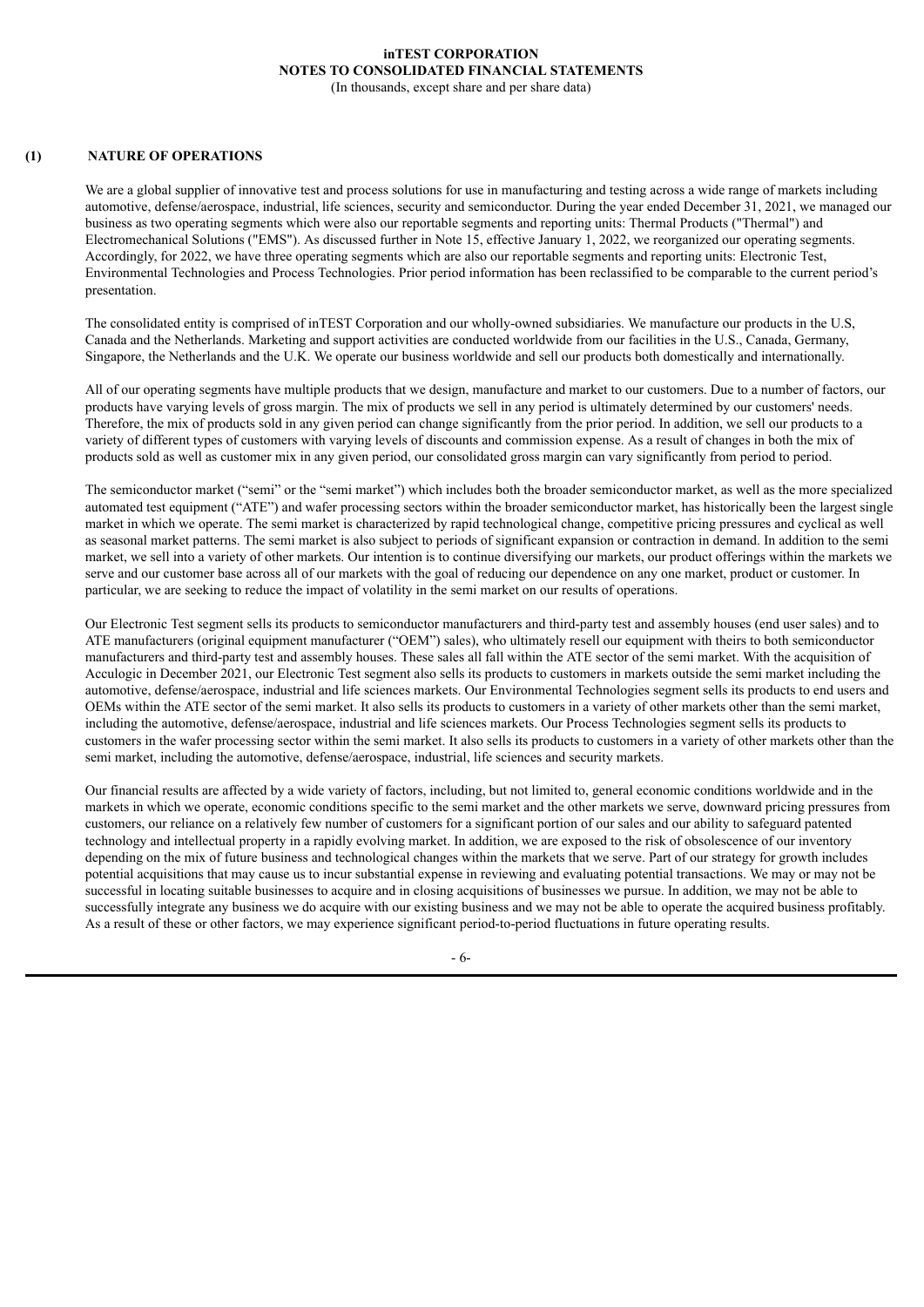# *COVID-19 Pandemic*

With respect to the COVID-19 pandemic, we are following the guidance of the Centers for Disease Control and Prevention and the local regulatory authorities in regions outside the U.S. While in most cases we are no longer requiring employees to wear masks indoors in our domestic locations, in certain of our facilities, where we have experienced a recent increase in the number of employees contracting the virus, we have re-instituted a mask requirement. We are encouraging all employees to receive COVID-19 vaccinations and boosters, if possible. We are continuing to conduct temperature screenings and encouraging all employees to maintain social distancing when appropriate. We are also continuing to allow employees to work remotely either part-time or full-time in circumstances when possible. We are still assessing the impact of the recent increase in cases in certain of our facilities and exploring alternatives to address the lost production time. With regard to the recent shutdowns in China, we are working with our customers to identify alternate plans for delivery of our products to this region. If the spread of COVID-19 or its variants continues to worsen, we may experience additional lost production time or further interruption in our ability to ship our products to our customers. In addition, if one or more of our significant customers or suppliers is impacted, or significant additional governmental regulations and restrictions are imposed, our business in the future could be negatively impacted. We continue to monitor the situation closely and will adjust our operations as necessary to protect the health and well-being of our employees. To the extent that further governmental mandates or restrictions are implemented in the future, we currently expect to be able to continue to operate our business in a manner similar to how we have operated over the past year.

# **(2) SUMMARY OF SIGNIFICANT ACCOUNTING POLICIES**

#### *Basis of Presentation and Use of Estimates*

The accompanying consolidated financial statements include our accounts and those of our wholly owned subsidiaries. All significant intercompany accounts and transactions have been eliminated upon consolidation. The preparation of financial statements in conformity with accounting principles generally accepted in the United States of America ("U.S. GAAP") requires us to make estimates and assumptions that affect the reported amounts of assets and liabilities and disclosure of contingent assets and liabilities at the date of the financial statements and the reported amounts of revenue and expenses during the reporting period. Actual results could differ from those estimates. Certain of our accounts, including contingent consideration, inventories, long-lived assets, goodwill, identifiable intangibles and deferred tax assets and liabilities, including related valuation allowances, are particularly impacted by estimates.

In the opinion of management, the accompanying unaudited consolidated financial statements include all adjustments (consisting only of normal recurring adjustments) necessary to present fairly the financial position, results of operations, and changes in cash flows for the interim periods presented. Certain footnote information has been condensed or omitted from these consolidated financial statements. Therefore, these consolidated financial statements should be read in conjunction with the consolidated financial statements and accompanying footnotes included in our Form 10-K for the year ended December 31, 2021 (the "2021 Form 10-K") filed on March 23, 2022 with the Securities and Exchange Commission.

## *Reclassification*

Certain prior period amounts have been reclassified to be comparable with the current period's presentation.

## *Subsequent Events*

We have made an assessment of our operations and determined that there were no material subsequent events requiring adjustment to, or disclosure in, our consolidated financial statements for the three months ended March 31, 2022.

## *Business Combinations*

Acquired businesses are accounted for using the purchase method of accounting, which requires that the purchase price be allocated to the net assets acquired at their respective fair values. Any excess of the purchase price over the estimated fair values of the net assets acquired is recorded as goodwill. Fair values of intangible assets are estimated by valuation models prepared by our management and third-party advisors. The assets purchased and liabilities assumed have been reflected in our consolidated balance sheets, and the operating results are included in the consolidated statements of operations and consolidated statements of cash flows from the date of acquisition. Any change in the fair value of acquisition-related contingent consideration subsequent to the acquisition date, including changes from events after the acquisition date, will be recognized in the consolidated statement of operations in the period of the estimated fair value change. Acquisition-related transaction costs, including legal and accounting fees and other external costs directly related to the acquisition, are recognized separately from the acquisition and expensed as incurred in general and administrative expense in the consolidated statements of operations.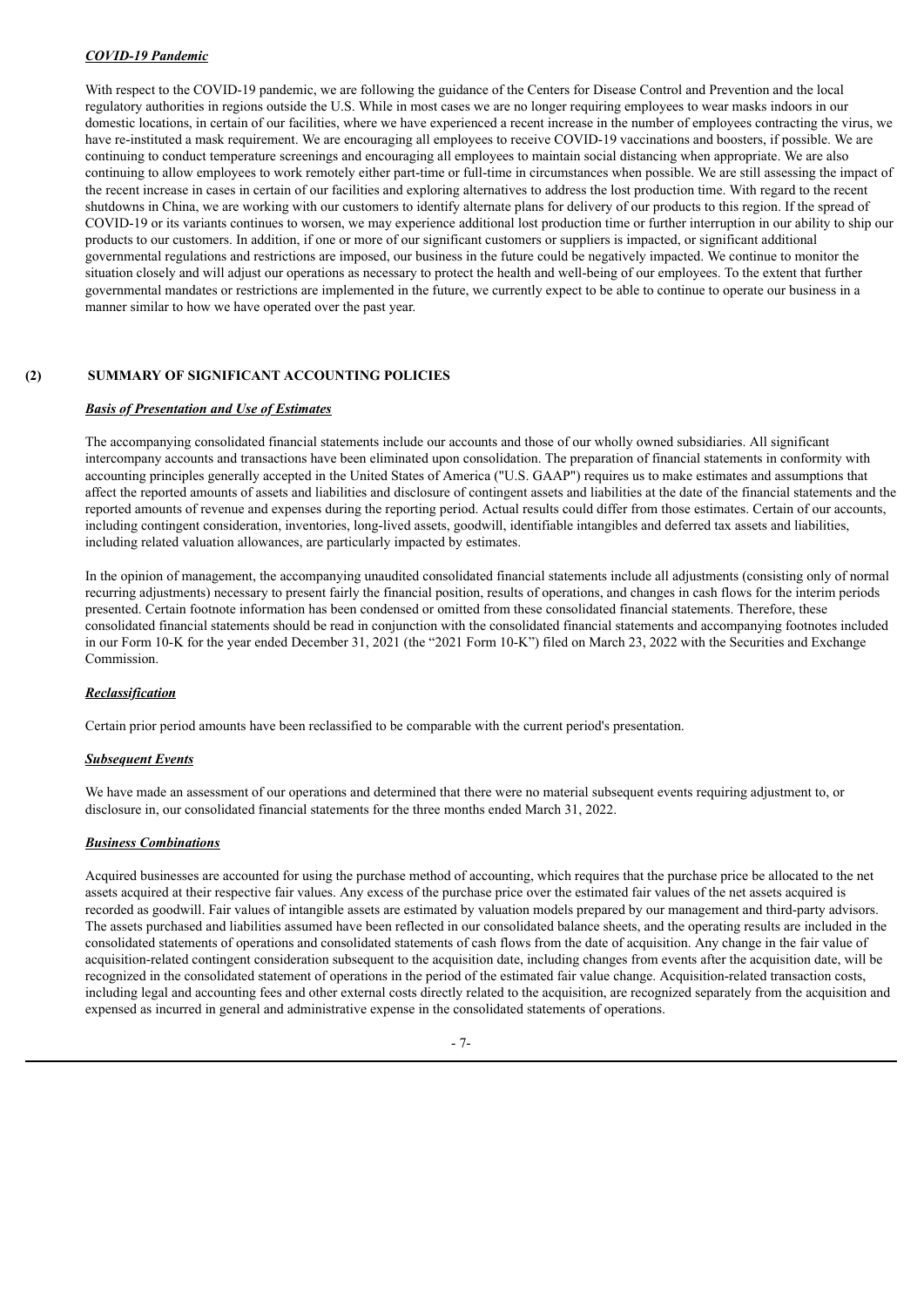# *Fair Value of Financial Instruments*

Our financial instruments include cash and cash equivalents, accounts receivable, accounts payable, accrued expenses, our credit facility, interest rate swaps and our liabilities for contingent consideration. Our cash and cash equivalents, accounts receivable, accounts payable and accrued expenses are carried at cost which approximates fair value, due to the short maturities of the accounts. Our credit facility and our interest rate swap are discussed further below and in Note 11. Our liabilities for contingent consideration are accounted for in accordance with the guidance in Accounting Standards Codification ("ASC") Topic 820 (Fair Value Measurement). ASC Topic 820 establishes a fair value hierarchy for instruments measured at fair value that distinguishes between assumptions based on market data (observable inputs) and our own assumptions (unobservable inputs). Our contingent consideration liabilities are measured at fair value on a recurring basis using Level 3 inputs which are inputs that are unobservable and significant to the overall fair value measurement. These unobservable inputs reflect our assumptions about the inputs that market participants would use in pricing the asset or liability and are developed based on the best information available in the circumstances. See Note 4 for further disclosures related to the fair value of our liabilities for contingent consideration.

# *Goodwill, Intangible and Long-Lived Assets*

As discussed in Notes 1 and 15, during the year ended December 31, 2021, we managed our business as two operating segments which were also our reportable segments and reporting units: Thermal and EMS. Effective January 1, 2022, we reorganized our operating segments. Accordingly, for 2022, we have three reportable segments which are also our reporting units: Electronic Test, Environmental Technologies and Process Technologies.

We account for goodwill and intangible assets in accordance with ASC Topic 350 (Intangibles - Goodwill and Other). Finite-lived intangible assets are amortized over their estimated useful economic life and are carried at cost less accumulated amortization. Goodwill is assessed for impairment annually at the beginning of the fourth quarter on a reporting unit basis, or more frequently when events and circumstances occur indicating that the recorded goodwill may be impaired. Goodwill is considered to be impaired if the fair value of a reporting unit is less than its carrying amount. As a part of the goodwill impairment assessment, we have the option to perform a qualitative assessment to determine whether it is more-likely-than-not that the fair value of a reporting unit is less than its carrying amount. If, as a result of our qualitative assessment, we determine that it is more-likely-than-not that the fair value of the reporting unit is greater than its carrying amount, a quantitative goodwill impairment test is not required. However, if, as a result of our qualitative assessment, we determine it is more-likely-than-not that the fair value of a reporting unit is less than its carrying amount, or, if we choose not to perform a qualitative assessment, we are required to perform a quantitative goodwill impairment test to identify potential goodwill impairment and measure the amount of goodwill impairment loss to be recognized.

The quantitative goodwill impairment test compares the fair value of a reporting unit with its carrying amount, including goodwill. If the fair value of a reporting unit exceeds its carrying amount, goodwill of the reporting unit is considered not impaired. If the carrying amount of a reporting unit exceeds its fair value, an impairment loss will be recognized in an amount equal to that excess, limited to the total amount of goodwill allocated to that reporting unit. The goodwill impairment assessment is based upon the income approach, which estimates the fair value of our reporting units based upon a discounted cash flow approach. This fair value is then reconciled to our market capitalization at year end with an appropriate control premium. The determination of the fair value of our reporting units requires management to make significant estimates and assumptions including the selection of control premiums, discount rates, terminal growth rates, forecasts of revenue and expense growth rates, income tax rates, changes in working capital, depreciation, amortization and capital expenditures. Changes in assumptions concerning future financial results or other underlying assumptions could have a significant impact on either the fair value of the reporting unit or the amount of the goodwill impairment charge.

Indefinite-lived intangible assets are assessed for impairment annually at the beginning of the fourth quarter, or more frequently if events or changes in circumstances indicate that the asset might be impaired. As a part of the impairment assessment, we have the option to perform a qualitative assessment to determine whether it is more likely than not that an indefinite-lived intangible asset is impaired. If, as a result of our qualitative assessment, we determine that it is more-likely-than-not that the fair value of the indefinite-lived intangible asset is less than its carrying amount, the quantitative impairment test is required; otherwise, no further testing is required. The quantitative impairment test consists of a comparison of the fair value of the intangible asset with its carrying amount. If the carrying amount of the intangible asset exceeds its fair value, an impairment loss is recognized in an amount equal to that excess.

Long-lived assets, which consist of finite-lived intangible assets, property and equipment and right-of-use ("ROU") assets, are assessed for impairment whenever events or changes in business circumstances indicate that the carrying amount of the assets may not be fully recoverable or that the useful lives of these assets are no longer appropriate. Each impairment test is based on a comparison of the estimated undiscounted cash flows to the recorded value of the asset. If impairment is indicated, the asset is written down to its estimated fair value. The cash flow estimates used to determine the impairment, if any, contain management's best estimates using appropriate assumptions and projections at that time.

- 8-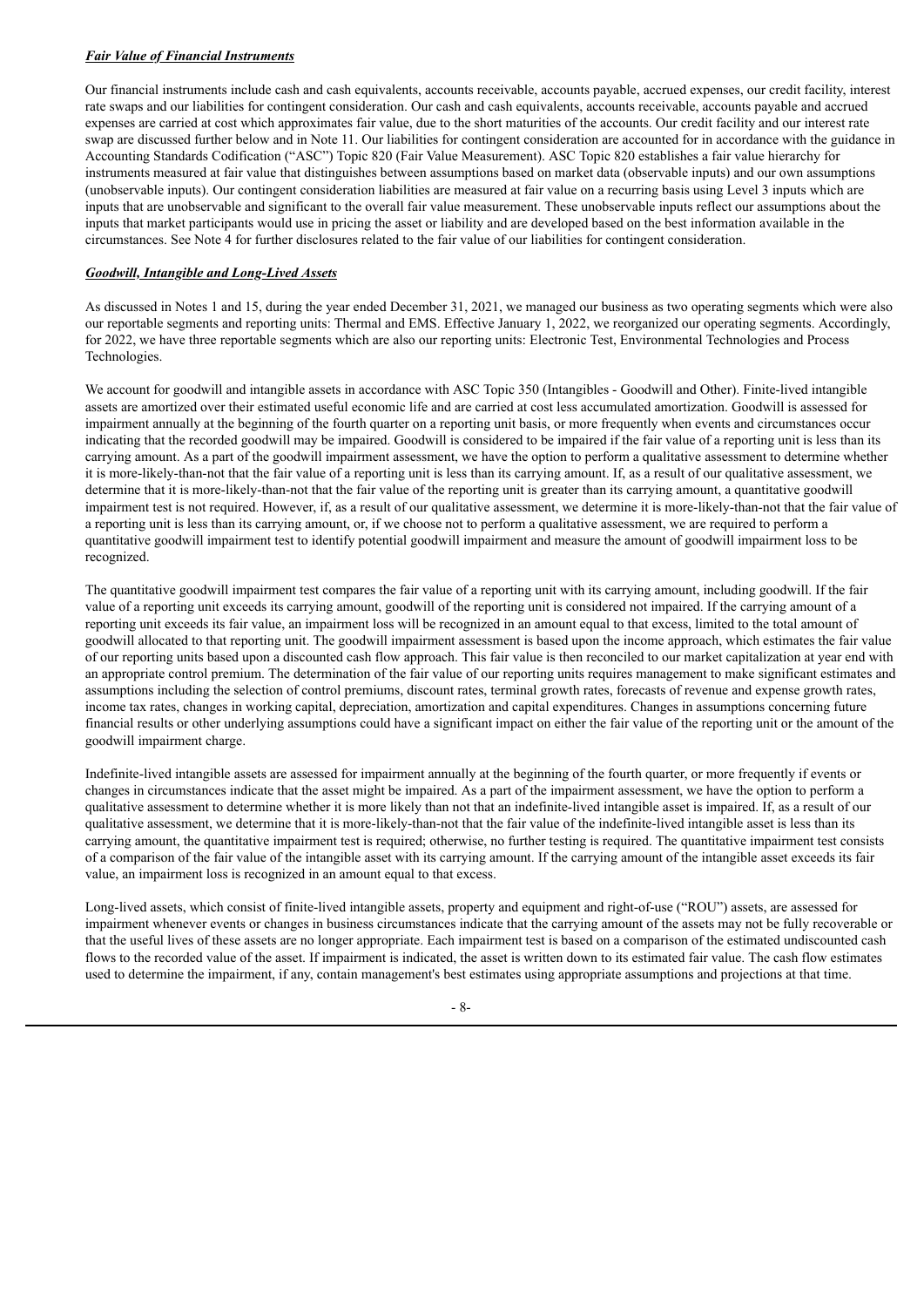# *Revenue Recognition*

We recognize revenue in accordance with the guidance in ASC Topic 606 (Revenue from Contracts with Customers). We recognize revenue for the sale of products or services when our performance obligations under the terms of a contract with a customer are satisfied and control of the product or service has been transferred to the customer. Generally, this occurs when we ship a product or perform a service. In certain cases, recognition of revenue is deferred until the product is received by the customer or at some other point in the future when we have determined that we have satisfied our performance obligations under the contract. Our contracts with customers may include a combination of products and services, which are generally capable of being distinct and accounted for as separate performance obligations. In addition to the sale of products and services, we also lease certain of our equipment to customers under short-term lease agreements. We recognize revenue from equipment leases on a straight-line basis over the lease term.

Revenue is recorded in an amount that reflects the consideration we expect to receive in exchange for those products or services. We do not have any material variable consideration arrangements, or any material payment terms with our customers other than standard payment terms which generally range from net 30 to net 90 days. We generally do not provide a right of return to our customers. Revenue is recognized net of any taxes collected from customers, which are subsequently remitted to governmental authorities.

# *Nature of Products and Services*

We are a global supplier of innovative test and process solutions for use in manufacturing and testing in targeted markets including automotive, defense/aerospace, industrial, life sciences, security and semiconductor. We sell thermal management products including ThermoStreams, ThermoChambers, process chillers, refrigerators and freezers, which we sell under our Temptronic, Sigma, Thermonics and North Sciences (formerly Z-Sciences) product lines, and Ambrell Corporation's ("Ambrell") precision induction heating systems, including EKOHEAT and EASYHEAT products. As a result of the acquisition of Videology, we sell industrial-grade circuit board mounted video digital cameras and related devices, systems and software. We sell semiconductor ATE interface solutions which include manipulators, docking hardware and electrical interface products. As a result of the acquisition of Acculogic, we sell robotics-based electronic production test equipment. We provide post-warranty service and support for the equipment we sell. We sell semiconductor ATE interface solutions and certain thermal management products to the semi market. We also sell many of our products to various other markets including the automotive, defense/aerospace, industrial, life sciences and security markets.

We lease certain of our equipment under short-term leasing agreements with original lease terms of six months or less. Our lease agreements do not contain purchase options.

# *Types of Contracts with Customers*

Our contracts with customers are generally structured as individual purchase orders which specify the exact products or services being sold or equipment being leased along with the selling price, service fee or monthly lease amount for each individual item on the purchase order. Payment terms and any other customer-specific acceptance criteria are also specified on the purchase order. We generally do not have any customerspecific acceptance criteria, other than that the product performs within the agreed upon specifications. We test substantially all products manufactured as part of our quality assurance process to determine that they comply with specifications prior to shipment to a customer.

## *Contract Balances*

We record accounts receivable at the time of invoicing. Accounts receivable, net of the allowance for doubtful accounts, is included in current assets on our balance sheet. To the extent that we do not recognize revenue at the same time as we invoice, we record a liability for deferred revenue. In certain instances, we also receive customer deposits in advance of invoicing and recording of accounts receivable. Deferred revenue and customer deposits are included in current liabilities on our consolidated balance sheets.

The allowance for doubtful accounts reflects our best estimate of probable losses inherent in the accounts receivable balance. We determine the allowance based on known troubled accounts, if any, historical experience, and other currently available evidence.

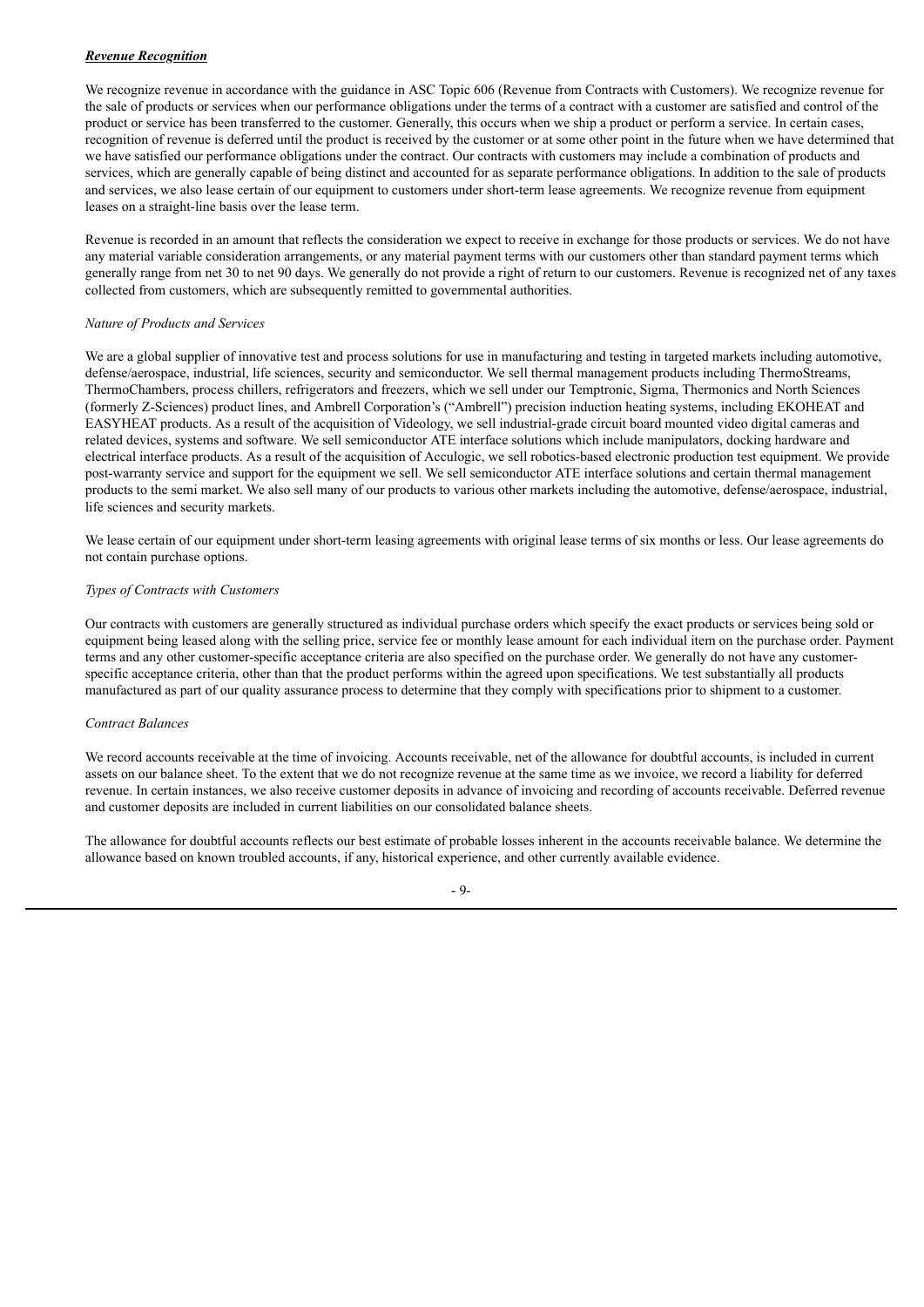#### *Costs to Obtain a Contract with a Customer*

The only costs we incur associated with obtaining contracts with customers are sales commissions that we pay to our internal sales personnel or third-party sales representatives. These costs are calculated based on set percentages of the selling price of each product or service sold. Commissions are considered earned by our internal sales personnel at the time we recognize revenue for a particular transaction. Commissions are considered earned by third-party sales representatives at the time that revenue is recognized for a particular transaction. We record commission expense in our consolidated statements of operations at the time the commission is earned. Commissions earned but not yet paid are included in current liabilities on our balance sheets.

## *Product Warranties*

In connection with the sale of our products, we generally provide standard one- or two-year product warranties which are detailed in our terms and conditions and communicated to our customers. Our standard warranties are not offered for sale separately from our products; therefore, there is not a separate performance obligation related to our standard warranties. We record estimated warranty expense for our standard warranties at the time of sale based upon historical claims experience. We offer customers an option to separately purchase an extended warranty on certain products. In the case of extended warranties, we recognize revenue in the amount of the sale price for the extended warranty on a straight-line basis over the extended warranty period. We record costs incurred to provide service under an extended warranty at the time the service is provided. Warranty expense is included in selling expense in our consolidated statements of operations.

See Notes 7 and 15 for further information about our revenue from contracts with customers.

#### *Inventories*

Inventories are valued at cost on a first-in, first-out basis, not in excess of market value. Cash flows from the sale of inventories are recorded in operating cash flows. On a quarterly basis, we review our inventories and record excess and obsolete inventory charges based upon our established objective excess and obsolete inventory criteria. Our criteria identify excess material as the quantity of material on hand that is greater than the average annual usage of that material over the prior three years. Our criteria identify obsolete material as material that has not been used in a work order during the prior twenty-four months. In certain cases, additional excess and obsolete inventory charges are recorded based upon current market conditions, anticipated product life cycles, new product introductions and expected future use of the inventory. The excess and obsolete inventory charges we record establish a new cost basis for the related inventories. We incurred excess and obsolete inventory charges of \$123 and \$39 for the three months ended March 31, 2022 and 2021, respectively.

#### *Leases*

We account for leases in accordance with ASC Topic 842 (Leases). We determine if an arrangement is a lease at inception. A lease contract is within scope if the contract has an identified asset (property, plant or equipment) and grants the lessee the right to control the use of the asset during the lease term. The identified asset may be either explicitly or implicitly specified in the contract. In addition, the supplier must not have any practical ability to substitute a different asset and would not economically benefit from doing so for the lease contract to be in scope. The lessee's right to control the use of the asset during the term of the lease must include the ability to obtain substantially all of the economic benefits from the use of the asset as well as decision-making authority over how the asset will be used. Leases are classified as either operating leases or finance leases based on the guidance in ASC Topic 842. Operating leases are included in operating lease ROU assets and operating lease liabilities in our consolidated balance sheets. Finance leases are included in property and equipment and finance lease liabilities. We do not currently have any finance leases.

ROU assets represent our right to use an underlying asset for the lease term and lease liabilities represent our obligation to make lease payments arising from the lease. Operating lease ROU assets and liabilities are recognized at commencement date based on the present value of lease payments over the lease term. None of our leases provide an implicit rate; therefore, we use our incremental borrowing rate based on the information available at commencement date in determining the present value of lease payments. The operating lease ROU asset also includes any lease payments made and excludes lease incentives. Our lease terms may include options to extend or terminate the lease. We include these options in the determination of the amount of the ROU asset and lease liability when it is reasonably certain that we will exercise that option. Lease expense for lease payments is recognized on a straight-line basis over the lease term. Certain of our operating leases contain predetermined fixed escalations of minimum rentals and rent holidays during the original lease terms. Rent holidays are periods during which we have control of the leased facility but are not obligated to pay rent. For these leases, our ROU asset and lease liability are calculated including any rent holiday in the determination of the life of the lease.

We have lease agreements which contain both lease and non-lease components, which are generally accounted for separately. In addition to the monthly rental payments due, most of our leases for our offices and warehouse facilities include non-lease components representing our portion of the common area maintenance, property taxes and insurance charges incurred by the landlord for the facilities which we occupy. These amounts are not included in the calculation of the ROU assets and lease liabilities as they are based on actual charges incurred in the periods to which they apply.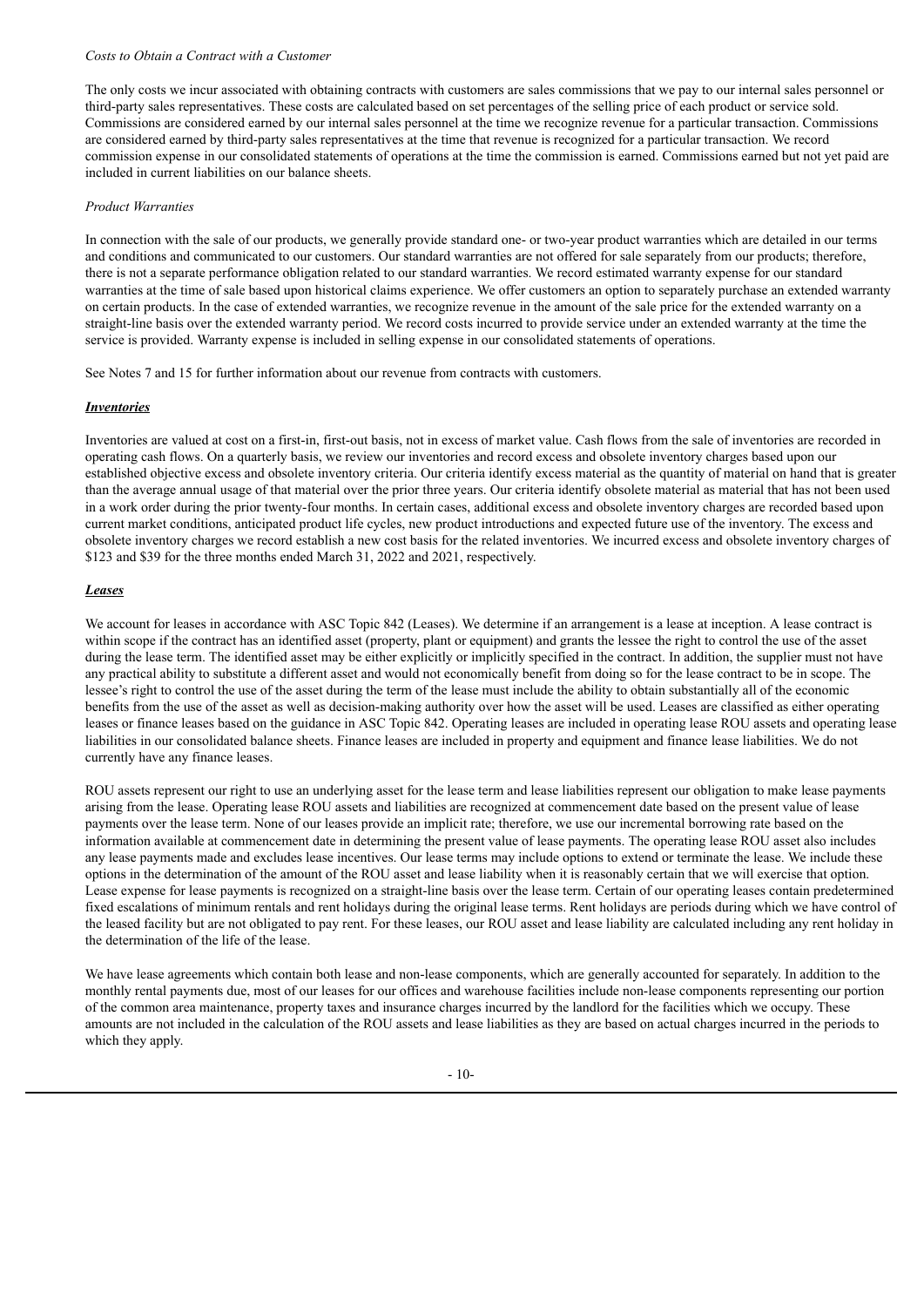Operating lease payments are included in cash outflows from operating activities on our consolidated statements of cash flows. Amortization of ROU assets is presented separately from the change in operating lease liabilities and is included in depreciation and amortization on our consolidated statements of cash flows.

We have made an accounting policy election not to apply the recognition requirements of ASC Topic 842 to short-term leases (leases with a term of one year or less at the commencement date of the lease). Lease expense for short-term lease payments is recognized on a straight-line basis over the lease term.

See Note 10 for further disclosures regarding our leases.

## *Interest Rate Swap Agreement*

We are exposed to interest rate risk on our floating-rate debt. We have entered into an interest rate swap agreement to effectively convert our floating-rate debt to a fixed-rate basis for a portion of our floating rate debt, as discussed further in Notes 4 and 11. The principal objective of this agreement is to eliminate the variability of the cash flows for interest payments associated with our floating-rate debt, thus reducing the impact of interest rate changes on future interest payment cash flows. We have elected to apply the hedge accounting rules in accordance with ASC Topic 815 (Derivatives and Hedging). Further, we have determined that this agreement qualifies for the shortcut method of hedge accounting. Changes in the fair value of interest rate swap agreements designated as cash flow hedges are recorded as a component of accumulated other comprehensive income (loss) within stockholders' equity and are amortized to interest expense over the term of the related debt.

#### *Contingent Liability for Repayment of State and Local Grant Funds Received*

In connection with leasing a facility in Rochester, New York, which our subsidiary, Ambrell, occupied in May 2018, we entered into agreements with the city of Rochester and the state of New York under which we received grants totaling \$550 to help offset a portion of the cost of the leasehold improvements we made to this facility. The final payment of \$87 was received during the three months ended March 31, 2022. In exchange for the funds we received under these agreements, we are required to create and maintain specified levels of employment in this location through various dates ending in 2024. If we fail to meet these employment targets, we may be required to repay a proportionate share of the proceeds. As of March 31, 2022, \$285 of the total proceeds received could still be required to be repaid if we do not meet the targets. We have recorded this amount as a contingent liability which is included in other liabilities on our balance sheet. Those portions of the proceeds which are no longer subject to repayment are reclassified to deferred grant proceeds and amortized to income on a straight-line basis over the remaining lease term for the Rochester facility. Deferred grant proceeds are included in other current liabilities and other liabilities on our balance sheet and totaled \$236 at March 31, 2022. As of March 31, 2022, we were in compliance with the employment targets as specified in the grant agreement with the city of Rochester.

#### *Stock-Based Compensation*

We account for stock-based compensation in accordance with ASC Topic 718 (Compensation - Stock Compensation) which requires that employee share-based equity awards be accounted for under the fair value method and requires the use of an option pricing model for estimating fair value of stock options, which is then amortized to expense over the service periods. See further disclosures related to our stock-based compensation plans in Note 12.

#### *Income Taxes*

The asset and liability method is used in accounting for income taxes. Under this method, deferred tax assets and liabilities are recognized for operating loss and tax credit carryforwards and for the future tax consequences attributable to differences between the financial statement carrying amounts of existing assets and liabilities and their respective tax bases. Deferred tax assets and liabilities are measured using enacted tax rates expected to apply to taxable income in the years in which those temporary differences are expected to be recovered or settled. The effect on deferred tax assets and liabilities of a change in tax rates is recognized in the results of operations in the period that includes the enactment date. A valuation allowance is recorded to reduce the carrying amounts of deferred tax assets if it is more likely than not that such assets will not be realized.

#### *Earnings (Loss) Per Common Share*

Earnings (loss) per common share - basic is computed by dividing net earnings (loss) by the weighted average number of common shares outstanding during each period. Earnings (loss) per common share - diluted is computed by dividing earnings (loss) by the weighted average number of common shares and common share equivalents outstanding during each period. Common share equivalents represent unvested shares of restricted stock and stock options and are calculated using the treasury stock method. Common share equivalents are excluded from the calculation if their effect is anti-dilutive.

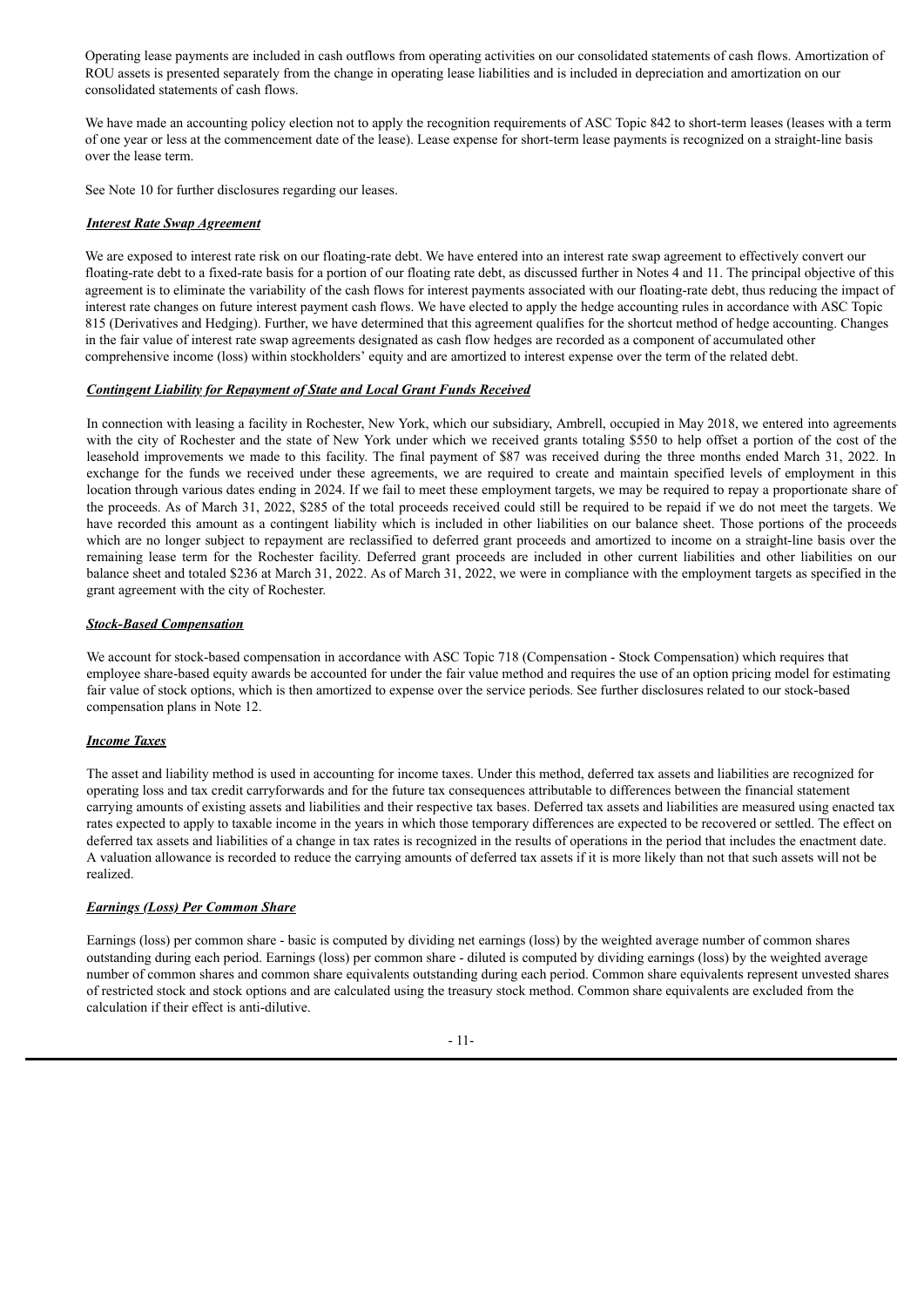The table below sets forth, for the periods indicated, a reconciliation of weighted average common shares outstanding - basic to weighted average common shares and common share equivalents outstanding - diluted and the average number of potentially dilutive securities that were excluded from the calculation of diluted earnings (loss) per share because their effect was anti-dilutive:

|                                                                                                    | <b>Three Months Ended</b><br>March 31, |            |
|----------------------------------------------------------------------------------------------------|----------------------------------------|------------|
|                                                                                                    | 2022                                   | 2021       |
| Weighted average common shares outstanding-basic                                                   | 10,617,271                             | 10.329.449 |
| Potentially dilutive securities:<br>Unvested shares of restricted stock and employee stock options | 225,321                                | 196,377    |
| Weighted average common shares and common share equivalents outstanding-diluted                    | 10.842.592                             | 10.525.826 |
| Average number of potentially dilutive securities excluded from calculation                        | 318,574                                | 347,068    |

#### *Ef ect of Recently Issued Amendments to Authoritative Accounting Guidance*

In June 2016, the Financial Accounting Standards Board ("FASB") issued amendments to the guidance for accounting for credit losses. In November 2019, the FASB deferred the effective date of these amendments for certain companies, including smaller reporting companies. As a result of the deferral, the amendments are effective for us for reporting periods beginning after December 15, 2022. The amendments replace the incurred loss impairment methodology under current GAAP with a methodology that reflects expected credit losses and requires the use of a forward-looking expected credit loss model for accounts receivables, loans, and other financial instruments. The amendments require a modified retrospective approach through a cumulative-effect adjustment to retained earnings as of the beginning of the first reporting period in which the guidance is effective. We plan to adopt the amendments when they become effective for us on January 1, 2023. We are currently evaluating the impact the adoption of these amendments will have on our consolidated financial statements.

# **(3) ACQUISITIONS**

#### *Z-Sciences*

As discussed further in Note 3 to our consolidated financial statements in our 2021 Form 10-K, on October 6, 2021, we acquired substantially all of the assets of Z-Sciences Corp. ("Z-Sciences"), a developer of ultra-cold storage solutions for the medical cold chain market. The Z-Sciences product line was re-branded as "North Sciences" after our acquisition. The acquisition enhances our medical offerings and increases our presence in the life sciences market which is a key target market for us. Z-Sciences was founded in 2004. Its founder joined us as a consultant and is expected to become an employee in 2022. As of March 31, 2022, he was still a consultant. The purchase price for Z-Sciences was \$500 in cash, subject to a customary post-closing working capital adjustment, \$300 of which was paid at closing. The remaining \$200, adjusted for the final working capital amount, will be paid on the one-year anniversary of closing based on the seller complying with the terms of his employment agreement. This amount has been recorded as a contingent consideration liability on our balance sheet at March 31, 2022 as our current assumption is that this liability will be paid out in October 2022. It is included in Other Current Liabilities. The fair value of this liability at March 31, 2022 approximates its cost due to the short maturity. In addition to his salary, in connection with his prospective employment, Z-Sciences' founder will receive a multi-year restricted stock award with vesting provisions which would be contingent upon achieving future performance milestones related to sales growth and profitability of products related to the Z-Sciences business for the fiscal years from 2022 through 2026. The award will be valued at a maximum of \$1,800. The actual numbers of shares to be awarded will be based on the stock price on the date of grant with a cap of 200,000 shares at the 100% attainment level of the vesting provisions that are defined in the restricted stock award agreement. The value of the award will be recorded as compensation expense in our statement of operations on a straight-line basis over the period in which the shares vest.

The acquisition of Z-Sciences has been accounted for as a business combination using purchase accounting, and, accordingly, the results of Z-Sciences have been included in our consolidated results of operations from the date of acquisition. The allocation of the Z-Sciences' purchase price was based on fair values as of October 6, 2021. Further information about the allocation of the purchase price is discussed in Note 3 to our consolidated financial statements in our 2021 Form 10-K.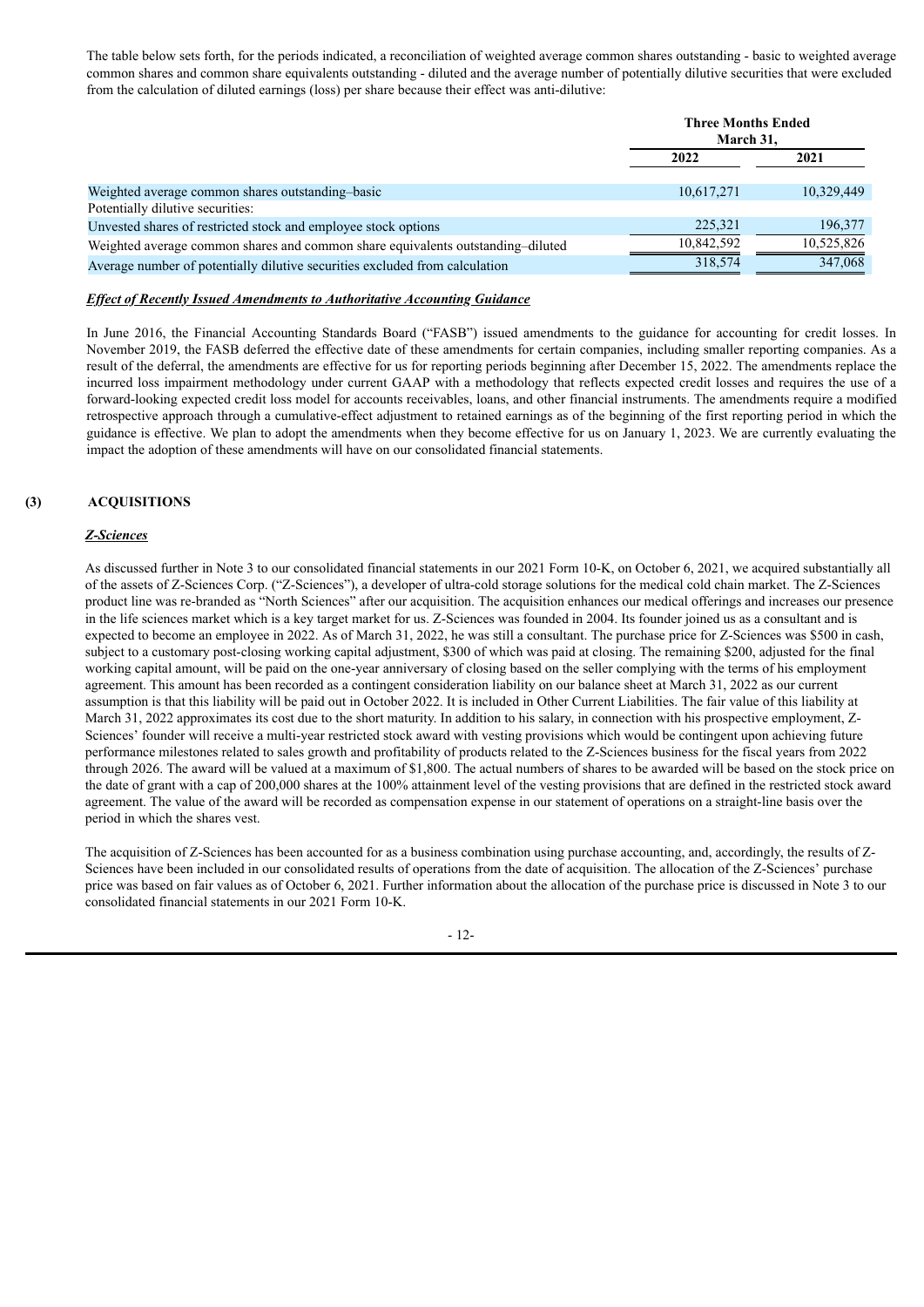Unaudited pro forma information which would give effect to the acquisition of Z-Sciences as if the acquisition occurred on January 1, 2021 is not presented because the financial results for Z-Sciences prior to our acquisition are considered immaterial.

# *Videology*

As discussed further in Note 3 to our consolidated financial statements in our 2021 Form 10-K, on October 28, 2021, we acquired substantially all of the assets of Videology Imaging Solutions Inc. and Videology Imaging Solutions Europe B.V. (collectively, "Videology"), a global designer, developer and manufacturer of OEM digital streaming and image capturing solutions. The acquisition of Videology expands our process technology solutions, diversifies our reach into key targeted markets and broadens our customer base. It also builds on our process technology platforms by expanding our automation capabilities to add future product solutions with imaging data and analytical tools. The purchase price for Videology was \$12,000 paid in cash at closing subject to a customary post-closing working capital adjustment.

The acquisition of Videology has been accounted for as a business combination using purchase accounting, and, accordingly, the results of Videology have been included in our consolidated results of operations from the date of acquisition. The allocation of the Videology purchase price was based on fair values as of October 27, 2021. Further information about the allocation of the purchase price, and goodwill and intangible assets recorded as a result of the acquisition is discussed in Note 3 to our consolidated financial statements in our 2021 Form 10-K.

The following unaudited pro forma information gives effect to the acquisition of Videology as if the acquisition occurred on January 1, 2021. These proforma summaries do not reflect any operating efficiencies or costs savings that may be achieved by the combined businesses. These proforma summaries are presented for informational purposes only and are not necessarily indicative of what the actual results of operations would have been had the acquisition taken place as of that date, nor are they indicative of future consolidated results of operations:

|                            |   | Three<br><b>Months Ended</b><br><b>March 31, 2021</b> |
|----------------------------|---|-------------------------------------------------------|
| Revenue                    |   | 21,855                                                |
| Net earnings               | S | 2,832                                                 |
| Diluted earnings per share |   | 0.27                                                  |

The pro forma results shown above do not reflect the impact on general and administrative expense of investment advisory costs, legal costs and other costs of \$288 incurred by us as a direct result of the transaction.

#### *Acculogic*

As discussed further in Note 3 to our consolidated financial statements in our 2021 Form 10-K, on December 21, 2021, we completed our acquisition of Acculogic Inc. and its affiliates (collectively, "Acculogic"), a global manufacturer of robotics-based electronic production test equipment and application support services. The acquisition was completed by acquiring all of the outstanding capital stock of Acculogic. The Acculogic acquisition adds electronics test capabilities with new technologies and services as well as broadens our customer base, furthers our end market diversification and expands our international footprint. The purchase price for Acculogic was approximately \$9,000 paid in cash at closing subject to a customary post-closing working capital adjustment. In addition, we may pay the seller up to an additional CAD \$5,000 in the five-year period from 2022 through 2026. The additional payments will be based on a percent of net invoices for which payments have been received on systems sold to EV or battery customers in excess of CAD \$2,500 per year in each of the five years. The maximum payment is capped at CAD \$5,000, which equates to approximately \$4,000 at March 31, 2022. To estimate the fair value of the contingent consideration at the acquisition date, an option-based income approach using a Monte Carlo simulation model was utilized due to the non-linear payout structure. As of the acquisition date, this resulted in an estimated fair value of \$1,430. This amount was recorded as a contingent consideration liability and included in the purchase price as of the acquisition date. In future reporting periods, this same approach will be utilized to estimate the fair value of the contingent consideration at each reporting date. Changes in the amount of the estimated fair value of the earnouts since the acquisition date will be recorded as operating expenses in our statement of operations in the quarter in which they occur.

The acquisition of Acculogic has been accounted for as a business combination using purchase accounting, and, accordingly, the results of Acculogic have been included in our consolidated results of operations from the date of acquisition. The allocation of the purchase price for Acculogic is not yet complete as the calculation of post-closing working capital adjustment has not yet been finalized. We are in discussions with the seller and expect the calculation to be finalized in the second quarter of 2022. We currently expect the final post-closing working capital adjustment to be a decrease in the purchase price in the range of \$350 to \$450.

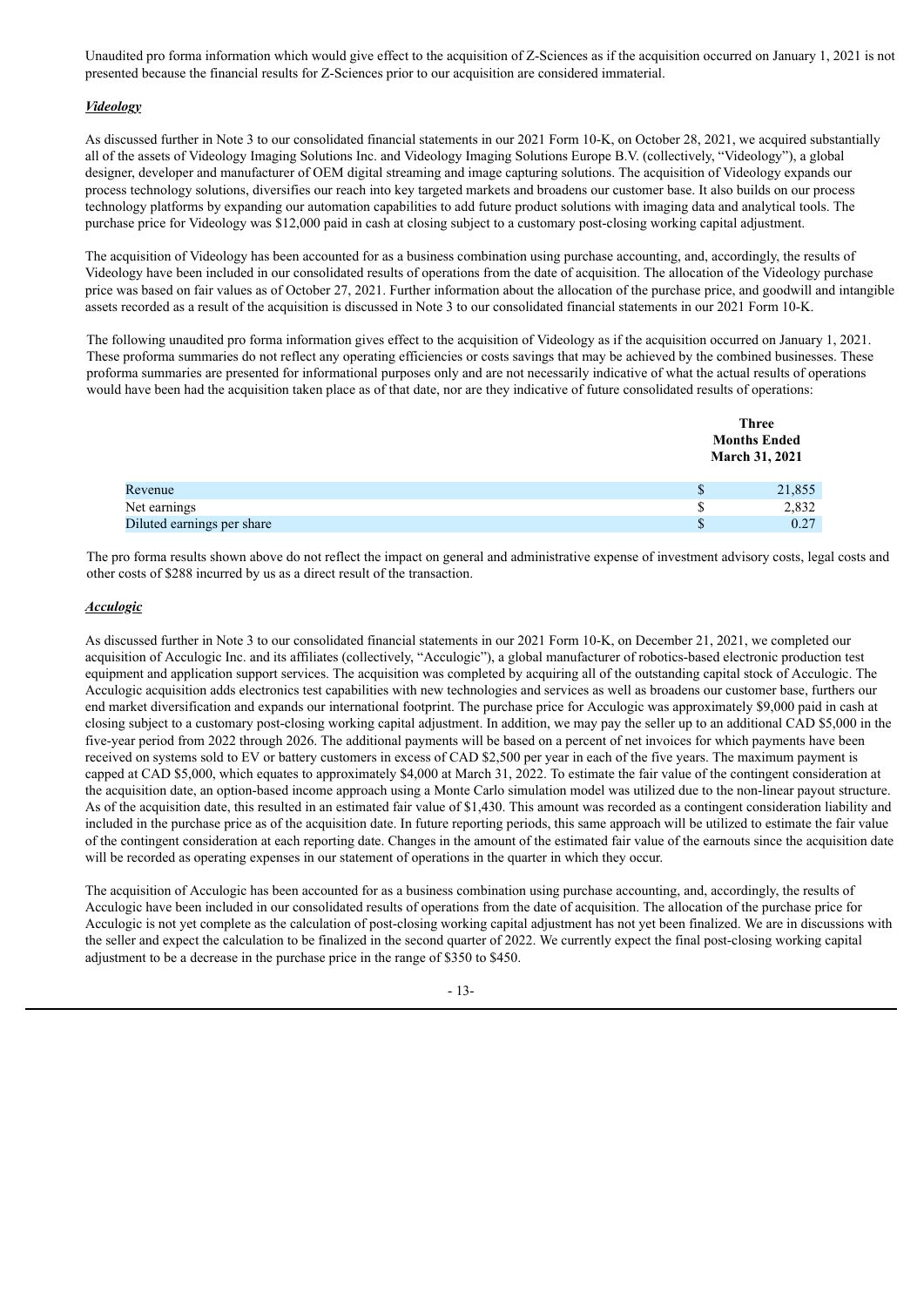The preliminary allocation of the Acculogic purchase price which is presented below was based on estimated fair values as of December 21, 2021. At December 31, 2021, we were still working with third-party valuation specialists to assist us with finalizing several aspects of the purchase price, including the valuation of intangible assets and contingent consideration. During the first quarter of 2022, we finalized the valuation of intangible assets, which did not change materially from the preliminary values reported in our 2021 Form 10-K, and the valuation of contingent consideration, which increased approximately \$500 from the preliminary value reported in our 2021 Form 10-K. The increase primarily reflects an increase in the estimate of net invoices for which payments are expected to be received on systems sold to EV or battery customers in excess of CAD \$2,500 per year in the five-year period from 2022 through 2026.

The excess of the purchase price over the identifiable intangible and net tangible assets was allocated to goodwill and is not deductible for tax purposes. Goodwill is attributed to synergies that are expected to result from the operations of the combined businesses.

The total purchase price of \$9,797, which includes \$1,430 for the estimated fair value of contingent consideration, has been allocated as follows:

| Goodwill                                          | 3,363   |
|---------------------------------------------------|---------|
| Identifiable intangible assets                    | 5,123   |
| Tangible assets acquired and liabilities assumed: |         |
| Cash                                              | 312     |
| Trade accounts receivable                         | 2,630   |
| Inventories                                       | 1,329   |
| Other current assets                              | 240     |
| Property and equipment                            | 156     |
| Accounts payable                                  | (406)   |
| Accrued expenses                                  | (2,950) |
| Total purchase price                              | 9,797   |
|                                                   |         |

Further information about the intangible assets recorded as a result of the acquisition is discussed in Note 3 to our consolidated financial statements in our 2021 Form 10-K.

The following unaudited pro forma information gives effect to the acquisition of Acculogic as if the acquisition occurred on January 1, 2021. These proforma summaries do not reflect any operating efficiencies or costs savings that may be achieved by the combined businesses. These proforma summaries are presented for informational purposes only and are not necessarily indicative of what the actual results of operations would have been had the acquisition taken place as of that date, nor are they indicative of future consolidated results of operations:

|                            |    | <b>Three</b><br><b>Months Ended</b><br><b>March 31, 2021</b> |
|----------------------------|----|--------------------------------------------------------------|
| Revenue                    | S  | 22,286                                                       |
| Net earnings               | S. | 2,185                                                        |
| Diluted earnings per share | S  | 0.21                                                         |

The pro forma results shown above do not reflect the impact on general and administrative expense of investment advisory costs, legal costs and other costs of \$1,297 incurred by us as a direct result of the transaction.

## **(4) FAIR VALUE MEASUREMENTS**

ASC Topic 820 (Fair Value Measurement) establishes a fair value hierarchy for instruments measured at fair value that distinguishes between assumptions based on market data (observable inputs) and our own assumptions (unobservable inputs). Observable inputs are inputs that market participants would use in pricing the asset or liability based on market data obtained from sources independent of us. Unobservable inputs are inputs that reflect our assumptions about the inputs that market participants would use in pricing the asset or liability and are developed based on the best information available in the circumstances.

ASC Topic 820 identifies fair value as the exchange price, or exit price, representing the amount that would be received to sell an asset or paid to transfer a liability in an orderly transaction between market participants. As a basis for considering market participant assumptions in fair value measurements, ASC Topic 820 establishes a three-tier fair value hierarchy that distinguishes among the following:

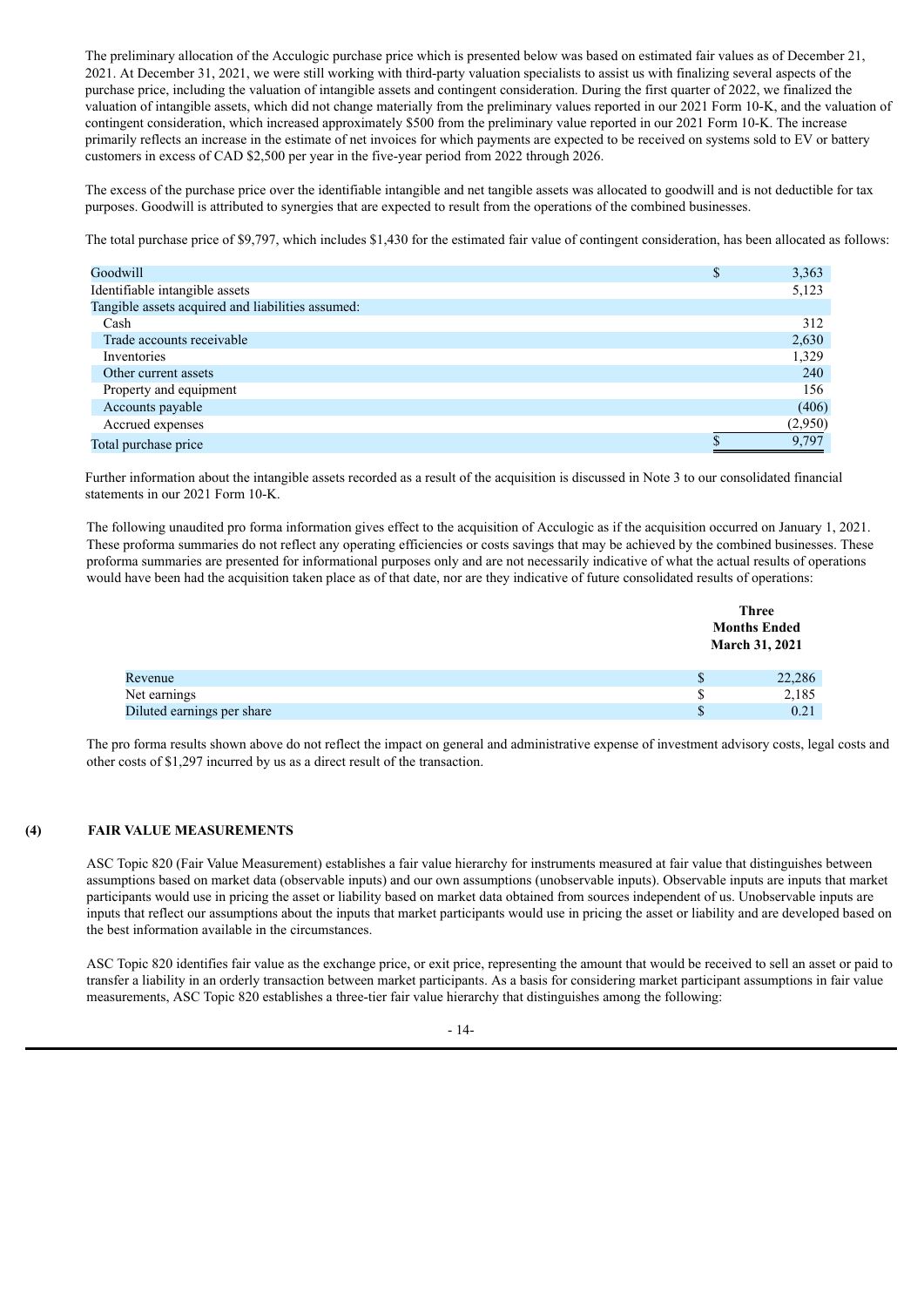Level 1 Valuations based on unadjusted quoted prices in active markets for identical assets or liabilities that we have the ability to access.

Level 2 Valuations based on quoted prices for similar assets or liabilities in active markets, quoted prices for identical or similar assets or liabilities in markets that are not active and models for which all significant inputs are observable, either directly or indirectly.

Level 3 Valuations based on inputs that are unobservable and significant to the overall fair value measurement.

To the extent that the valuation is based on models or inputs that are less observable or unobservable in the market, the determination of fair value requires more judgment. Accordingly, the degree of judgment exercised by us in determining fair value is greatest for instruments categorized in Level 3. A financial instrument's level within the fair value hierarchy is based on the lowest level of any input that is significant to the fair value measurement.

## *Recurring Fair Value Measurements*

The interest rate swap agreement we entered into in connection with our Term Note, as discussed further in Notes 2 and 11 is measured at fair value on a recurring basis using Level 2 inputs. The contingent consideration liabilities on our balance sheet are measured at fair value on a recurring basis using Level 3 inputs. Our contingent consideration liabilities are a result of our acquisitions of Z-Sciences on October 6, 2021 and Acculogic on December 21, 2021. The contingent consideration liability for Z-Sciences represents the estimated fair value of the additional cash consideration payable that is contingent upon the continued employment with us of the Z-Sciences founder as discussed more fully in Note 3. It is included in Other Current Liabilities on our balance sheet. At December 31, 2021, we have assumed this payment will be made. The contingent consideration liability for Acculogic represents the estimated fair value of the additional cash consideration payable that is contingent upon sales to EV or battery customers as described further in Note 3. This amount was increased by \$500 during the three months ended March 31, 2022 in connection with finalizing this aspect of the purchase price allocation.

The following fair value hierarchy table presents information about liabilities measured at fair value on a recurring basis:

|                                                   | <b>Amounts at</b> |      |  |         | <b>Fair Value Measurement Using</b> |         |                          |         |
|---------------------------------------------------|-------------------|------|--|---------|-------------------------------------|---------|--------------------------|---------|
|                                                   | <b>Fair Value</b> |      |  | Level 1 |                                     | Level 2 |                          | Level 3 |
| <b>As of March 31, 2022</b>                       |                   |      |  |         |                                     |         |                          |         |
| Contingent consideration liability $-Z$ -Sciences |                   | 79   |  |         |                                     |         | $\overline{\phantom{a}}$ |         |
| Contingent consideration liability – Acculogic    |                   | .478 |  |         | $-$ \$                              |         | $\sim$                   | 1.478   |
| Interest rate swap                                |                   | 289  |  |         | $\sim$                              | 289     |                          |         |

Changes in the fair value of our Level 3 contingent consideration liabilities for the three months ended March 31, 2022 were as follows:

|                                                                                                  | <b>Three</b><br><b>Months Ended</b><br><b>March 31, 2022</b> |
|--------------------------------------------------------------------------------------------------|--------------------------------------------------------------|
| Balance at beginning of period                                                                   | 1,109                                                        |
| Adjustment to contingent consideration liability in connection with the acquisition of Acculogic | 500                                                          |
| Impact of foreign currency translation adjustments                                               | 48                                                           |
| Balance at end of period                                                                         | 1.657                                                        |

#### **(5) RESTRUCTURING AND OTHER CHARGES**

During 2021, we recorded restructuring and other charges related to various actions including the consolidation of manufacturing for certain of our Electronic Test segment's products and changes in our executive management team. These charges are discussed more fully in Note 5 to our consolidated financial statements in our 2021 Form 10-K. There were no restructuring and other charges incurred in the three months ended March 31, 2022. During the first quarter of 2021, we incurred \$55 of charges associated with finalizing the integration of the aforementioned manufacturing operations of our Electronic Test segment.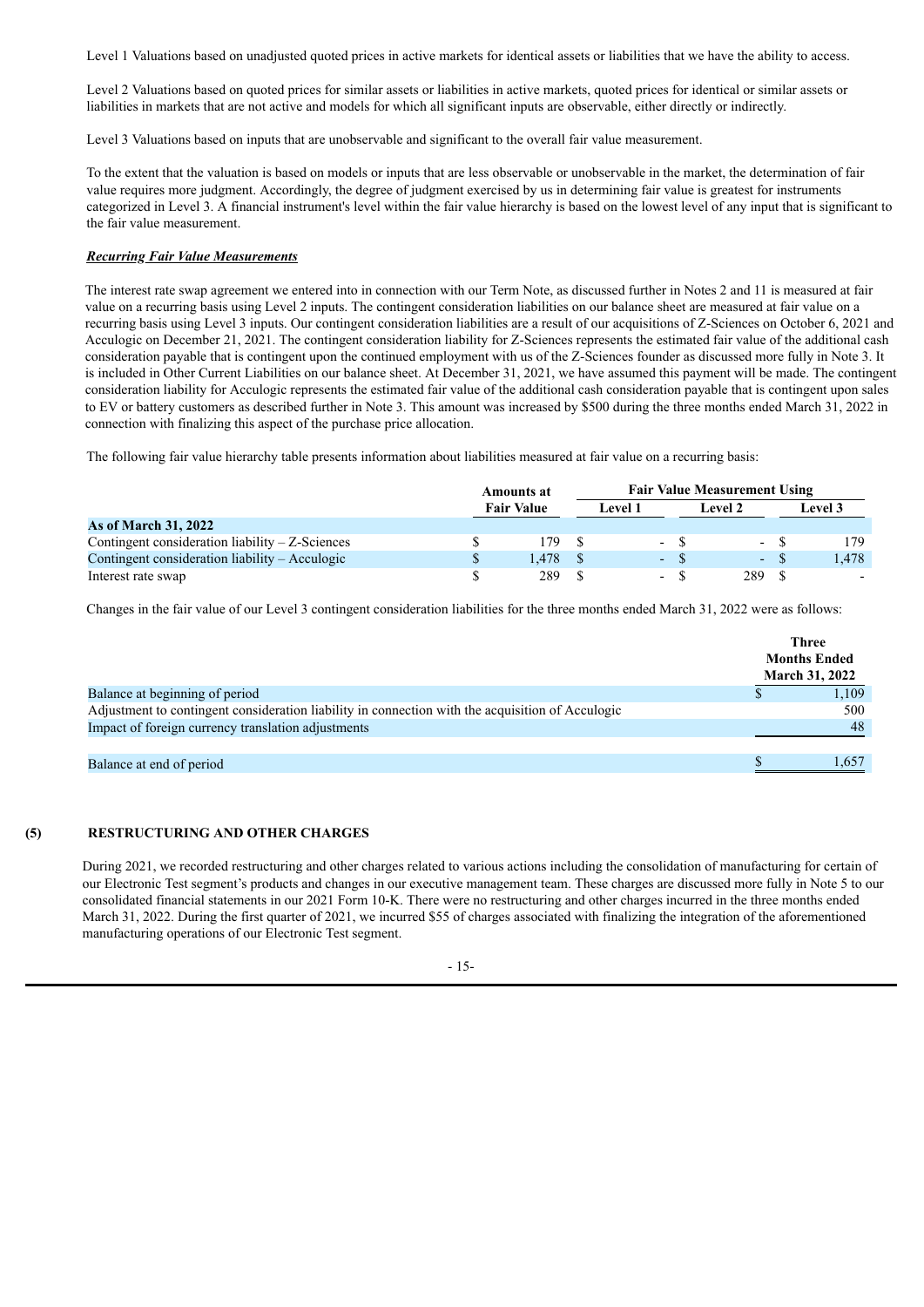#### *Accrued Restructuring*

The liability for accrued restructuring charges at March 31, 2022 relates to costs associated with the move of our corporate office from our Mansfield, Massachusetts facility to our facility in New Jersey, as discussed more fully in Note 5 to our consolidated financial statements in our 2021 Form 10-K. We expect to pay out the remaining amount accrued during the second quarter of 2022. The liability for accrued restructuring charges is included in other current liabilities on our consolidated balance sheet. Changes in the amount of the liability for accrued restructuring for the three months ended March 31, 2022 were as follows:

| Balance - January 1, 2022       | 70. |
|---------------------------------|-----|
| Cash payments                   |     |
| <b>Balance - March 31, 2022</b> |     |

# **(6) GOODWILL AND INTANGIBLE ASSETS**

We have three operating segments which are also our reporting units: Electronic Test, Environmental Technologies and Process Technologies. Goodwill and intangible assets on our balance sheets are the result of our acquisitions.

## *Goodwill*

Changes in the amount of the carrying value of goodwill for the three months ended March 31, 2022 are as follows:

| Balance - January 1, 2022                                                                                  | 21,448 |
|------------------------------------------------------------------------------------------------------------|--------|
| Adjustments to preliminary amounts recorded in the fourth quarter of 2021 for contingent consideration and |        |
| intangible assets related to acquisition of Acculogic (see Note 3)                                         | 451    |
| Impact of foreign currency translation adjustments                                                         | (36)   |
| Balance - March 31, 2022                                                                                   | 21.863 |

Goodwill was comprised of the following at March 31, 2022 and December 31, 2021:

|                                         | March 31,<br>2022 | December 31,<br>2021 |
|-----------------------------------------|-------------------|----------------------|
| <b>Electronic Test:</b>                 |                   |                      |
| Acculogic                               | \$<br>3,566       | \$<br>3,055          |
|                                         |                   |                      |
| Environmental Technologies:             |                   |                      |
| Sigma                                   | 1,656             | 1,656                |
| Thermonics                              | 50                | 50                   |
| Z-Sciences                              | 111               | 111                  |
| <b>Total Environmental Technologies</b> | 1,817             | 1,817                |
| Process Technologies:                   |                   |                      |
| Ambrell                                 | 12,032            | 12,032               |
| Videology                               | 4,448             | 4,544                |
| <b>Total Process Technologies</b>       | 16,480            | 16,576               |
| Total goodwill                          | \$<br>21,863      | \$<br>21,448         |

## *Intangible Assets*

Changes in the amount of the carrying value of indefinite-lived intangible assets for the three months ended March 31, 2022 are as follows:

| Balance - January 1, 2022                                                                                     | 8,428 |
|---------------------------------------------------------------------------------------------------------------|-------|
| Adjustments to preliminary amounts recorded in the fourth quarter of 2021 related to acquisition of Acculogic |       |
| (see Note 3)                                                                                                  | 20    |
| Impact of foreign currency translation adjustments                                                            |       |
| Balance - March 31, 2022                                                                                      | 8.450 |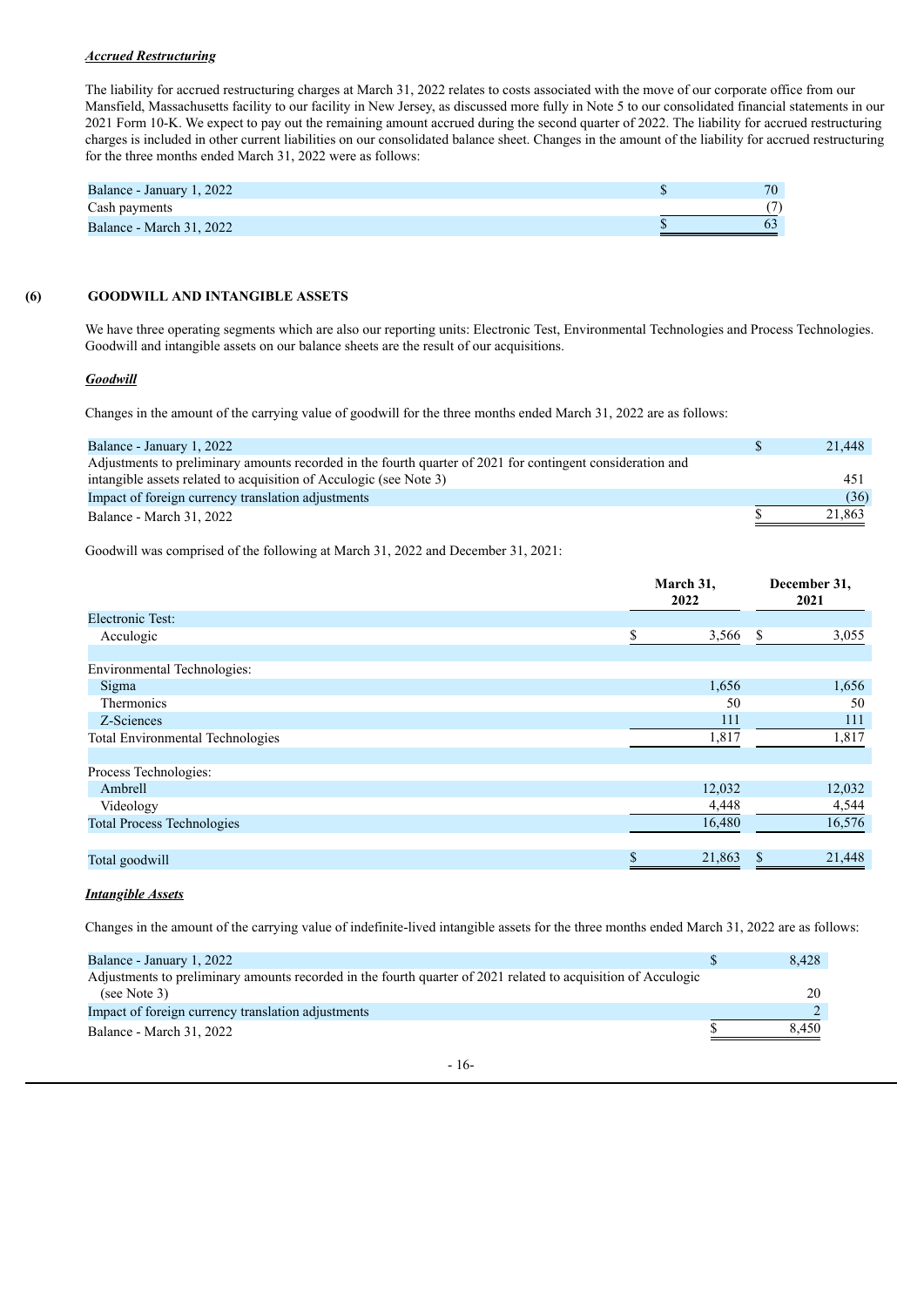Changes in the amount of the carrying value of finite-lived intangible assets for the three months ended March 31, 2022 are as follows:

| Balance - January 1, 2022                                                                                     | 13,206 |
|---------------------------------------------------------------------------------------------------------------|--------|
| Adjustments to preliminary amounts recorded in the fourth quarter of 2021 related to acquisition of Acculogic |        |
| (see Note 3)                                                                                                  | 29     |
| Impact of foreign currency translation adjustments                                                            |        |
| Amortization                                                                                                  | (782)  |
| <b>Balance - March 31, 2022</b>                                                                               | 12.455 |

Intangible assets were allocated to our reporting segments at March 31, 2022 and December 31, 2021 as follows:

|                                         | March 31,<br>2022 |        | December 31,<br>2021 |
|-----------------------------------------|-------------------|--------|----------------------|
| <b>Electronic Test:</b>                 |                   |        |                      |
| Acculogic                               |                   | 4,973  | \$<br>5,074          |
|                                         |                   |        |                      |
| Environmental Technologies:             |                   |        |                      |
| Sigma                                   |                   | 510    | 510                  |
| Thermonics                              |                   | 3      | 5                    |
| Z-Sciences                              |                   | 365    | 378                  |
| <b>Total Environmental Technologies</b> |                   | 878    | 893                  |
|                                         |                   |        |                      |
| Process Technologies:                   |                   |        |                      |
| Ambrell                                 |                   | 10,375 | 10,680               |
| Videology                               |                   | 4,679  | 4,987                |
| <b>Total Process Technologies</b>       |                   | 15,054 | 15,667               |
|                                         |                   |        |                      |
| Total intangible assets                 | æ                 | 20,905 | 21,634               |

The following tables provide further detail about our intangible assets as of March 31, 2022 and December 31, 2021:

|                                      | March 31, 2022 |                                    |   |                             |               |                                  |
|--------------------------------------|----------------|------------------------------------|---|-----------------------------|---------------|----------------------------------|
|                                      |                | <b>Gross</b><br>Carrying<br>Amount |   | Accumulated<br>Amortization |               | <b>Net</b><br>Carrying<br>Amount |
| Finite-lived intangible assets:      |                |                                    |   |                             |               |                                  |
| Customer relationships               | \$             | 16,566                             | S | 6,634                       | <sup>\$</sup> | 9,932                            |
| Technology                           |                | 2,971                              |   | 682                         |               | 2,289                            |
| <b>Patents</b>                       |                | 590                                |   | 587                         |               |                                  |
| Backlog                              |                | 507                                |   | 276                         |               | 231                              |
| Software                             |                | 270                                |   | 270                         |               |                                  |
| Trade name                           |                | 140                                |   | 140                         |               |                                  |
| Total finite-lived intangible assets |                | 21,044                             |   | 8,589                       |               | 12,455                           |
| Indefinite-lived intangible assets:  |                |                                    |   |                             |               |                                  |
| Trademarks                           |                | 8,450                              |   |                             |               | 8,450                            |
| Total intangible assets              |                | 29,494                             |   | 8,589                       | \$            | 20,905                           |

|                                      | December 31, 2021 |               |     |              |                    |               |  |
|--------------------------------------|-------------------|---------------|-----|--------------|--------------------|---------------|--|
|                                      |                   | <b>Gross</b>  |     |              |                    | <b>Net</b>    |  |
|                                      |                   | Carrying      |     | Accumulated  |                    | Carrying      |  |
|                                      |                   | <b>Amount</b> |     | Amortization |                    | <b>Amount</b> |  |
| Finite-lived intangible assets:      |                   |               |     |              |                    |               |  |
| Customer relationships               | \$                | 16,544        | S   | $6,160$ \$   |                    | 10,384        |  |
| Technology                           |                   | 2,950         |     | 569          |                    | 2,381         |  |
| Patents                              |                   | 590           |     | 585          |                    |               |  |
| Backlog                              |                   | 521           |     | 85           |                    | 436           |  |
| Software                             |                   | 270           |     | 270          |                    |               |  |
| Trade name                           |                   | 140           |     | 140          |                    |               |  |
| Total finite-lived intangible assets |                   | 21,015        |     | 7,809        |                    | 13,206        |  |
| Indefinite-lived intangible assets:  |                   |               |     |              |                    |               |  |
| Trademarks                           |                   | 8,428         |     |              |                    | 8,428         |  |
| Total intangible assets              |                   | 29,443        | \$. | 7,809        | $\mathbf{\hat{s}}$ | 21,634        |  |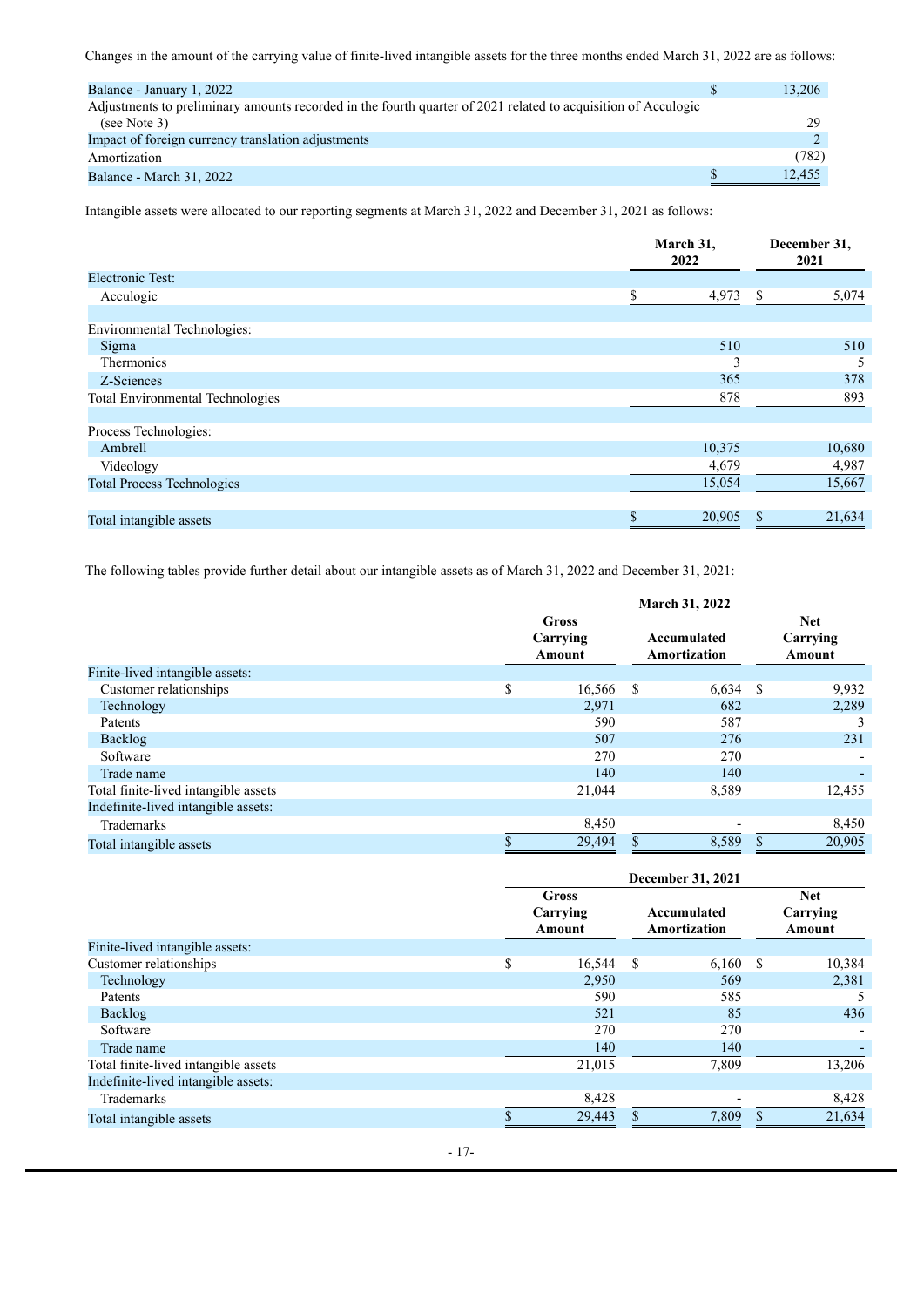We generally amortize our finite-lived intangible assets over their estimated useful lives based on the pattern in which the economic benefits of the intangible assets are expected to be consumed, or on a straight-line basis, if an alternate amortization method cannot be reliably determined. Any such alternate amortization method would. None of our intangible assets have any residual value.

The following table sets forth the estimated annual amortization expense for each of the next five years:

| 2022 (remainder) | Φ      | 1,937 |
|------------------|--------|-------|
| 2023             | ۰D     | 2,137 |
| 2024             | ጦ<br>Φ | 2,013 |
| 2025             | ۰D     | ,799  |
| 2026             | m<br>Φ | 1,188 |

## **(7) REVENUE FROM CONTRACTS WITH CUSTOMERS**

The following tables provide additional information about our revenue from contracts with customers, including revenue by customer and product type and revenue by market. The information about revenue by market for the three months ended March 31, 2021 has been reclassified to be consistent with how the information for the current period is presented. See also Note 15 for information about revenue by operating segment and geographic region.

|                                          | <b>Three Months Ended</b><br>March 31, |               |        |  |  |
|------------------------------------------|----------------------------------------|---------------|--------|--|--|
|                                          | 2022                                   |               | 2021   |  |  |
| Revenue by customer type:                |                                        |               |        |  |  |
| End user                                 | \$<br>19,579                           | <sup>\$</sup> | 17,660 |  |  |
| OEM/Integrator                           | 4,502                                  |               | 1,896  |  |  |
|                                          | \$<br>24,081                           | \$.           | 19,556 |  |  |
| <b>Revenue by product type:</b>          |                                        |               |        |  |  |
| Thermal test                             | \$<br>5,057                            | -S            | 4,305  |  |  |
| Thermal process                          | 7,465                                  |               | 5,566  |  |  |
| Semiconductor test                       | 6,348                                  |               | 8,320  |  |  |
| Video imaging                            | 1,851                                  |               |        |  |  |
| Flying probe and in-circuit testers      | 1,688                                  |               |        |  |  |
| Service/other                            | 1,672                                  |               | 1,365  |  |  |
|                                          | 24,081                                 | \$            | 19,556 |  |  |
| <b>Revenue by market:</b>                |                                        |               |        |  |  |
| Semiconductor                            | \$<br>13,390                           | -S            | 13,320 |  |  |
| Industrial                               | 2,799                                  |               | 1,427  |  |  |
| Automotive (including Electric Vehicles) | 2,756                                  |               | 1,327  |  |  |
| Defense/aerospace                        | 1,493                                  |               | 1,252  |  |  |
| Life Sciences                            | 699                                    |               | 643    |  |  |
| Security                                 | 574                                    |               |        |  |  |
| Other                                    | 2,370                                  |               | 1,587  |  |  |
|                                          | \$<br>24,081                           | $\mathbf S$   | 19,556 |  |  |

There were no significant changes in the amount of the allowance for doubtful accounts for the three months ended March 31, 2022.

# **(8) MAJOR CUSTOMERS**

During the three months ended March 31, 2022, no customer accounted for 10% or more of our consolidated revenue. During the three months ended March 31, 2021, Texas Instruments Incorporated accounted for 16% of our consolidated revenue. This revenue was primarily generated by our Electronic Test segment. No other customers accounted for 10% or more of our consolidated revenue during the three months ended March 31, 2021.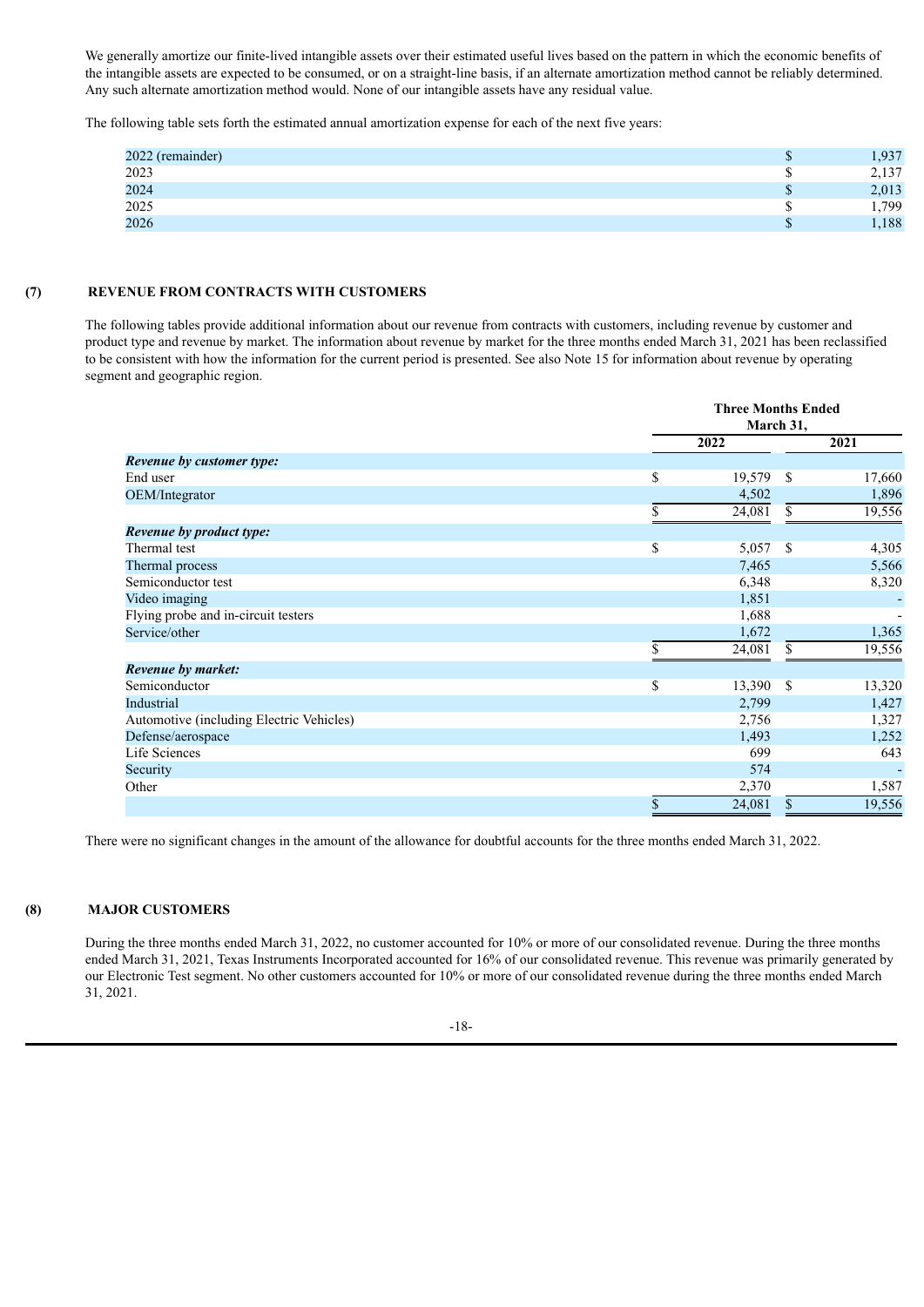# **(9) INVENTORIES**

Inventories held at March 31, 2022 and December 31, 2021 were comprised of the following:

|                               | March 31,<br>2022 |        |  | December 31,<br>2021 |  |  |
|-------------------------------|-------------------|--------|--|----------------------|--|--|
| Raw materials                 |                   | 11,179 |  | 10,403               |  |  |
| Work in process               |                   | 1,562  |  | 1,250                |  |  |
| Inventory consigned to others |                   | 44     |  | 44                   |  |  |
| Finished goods                |                   | 2,128  |  | 1,166                |  |  |
| Total inventories             |                   | 14,913 |  | 12,863               |  |  |

# **(10) LEASES**

As previously discussed in Note 2, we account for our leases in accordance with the guidance in ASC Topic 842. We lease our offices, warehouse facilities and certain equipment under non-cancellable operating leases that expire at various dates through 2031. Total operating lease and shortterm lease costs for the three months ended March 31, 2022 and 2021, respectively, were as follows:

|                       | Three Months Ended March 31, |  |      |  |
|-----------------------|------------------------------|--|------|--|
|                       | 2022                         |  | 2021 |  |
| Operating lease cost  | 326                          |  | 324  |  |
| Short-term lease cost | 30                           |  |      |  |

The following is additional information about our leases as of March 31, 2022:

| Range of remaining lease terms (in years)        | 1.0 to 9.1 |
|--------------------------------------------------|------------|
| Weighted average remaining lease term (in years) |            |
| Weighted average discount rate                   | $4.2\%$    |

Maturities of lease liabilities as of March 31, 2022 were as follows:

| 2022                  | 1,227 |
|-----------------------|-------|
| 2023                  | 1,636 |
| 2024                  | 1,573 |
| 2025                  | 735   |
| 2026                  | 467   |
| Thereafter            | 1,378 |
| Total lease payments  | 7,016 |
| Less imputed interest | (696) |
| Total                 | 6,320 |
|                       |       |

## *Cash Flow Information*

Total amortization of ROU assets for the three months ended March 31, 2022 and 2021 was \$309 and \$280, respectively.

During the three months ended March 31, 2022, we executed an amendment to the lease for our facility in Singapore which extended the term for a period of 24 months commencing on April 1, 2022 and expiring on March 31, 2024. At the effective date of this modification, we recorded a non-cash increase in our ROU assets and operating lease liabilities of approximately \$51.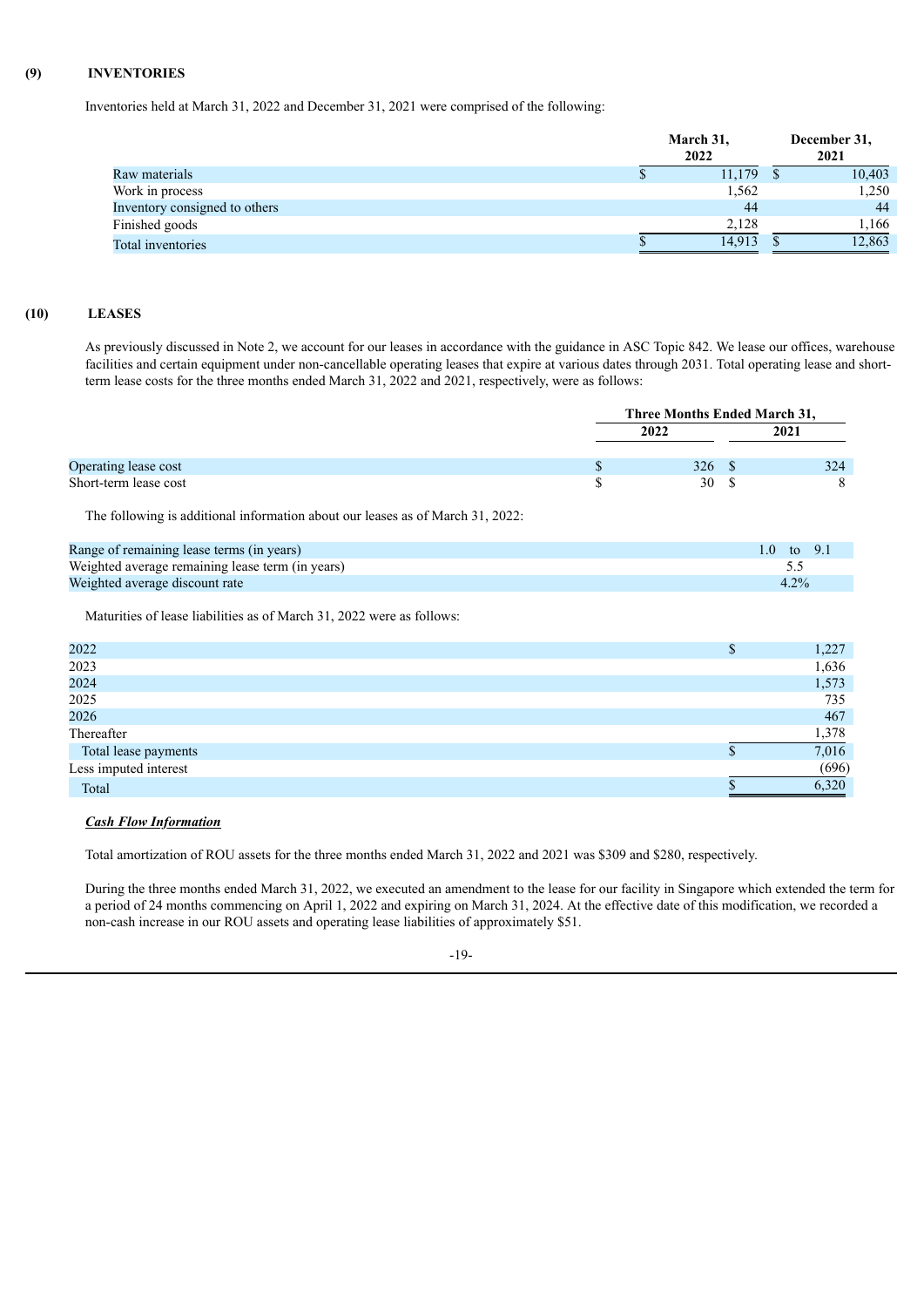# *Letters of Credit*

We have issued letters of credit as the security deposits for certain of our domestic leases. These letters of credit are secured by pledged certificates of deposit which are classified as Restricted Certificates of Deposit on our balance sheets. The terms of our leases require us to renew these letters of credit at least 30 days prior to their expiration dates for successive terms of not less than one year until lease expiration. Our outstanding letters of credit at March 31, 2022 and December 31, 2021 consisted of the following:

|                 |                                   | L/C                       | Lease                     | <b>Letters of Credit</b><br><b>Amount Outstanding</b> |                  |
|-----------------|-----------------------------------|---------------------------|---------------------------|-------------------------------------------------------|------------------|
| <b>Facility</b> | Original L/C<br><b>Issue Date</b> | <b>Expiration</b><br>Date | <b>Expiration</b><br>Date | <b>Mar. 31,</b><br>2022                               | Dec. 31,<br>2021 |
| Mt. Laurel, NJ  | 3/29/2010                         | 4/30/2023                 | $4/30/2031$ \$            | 50                                                    | 50               |
| Mansfield, MA   | 10/27/2010                        | 12/31/2024                | 12/31/2024                | 50                                                    | 50               |
|                 |                                   |                           |                           | 100                                                   | 100              |

# *Credit Facility*

On October 15, 2021 (the "Closing Date"), we entered into an Amended and Restated Loan and Security Agreement (the "October 2021 Agreement") with M&T Bank ("M&T"). The October 2021 Agreement includes a \$25,000 non-revolving delayed draw term note (the "Term Note") and a \$10,000 revolving credit facility. The October 2021 Agreement has a five year contract period that began on the Closing Date and expires on October 15, 2026 (the "Contract Period"), and draws under the Term Note will be permissible for two years. As of March 31, 2022, we had not borrowed any amounts under the revolving credit facility, and we had \$4,500 available under our Term Note. Our borrowings under the Term Note are discussed below. Interest expense for the three months ended March 31, 2022 was \$137. There was no interest expense in the three months ended March 31, 2021.

The principal balance of the revolving credit facility and the principal balance of any amount drawn under the Term Note will accrue interest based on the secured overnight financing rate for U.S. government securities ("SOFR") or a bank-defined base rate plus an applicable margin, depending on leverage. Each draw under the Term Note will have an option for us of either (i) up to a five year amortizing term loan with a balloon due at maturity, or (ii) up to a five year term with up to seven years amortization with a balloon due at maturity. Any amortization greater than five years will be subject to an excess cash flow recapture. The October 2021 Agreement also allows us to enter into hedging contracts with M&T, including interest rate swap agreements, interest rate cap agreements, interest rate collar agreements, or any other agreements or that are designed to protect us against fluctuations in interest rates or currency exchange rates.

The October 2021 Agreement contains customary default provisions, including but not limited to the failure by us to repay obligations when due, violation of provisions or representations provided in the October 2021 Agreement, bankruptcy by us, suspension of our business or any of our subsidiaries and certain material judgments. After expiration of the Contract Period or if a continued event of default occurs, interest will accrue on the principal balance at a rate of 2% in excess of the then applicable non-default interest rate. The October 2021 Agreement includes customary affirmative, negative and financial covenants, including a maximum ratio of consolidated funded debt to consolidated EBITDA and a fixed charge coverage ratio. Our obligations under the October 2021 Agreement are secured by liens on substantially all of our tangible and intangible assets that are owned as of the Closing Date or acquired thereafter.

On October 28, 2021, we drew \$12,000 under the Term Note to finance the acquisition of Videology as discussed above. We also entered into an interest rate swap agreement with M&T as of this date which is designed to protect us against fluctuations in interest rates during the five year repayment and amortization period. As a result, the annual interest rate we expect to pay for this draw under the Term Note is fixed at approximately 3.2% based on current leverage.

On December 29, 2021, we drew \$8,500 under the Term Note to finance the acquisition of Acculogic as discussed above. We did not enter into an interest rate swap agreement with M&T related to this draw. The annual interest rate we expect to pay for this draw under the Term Note is variable. At March 31, 2022 it was approximately 2.2% based on current leverage. Effective April, 1 2022 this rate increased to approximately  $2.4\%$ 

The following table sets forth the maturities of long-term debt for each of the next five years:

| 2022 (remainder) | 3,217  |
|------------------|--------|
| 2023             | 4,100  |
| 2024<br>2025     | 4,100  |
|                  | 4,100  |
| 2026             | 3,700  |
|                  | 19,217 |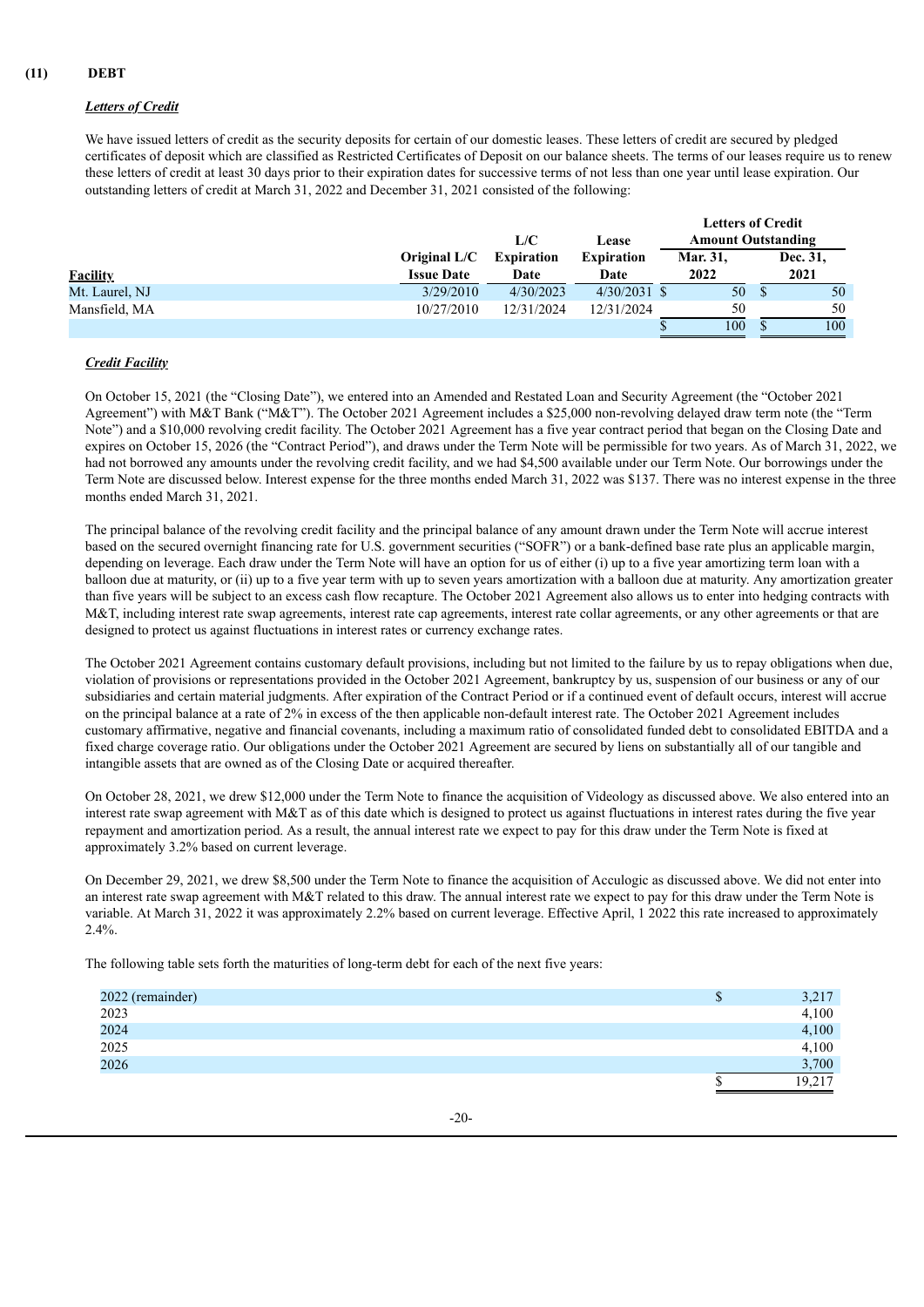## **(12) STOCK-BASED COMPENSATION PLAN**

As of March 31, 2022, we had unvested restricted stock awards and stock options granted under stock-based compensation plans that are described more fully in Note 15 to the consolidated financial statements in our 2021 Form 10-K.

Our unvested restricted stock awards and stock options are accounted for based on their grant date fair value. As of March 31, 2022, total compensation expense to be recognized in future periods is \$3,232. The weighted average period over which this expense is expected to be recognized is 2.4 years.

The following table summarizes the compensation expense we recorded during the three months ended March 31, 2022 and 2021 related to unvested shares of restricted stock and stock options:

|                                             | <b>Three Months Ended</b><br>March 31, |  |      |  |
|---------------------------------------------|----------------------------------------|--|------|--|
|                                             | 2022                                   |  | 2021 |  |
| Cost of revenue                             | ш                                      |  |      |  |
| Selling expense                             |                                        |  |      |  |
| Engineering and product development expense | 19                                     |  | 10   |  |
| General and administrative expense          | 335                                    |  | 256  |  |
|                                             | 372                                    |  | 269  |  |

There was no compensation expense capitalized in three months ended March 31, 2022 or 2021.

#### *Stock Options*

We record compensation expense for stock options based on the fair market value of the options as of the grant date. No option may be granted with an exercise period in excess of ten years from the date of grant. Generally, stock options will be granted with an exercise price equal to the fair market value of our stock on the date of grant and will vest over four years.

The fair value for stock options granted during the three months ended March 31, 2022 and 2021 was estimated at the date of grant using the Black-Scholes option pricing model with the following weighted average assumptions:

|                                                         | 2022     | 2021     |
|---------------------------------------------------------|----------|----------|
| Risk-free interest rate                                 | $.81\%$  | $.00\%$  |
| Dividend vield                                          | $0.00\%$ | $0.00\%$ |
| Expected common stock market price volatility factor    | .54      | .49      |
| Weighted average expected life of stock options (years) |          | 6.25     |

The per share weighted average fair value of stock options issued during the three months ended March 31, 2022 and 2021 was \$5.19 and \$5.09, respectively.

The following table summarizes the activity related to stock options for the three months ended March 31, 2022:

|                                                           | <b>Number</b><br>of Shares | Weighted<br>Average<br><b>Exercise Price</b> |
|-----------------------------------------------------------|----------------------------|----------------------------------------------|
| Options outstanding, January 1, 2022 (59,195 exercisable) | 408.869                    | 9.07                                         |
| Granted                                                   | 38.540                     | 9.76                                         |
| Exercised                                                 | -                          |                                              |
| Canceled                                                  | $\overline{\phantom{0}}$   |                                              |
| Options outstanding, March 31, 2022 (101,670 exercisable) | 447,409                    | 9.13                                         |

#### *Restricted Stock Awards*

We record compensation expense for restricted stock awards based on the quoted market price of our stock at the grant date and amortize the expense over the vesting period. Restricted stock awards generally vest over four years for employees and over one year for our independent directors (25% at each of March 31, June 30, September 30, and December 31 of the year in which they were granted).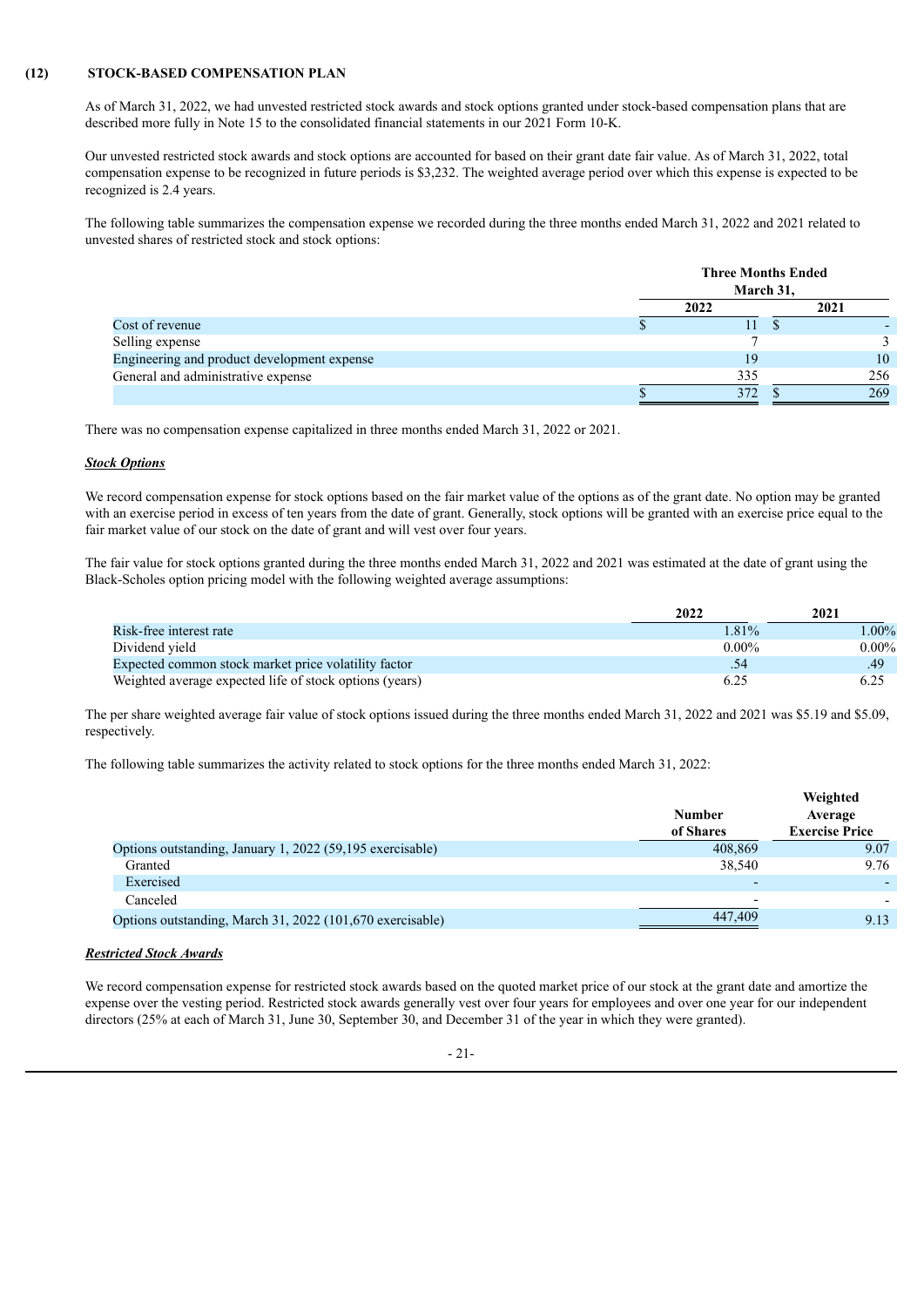Since August 2020, we have increasingly granted performance-based restricted stock awards where the ultimate number of shares that vest can vary between 0% and 150% of the amount of the original award and is based on the achievement of specified performance metrics. Vesting for these awards is generally cliff vesting at the end of the period over which the performance metrics are measured. Compensation expense for these awards is recorded on a straight-line basis over the vesting period and is based on the expected final vesting percentage, which is re-assessed at the end of each reporting period and adjusted with a catch-up adjustment, as needed. Our initial assumption at the grant date of these awards is that the award will vest at the 100% level. The awards granted prior to January 1, 2022 are discussed in more detail in Note 15 to the consolidated financial statement in our 2021 Form 10-K. There have been no significant changes to our assumptions related to the expected vesting percentages for these awards as of March 31, 2022.

On March 9, 2022, our Chief Executive Officer ("CEO") and Chief Financial Officer ("CFO") received restricted stock awards totaling 20,493 shares valued at \$200 as of the date of grant. These shares vest on the third anniversary of the grant date at a vesting percentage that could range from 0% to 150% of the number of shares awarded on March 9, 2022. The final vesting percentage will be based on the achievement of certain performance metrics, including revenue compound annual growth rate and diluted earnings per share excluding amortization of intangibles, for specified time periods as determined by the Compensation Committee of our Board of Directors. As of March 31, 2022, we have estimated that these shares will vest at 100% of the original amount.

The following table summarizes the activity related to unvested restricted stock awards for the three months ended March 31, 2022:

|                                              | <b>Number</b><br>of Shares | Weighted<br>Average<br><b>Grant Date</b><br><b>Fair Value</b> |
|----------------------------------------------|----------------------------|---------------------------------------------------------------|
| Unvested shares outstanding, January 1, 2022 | 262,533                    | 7.16                                                          |
| Granted                                      | 79,489                     | 10.03                                                         |
| Vested                                       | (18, 467)                  | 9.21                                                          |
| Forfeited                                    |                            |                                                               |
| Unvested shares outstanding, March 31, 2022  | 323,555                    | 7.69                                                          |

The total fair value of the restricted stock awards that vested during the three months ended March 31, 2022 and 2021 was \$188 and \$244, respectively, as of the vesting dates of these awards.

## **(13) EMPLOYEE STOCK PURCHASE PLAN**

The inTEST Corporation Employee Stock Purchase Plan (the "ESPP") was adopted by the Board in April 2021 subject to approval by our stockholders, which occurred on June 23, 2021 at our Annual Meeting of Stockholders. The ESPP provides our eligible employees with an opportunity to purchase common stock through accumulated payroll deductions at a discounted purchase price. The ESPP became effective on October 1, 2021.

The ESPP provides that an aggregate of up to 250,000 shares of our common stock will be available for issuance under the ESPP. The shares of our common stock purchasable under the ESPP will be shares of authorized but unissued or reacquired shares, including shares repurchased by us on the open market.

On March 31, 2022, employees purchased 5,245 shares of our stock through the ESPP at a cost of \$56. The closing market price on the date of the purchase was \$10.73. The price paid by employees was \$9.12 which represented a 15% discount. The total amount of the discount of \$8 was recorded as compensation expense in our consolidated statements of operations. From the effective date of the ESPP through March 31, 2022, a total of 9,236 shares of stock have been purchased by employees through the ESPP at a cost of \$91. We have recorded a total of \$16 of compensation expense in our consolidated statements of operations related to these shares.

#### **(14) EMPLOYEE BENEFIT PLANS**

We have defined contribution  $401(k)$  plans for our employees who work in the U.S. All permanent employees of inTEST Corporation, inTEST EMS LLC, Temptronic Corporation and Videology who are at least 18 years of age are eligible to participate in the inTEST Corporation Incentive Savings Plan. We match employee contributions dollar for dollar up to 10% of the employee's annual compensation, with a maximum limit of \$5. Employer contributions vest ratably over four years. Matching contributions are discretionary. For the three months ended March 31, 2022 and 2021 we recorded \$216 and \$171 of expense for matching contributions, respectively.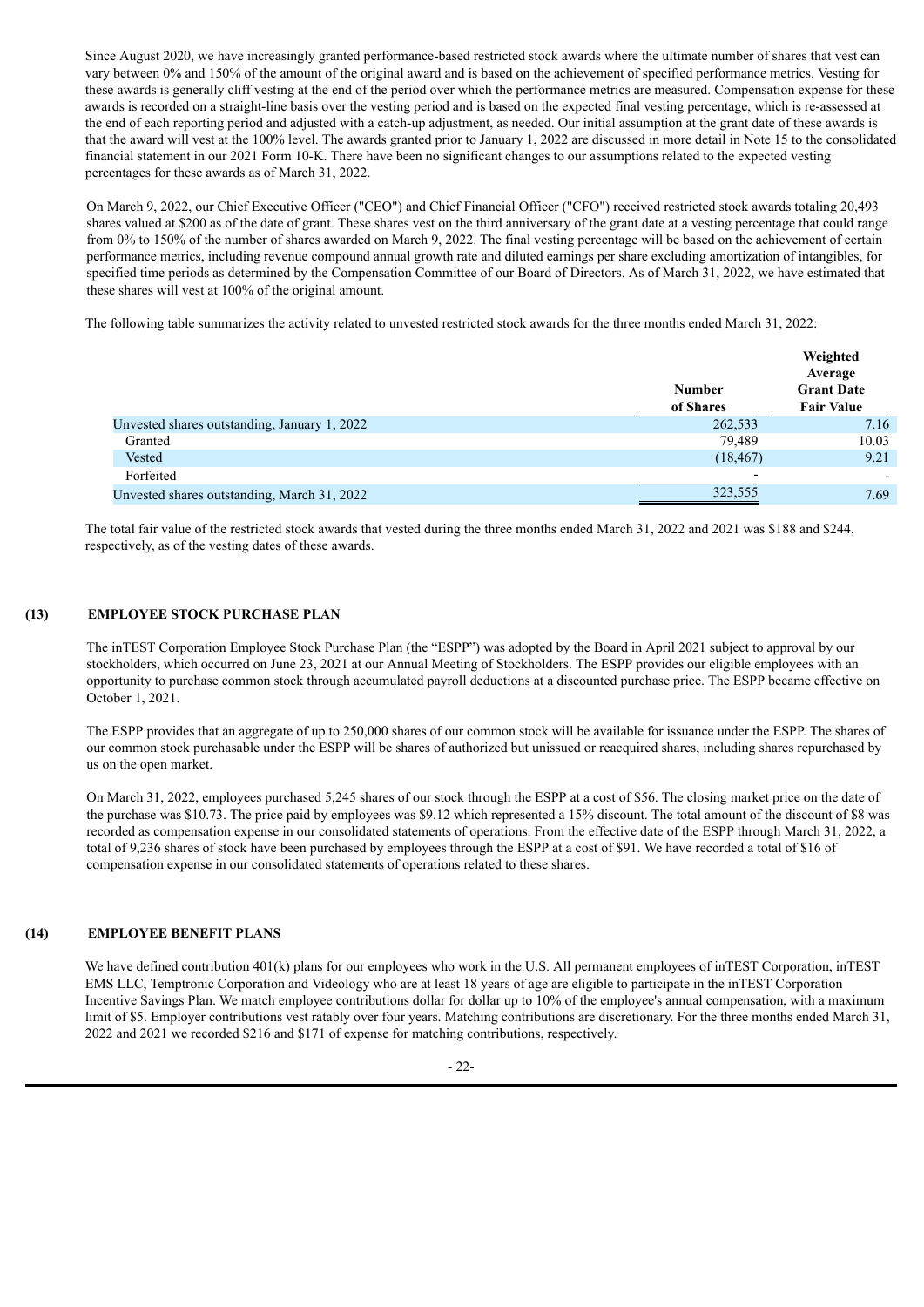All permanent employees of Ambrell are immediately eligible to participate in the Ambrell Corporation Savings & Profit Sharing Plan (the "Ambrell Plan") upon employment and are eligible for employer matching contributions after completing six months of service, as defined in the Ambrell Plan. The Ambrell Plan allows eligible employees to make voluntary contributions up to 100% of compensation, up to the federal government contribution limits. We will make a matching contribution of 50% of each employee's contributions up to a maximum of 10% of the employee's deferral with a maximum limit of \$5. For the three months ended March 31, 2022 and 2021 we recorded \$101 and \$43 of expense for matching contributions, respectively.

## **(15) SEGMENT INFORMATION**

During the year ended December 31, 2021, we managed our business as two operating segments which were also our reportable segments and reporting units: Thermal and EMS. As previously discussed in Note 1, effective January 1, 2022, we reorganized our segments to better align with our plan to manage and report our business going forward. This change in our operating and reporting structure reflects the evolution of our business, particularly as a result of the broadening of our product portfolio through the acquisitions we completed in the fourth quarter of 2021, which are discussed more fully in Note 3. Accordingly, for 2022, we have three reportable segments which are also our reporting units: Electronic Test (which includes our semiconductor test equipment, flying probe and in-circuit testers), Environmental Technologies (which includes our thermal test, process and storage products) and Process Technologies (which includes our induction heating and video imaging products). Prior period information has been reclassified to be comparable to the current period's presentation.

Our management team, including our CEO who is also our Chief Operating Decision Maker as defined under U.S. GAAP, evaluates the performance of our operating segments primarily on income from divisional operations which represents earnings before income tax expense and excludes other income (expense), corporate expenses and acquired intangible amortization.

**Three Months Ended**

|                                           |              | тигее мюния ендеа<br>March 31, |    |                      |
|-------------------------------------------|--------------|--------------------------------|----|----------------------|
|                                           |              | 2022                           |    | 2021                 |
| Revenue:                                  |              |                                |    |                      |
| Electronic Test                           | \$           | 8,778                          | \$ | 8,501                |
| <b>Environmental Technologies</b>         |              | 6,993                          |    | 6,198                |
| Process Technologies                      |              | 8,310                          |    | 4,857                |
| Total revenue                             | $\mathbf{s}$ | 24,081                         | \$ | 19,556               |
| <b>Income from divisional operations:</b> |              |                                |    |                      |
| <b>Electronic Test</b>                    | \$           | 1,887                          | \$ | 2,987                |
| <b>Environmental Technologies</b>         |              | 802                            |    | 923                  |
| Process Technologies                      |              | 730                            |    | 456                  |
| Total income from divisional operations   |              | 3,419                          |    | 4,366                |
| Corporate expenses                        |              | (1,835)                        |    | (1,482)              |
| Acquired intangible amortization          |              | (782)                          |    | (304)                |
| Other income (expense)                    |              | (147)                          |    | (2)                  |
| Earnings before income tax expense        | S            | 655                            | S  | 2,578                |
|                                           |              | March 31,<br>2022              |    | December 31,<br>2021 |
| Identifiable assets:                      |              |                                |    |                      |
| <b>Electronic Test</b>                    | \$           | 28,319                         | S  | 26,251               |

| Electronic Test                   | 28.319  | 26,251  |
|-----------------------------------|---------|---------|
| <b>Environmental Technologies</b> | 15.736  | 15,411  |
| Process Technologies              | 51.737  | 52,120  |
| Corporate                         | 7.142   | 10,123  |
|                                   | 102,934 | 103,905 |

- 23-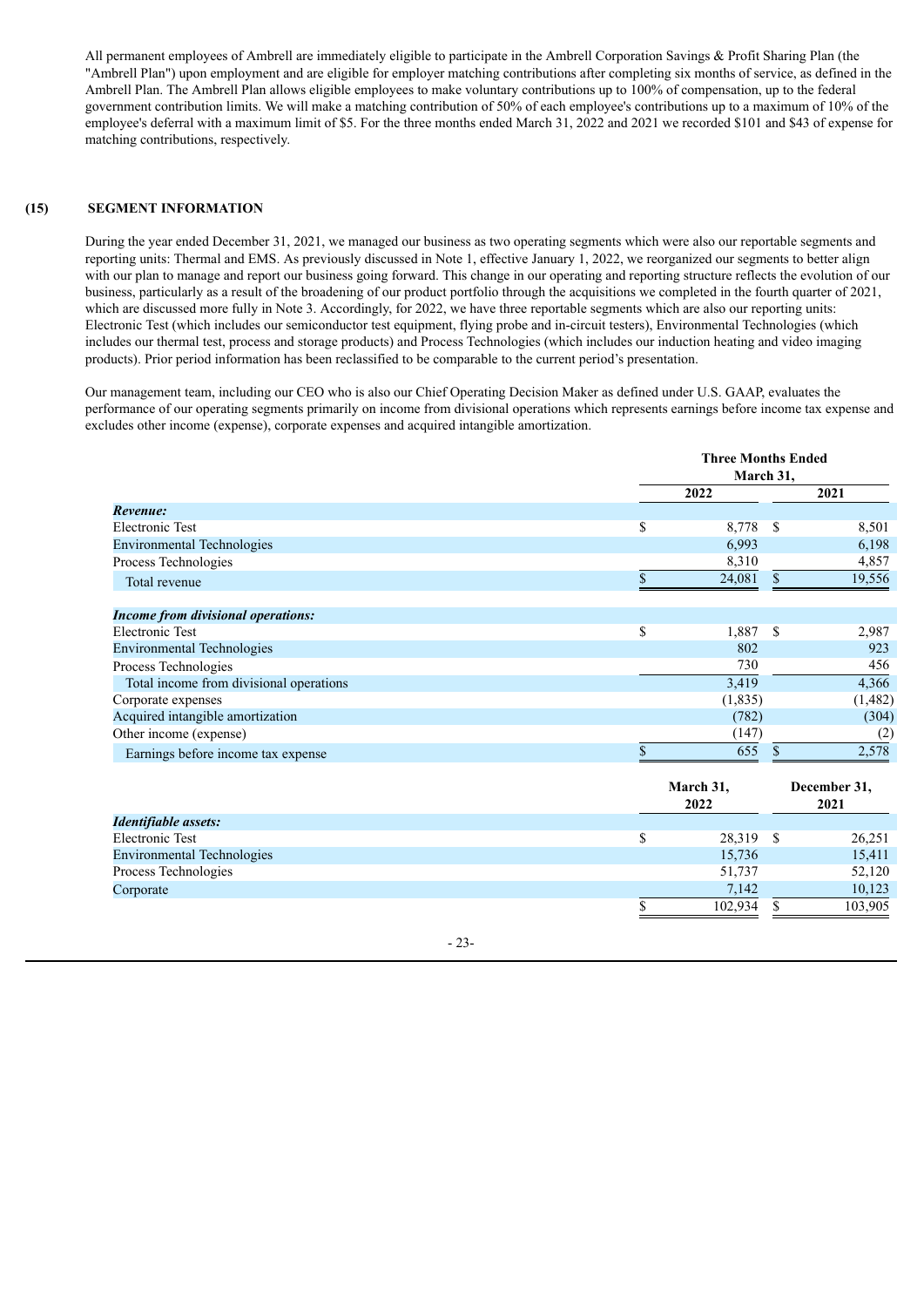The following table provides information about our geographic areas of operation. Revenue is based on the location to which the goods are shipped.

|                                | <b>Three Months Ended</b><br>March 31, |                   |    |                      |  |  |  |  |
|--------------------------------|----------------------------------------|-------------------|----|----------------------|--|--|--|--|
|                                |                                        | 2022              |    | 2021                 |  |  |  |  |
| Revenue:                       |                                        |                   |    |                      |  |  |  |  |
| U.S.                           | \$                                     | 9,234             | -S | 5,747                |  |  |  |  |
| Foreign                        |                                        | 14,847            |    | 13,809               |  |  |  |  |
|                                |                                        | 24,081            |    | 19,556               |  |  |  |  |
|                                |                                        | March 31,<br>2022 |    | December 31,<br>2021 |  |  |  |  |
| <b>Property and equipment:</b> |                                        |                   |    |                      |  |  |  |  |
| U.S.                           | \$                                     | 2,433             | -S | 2,346                |  |  |  |  |
| Foreign                        |                                        | 371               |    | 342                  |  |  |  |  |
|                                |                                        | 2,804             |    | 2,688                |  |  |  |  |

# **Item 2. MANAGEMENT'S DISCUSSION AND ANALYSIS OF FINANCIAL CONDITION AND RESULTS OF OPERATIONS**

### **Risk Factors and Forward-Looking Statements**

In addition to historical information, this Quarterly Report on Form 10-Q for the period ended March 31, 2022 (this "Report"), including this management's discussion and analysis ("MD&A"), contains statements that are considered "forward-looking statements" within the meaning of the Private Securities Litigation Reform Act of 1995, as amended. These statements do not convey historical information but relate to predicted or potential future events and financial results, such as statements of our plans, strategies and intentions, or our future performance or goals that are based upon management's current expectations. Our forward-looking statements can often be identified by the use of forward-looking terminology such as "believes," "expects," "intends," "may," "could," "will," "should," "plans," "projects," "forecasts," "seeks," "anticipates," "goal," "objective," "target," "estimate," "future," "outlook," "vision," or variations of such words or similar terminology. Investors and prospective investors are cautioned that such forward-looking statements are only projections based on current estimations. These statements involve risks and uncertainties and are based upon various assumptions. Such risks and uncertainties include, but are not limited to:

- our ability to execute on our 5-Point Strategy;
- our ability to grow our presence in the life sciences, security, industrial and international markets;
- the possibility of future acquisitions or dispositions and the successful integration of any acquired operations;
- the success of our strategy to diversify our business by entering markets outside the semiconductor and automated test equipment ("ATE") markets, collectively the "semi market";
- indications of a change in the market cycles in the semi market, or other markets we serve;
- developments and trends in the semi market, including changes in the demand for semiconductors;
- our ability to convert backlog to sales and to ship product in a timely manner;
- the loss of any one or more of our largest customers, or a reduction in orders by a major customer;
- the availability of materials used to manufacture our products;
- the impact of current global supply chain constraints or other interruptions in our supply chain caused by external factors, including the ongoing war in Ukraine and COVID-19;
- the impact of inflation on our business and financial condition;
- the impact of COVID-19 on our business, liquidity, financial condition and results of operations;
- the sufficiency of cash balances, lines of credit and net cash from operations;
- stock price fluctuations:
- the ability to borrow funds or raise capital to finance potential acquisitions or for working capital;
- changes in the rate of, and timing of, capital expenditures by our customers;
- effects of exchange rate fluctuations;
- progress of product development programs;
- the anticipated market for our products;
- the availability of and retention of key personnel or our ability to hire personnel at anticipated costs;
- general economic conditions both domestically and globally, and
- other risk factors included in Part I, Item 1A "Risk Factors" in our 2021 Form 10-K.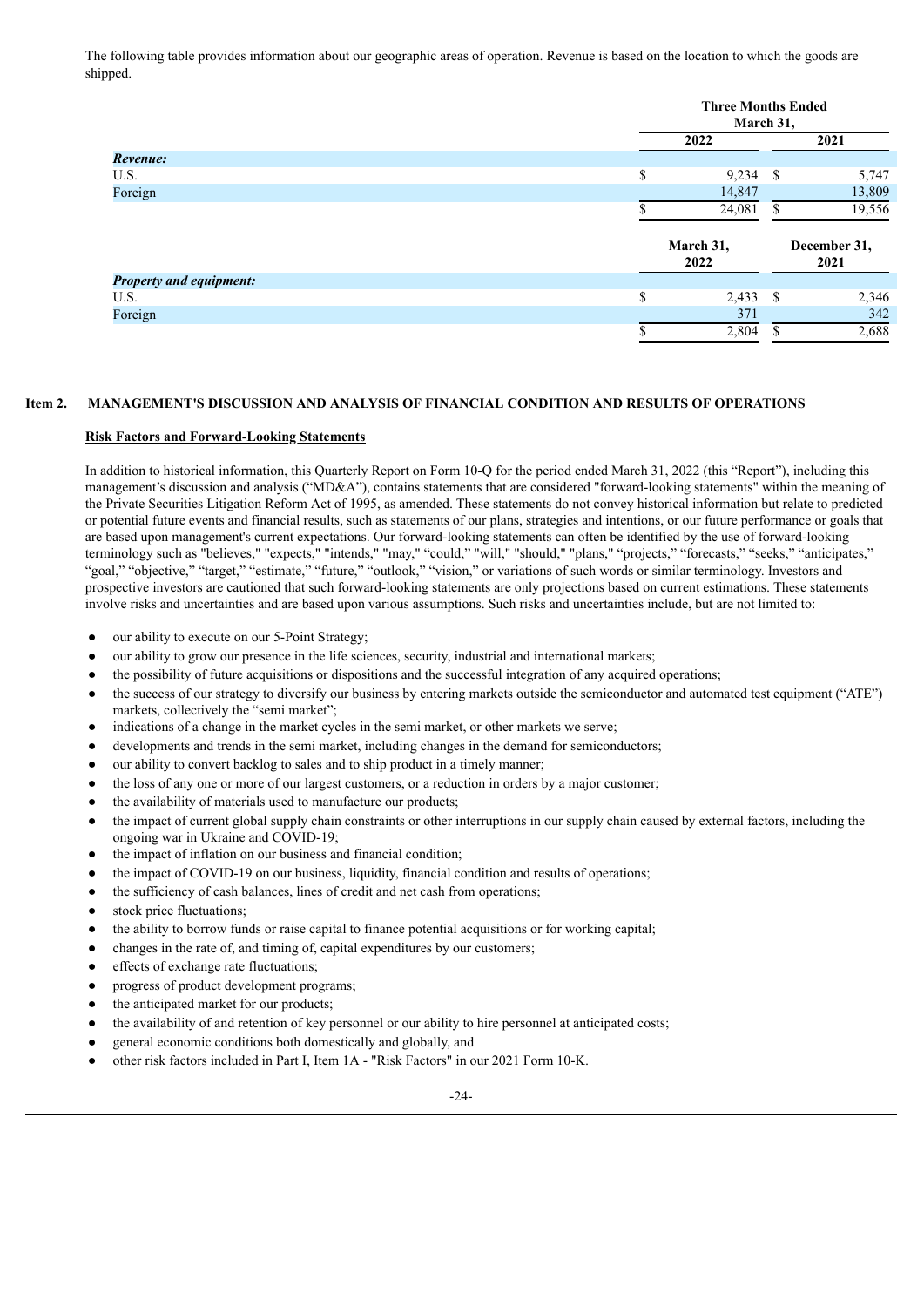These risks and uncertainties, among others, could cause our actual future results to differ materially from those described in our forward-looking statements or from our prior results. Any forward-looking statement made by us in this Report is based only on information currently available to us and speaks to circumstances only as of the date on which it is made. We are not obligated to update these forward-looking statements, even though our situation may change in the future.

# **Overview**

This MD&A should be read in conjunction with the accompanying consolidated financial statements. In addition, please refer to the discussion of our business and markets contained in Part 1, Item 1 of our 2021 Form 10-K.

We are a global supplier of innovative test and process solutions for use in manufacturing and testing across a wide range of markets including automotive, defense/aerospace, industrial, life sciences, security and semiconductor. During the year ended December 31, 2021, we managed our business as two operating segments which were also our reportable segments and reporting units: Thermal Products ("Thermal") and Electromechanical Solutions ("EMS"). Effective January 1, 2022, we reorganized our operating segments to better align with our plan to manage and report our business going forward. This change in our operating and reporting structure reflects the evolution of our business, particularly as a result of the broadening of our product portfolio through the acquisitions we completed in the fourth quarter of 2021, which are discussed more fully in Note 3. Accordingly, for 2022, we have three reportable segments which are also our reporting units: Electronic Test (which includes our semiconductor test equipment, flying probe and in-circuit testers), Environmental Technologies (which includes our thermal test, process and storage products) and Process Technologies (which includes our induction heating and video imaging products). Prior period information has been reclassified to be comparable to the current period's presentation.

All of our operating segments have multiple products that we design, manufacture and market to our customers. Due to a number of factors, our products have varying levels of gross margin. These factors include, for example, the amount of engineering time required to develop the product, the market or customer to which we sell the product and the level of competing products available from other suppliers. The needs of our customers ultimately determine the products that we sell in a given time period. Therefore, the mix of products sold in a given period can change significantly when compared against the prior period. As a result, our consolidated gross margin may be significantly impacted by a change in the mix of products sold in a particular period.

## *Markets*

As discussed further in Part 1, Item 1 "Markets" of our 2021 Form 10-K, we are focused on specific target markets which include automotive, defense/aerospace, industrial, life sciences, security as well as both the front-end and back-end of the semiconductor manufacturing industry ("semi" or "semi market"). The semi market, which includes both the broader semiconductor market, as well as the more specialized ATE and wafer processing sectors within the broader semiconductor market, has historically been the largest single market in which we operate. The semi market is characterized by rapid technological change, competitive pricing pressures and cyclical market patterns and is subject to periods of significant expansion or contraction in demand. Our intention is to continue diversifying our markets, our product offerings within the markets we serve and our customer base across all of our markets with the goal of reducing our dependence on any one market, product or customer. In particular, we are seeking to reduce the impact of volatility in the semi market on our results of operations.

The portion of our business that is derived from the semi market is substantially dependent upon the demand for ATE by semiconductor manufacturers and companies that specialize in the testing of integrated circuits ("ICs") and, for our induction heating products, the demand for wafer processing equipment. Demand for ATE or wafer processing equipment is primarily driven by semiconductor manufacturers that are opening new, or expanding existing, semiconductor fabrication facilities or upgrading equipment, which in turn is dependent upon the current and anticipated market demand for ICs and products incorporating ICs. Such market demand can be the result of market expansion, development of new technologies or redesigned products to incorporate new features, or the replacement of aging equipment.

In the past, the semi market has been highly cyclical with recurring periods of oversupply, which often severely impact the semi market's demand for the products we manufacture and sell into the market. This cyclicality can cause wide fluctuations in both our orders and revenue and, depending on our ability to react quickly to these shifts in demand, can significantly impact our results of operations. Market cycles are difficult to predict and, because they are generally characterized by sequential periods of growth or declines in orders and revenue during each cycle, year over year comparisons of operating results may not always be as meaningful as comparisons of periods at similar points in either up or down cycles. These periods of heightened or reduced demand can shift depending on various factors impacting both our customers and the markets that they serve. In addition, during both downward and upward cycles in the semi market, in any given quarter, the trend in both our orders and revenue can be erratic. This can occur, for example, when orders are canceled or currently scheduled delivery dates are accelerated or postponed by a significant customer or when customer forecasts and general business conditions fluctuate during a quarter.

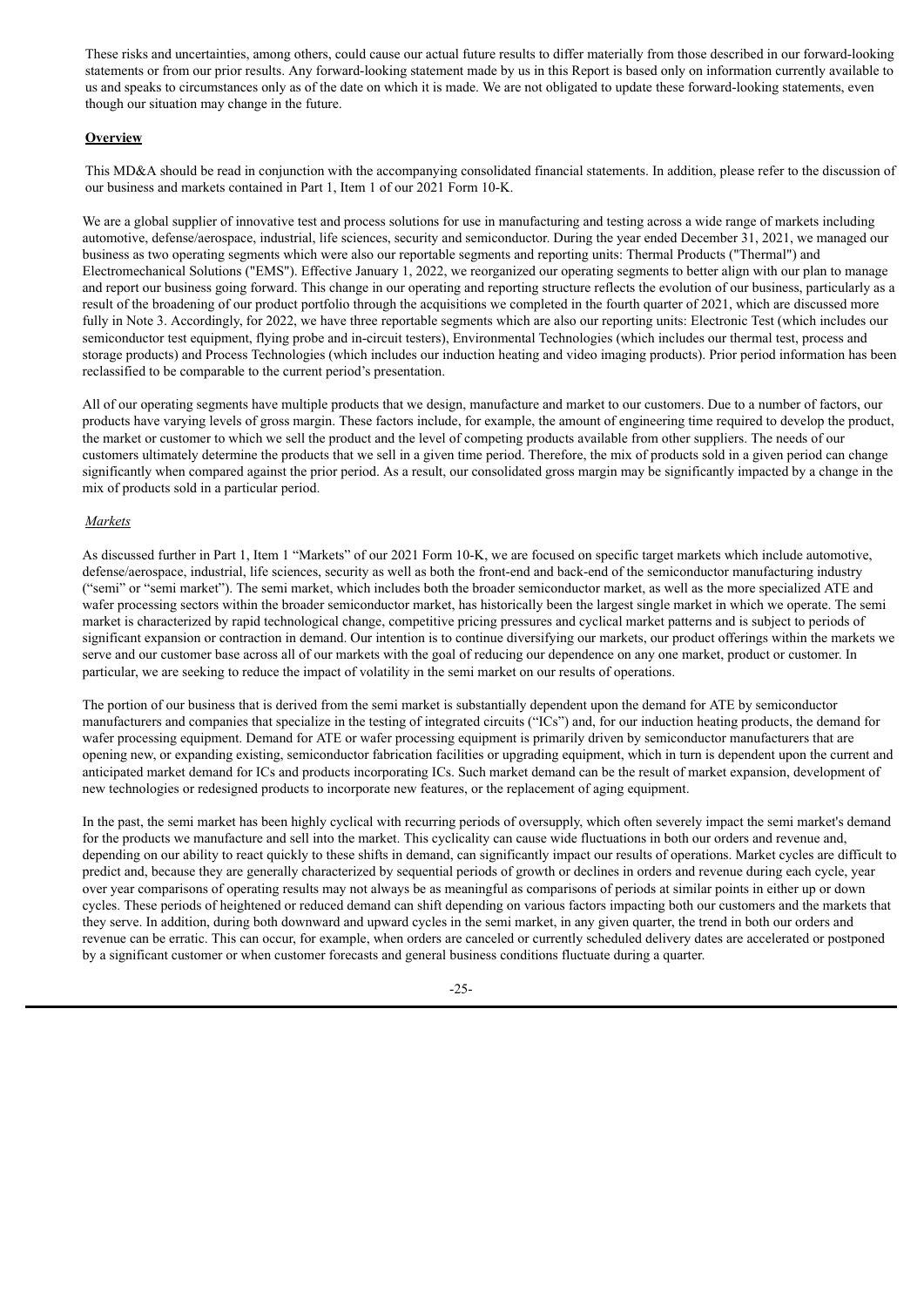While a significant portion of our orders and revenue are derived from the semi market, and our operating results generally follow the overall trend in the semi market, in any given period we may experience anomalies that cause the trend in our revenue from the semi market to deviate from the overall trend in the market. We believe that these anomalies may be driven by a variety of factors within the semi market, including, for example, changing product requirements, longer periods between new product offerings by OEMs and changes in customer buying patterns. In addition, in recent periods, we have seen instances when demand within the semi market is not consistent for each of our operating segments or for any given product within a particular operating segment. This inconsistency in demand can be driven by a number of factors but, in most cases, we have found that the primary reason is unique customer-specific changes in demand for certain products driven by the needs of their customers or markets served. Recently this has become more pronounced for our sales into the wafer processing sector within the broader semiconductor market due to the limited market penetration we have into this sector and the variability of orders we have experienced from the few customers we support. These shifts in market practices and customer-specific needs have had, and may continue to have, varying levels of impact on our operating results and are difficult to quantify or predict from period to period. Management has taken, and will continue to take, such actions it deems appropriate to adjust our strategies, products and operations to counter such shifts in market practices as they become evident.

#### *Acquisitions*

A key element to our strategy for growth is through acquisitions. As discussed more fully in Note 3 to our consolidated financial statements in this Report, during 2021, we completed three acquisitions that expanded our technology offerings, diversified our markets and customers and expanded our reach into Europe.

On October 6, 2021, we acquired substantially all of the assets of Z-Sciences (now North Sciences), a developer of ultra-cold storage solutions for the life sciences cold chain market. This small, tuck-in transaction enhances our technology, adds new talent, and provides a low-cost entry into this fast growing, fragmented market. This business is included in our Environmental Technologies segment.

On October 28, 2021, we acquired substantially all of the assets of Videology, a global designer, developer and manufacturer of OEM digital streaming and image capturing solutions. The acquisition expanded our process technology offerings, diversified our reach into key target markets and broadened our customer base. This business is included in our Process Technologies segment.

On December 21, 2021, we acquired Acculogic, a global manufacturer of robotics-based electronic production test equipment and application support services. The acquisition expanded our global reach and enhanced our product portfolio with leading technologies and automation services. This business is included in our Electronic Test segment.

# *Orders and Backlog*

The following table sets forth, for the periods indicated, a breakdown of the orders received by operating segment and market (in thousands).

|                                   | <b>Three</b><br><b>Months Ended</b><br>March 31, |        |               |        | Change        |         |               | <b>Three</b><br><b>Months</b><br><b>Ended</b><br><b>December</b><br>31, |               | Change   |               |  |
|-----------------------------------|--------------------------------------------------|--------|---------------|--------|---------------|---------|---------------|-------------------------------------------------------------------------|---------------|----------|---------------|--|
|                                   |                                                  | 2022   |               | 2021   |               | \$      | $\frac{0}{0}$ | 2021                                                                    |               | \$       | $\frac{0}{0}$ |  |
| Orders:                           |                                                  |        |               |        |               |         |               |                                                                         |               |          |               |  |
| <b>Electronic Test</b>            | \$                                               | 9,297  | <sup>\$</sup> | 10,484 | <sup>\$</sup> | (1,187) | $(11)\%$ \$   | 5,324                                                                   | \$            | 3,973    | 75%           |  |
| <b>Environmental Technologies</b> |                                                  | 6,914  |               | 5,644  |               | 1,270   | 23%           | 6,468                                                                   |               | 446      | $7\%$         |  |
| Process Technologies              |                                                  | 8,852  |               | 9,102  |               | (250)   | $(3)\%$       | 18,667                                                                  |               | (9,815)  | (53)%         |  |
|                                   |                                                  | 25,063 | \$.           | 25,230 | \$            | (167)   | $(1) \%$ \$   | 30,459                                                                  | \$            | (5, 396) | (18)%         |  |
|                                   |                                                  |        |               |        |               |         |               |                                                                         |               |          |               |  |
| Semi                              | \$                                               | 12,382 | -S            | 17,185 | -S            | (4,803) | $(28)\%$ \$   | 21,386                                                                  | <sup>\$</sup> | (9,004)  | (42)%         |  |
| Industrial                        |                                                  | 3,222  |               | 2,526  |               | 696     | 28%           | 2,504                                                                   |               | 718      | 29%           |  |
| Auto/EV                           |                                                  | 2,619  |               | 1,168  |               | 1,451   | 124%          | 1,413                                                                   |               | 1,206    | 85%           |  |
| <b>Life Sciences</b>              |                                                  | 1,216  |               | 952    |               | 264     | 28%           | 654                                                                     |               | 562      | 86%           |  |
| Defense/Aerospace                 |                                                  | 1,851  |               | 1,110  |               | 741     | 67%           | 862                                                                     |               | 989      | 115%          |  |
| Security                          |                                                  | 153    |               |        |               | 153     | n/a           | 1,620                                                                   |               | (1, 467) | (91)%         |  |
| Other                             |                                                  | 3,620  |               | 2,289  |               | 1,331   | 58%           | 2,020                                                                   |               | 1,600    | 79%           |  |
|                                   |                                                  | 25,063 | \$.           | 25,230 | S             | (167)   | $(1) \%$ \$   | 30,459                                                                  | \$            | (5,396)  | (18)%         |  |

-26-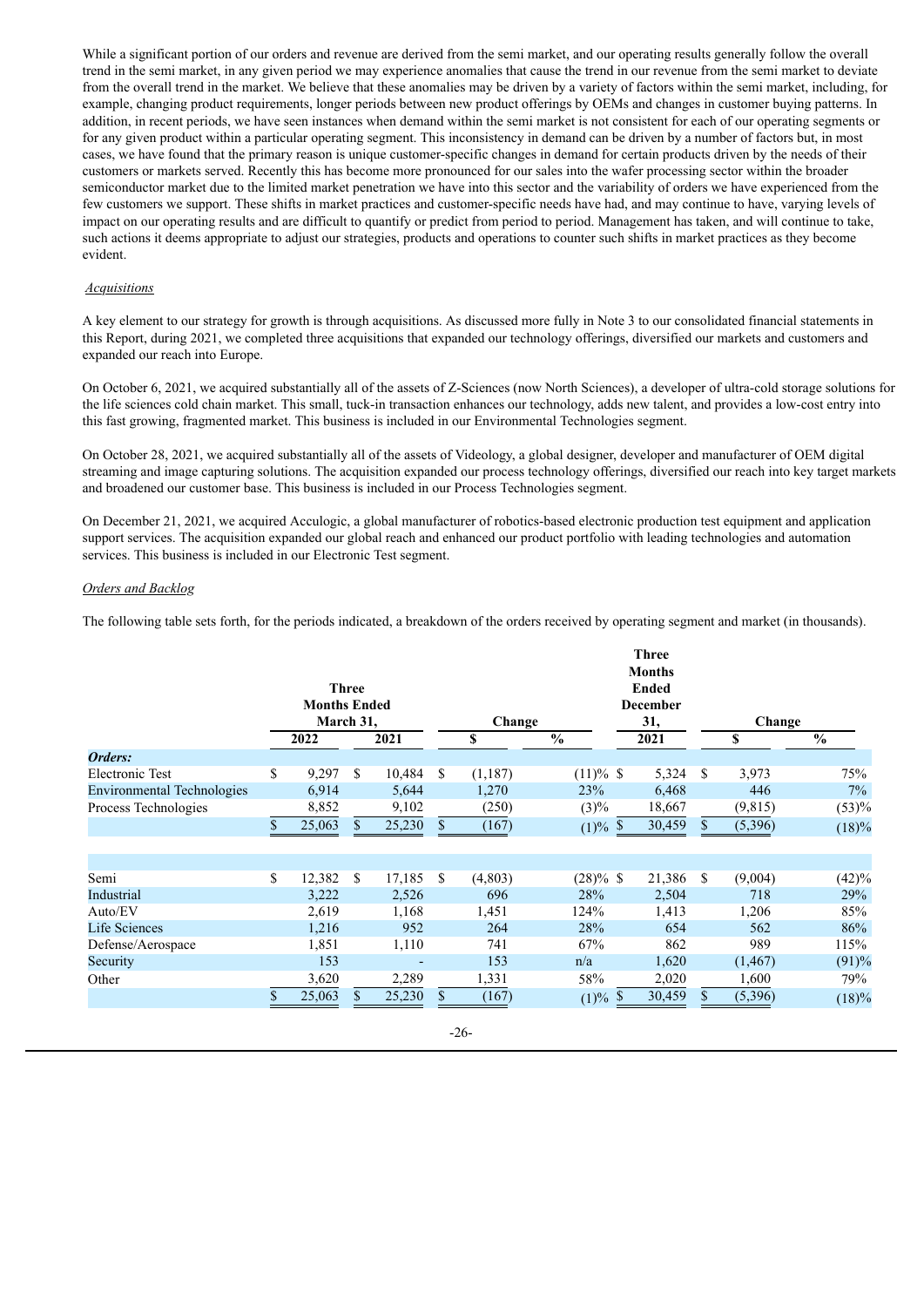Total consolidated orders for the three months ended March 31, 2022 were \$25.1 million compared to \$25.2 million for the same period in 2021 and \$30.5 million for the three months ended December 31, 2021. Orders from customers in semi for the three months ended March 31, 2022 declined 28% compared to the same period in 2021 and 42% compared to the three months ended December 31, 2021. During the first quarter of 2021, we experienced exceptionally strong demand from our back-end semi customers as the market was in a period of significant expansion. Demand from these customers in the first quarter of 2021 has moderated, which we believe reflects the typical purchasing cycle in this market as customers complete the installation and set-up of equipment purchased throughout 2021. In addition, orders in the fourth quarter of 2021 included a \$10.0 million order for our front-end semi solutions which we did not expect to repeat in the first quarter of 2022. This order will ship over the next several quarters.

Orders for the three months ended March 31, 2022 as compared to both the same period in 2021 and the three months ended December 31, 2021 reflected strong demand from the automotive market, in particular for electric vehicle ("EV") applications utilizing our induction heating technology and our newly acquired battery test solutions. Orders increased in life sciences as well, driven by demand for a variety of our technology solutions including digital imaging and induction heating. Demand from the defense/aerospace market for environmental technology solutions was also strong in the three months ended March 31, 2022.

At March 31, 2022, our backlog of unfilled orders for all products was approximately \$35.0 million compared with approximately \$17.1 million at March 31, 2021 and \$34.1 million at December 31, 2021. The amounts at March 31, 2022 and December 31, 2021 included approximately \$7.6 million and \$6.5 million, respectively, from acquired businesses. The significant increase in our backlog as compared to March 31, 2021 primarily reflects the aforementioned \$10.0 million order received from one of our front-end semi market customers during the fourth quarter of 2021 and the impact of the acquired businesses. Our backlog includes customer orders which we have accepted, essentially all of which we expect to deliver in 2022, subject to supply chain constraints. While backlog is calculated on the basis of firm purchase orders, a customer may cancel an order or accelerate or postpone currently scheduled delivery dates. Our backlog may be affected by the tendency of customers to rely on short lead times available from suppliers, including us, in periods of depressed demand. In periods of increased demand, there is a tendency towards longer lead times that has the effect of increasing backlog. As a result, our backlog at a particular date is not necessarily indicative of sales for any future period.

#### *Revenue*

The following table sets forth, for the periods indicated, a breakdown of revenue by operating segment and market (in thousands).

|                                   |                     |           |              |        |               |       |               |                 | <b>Three</b>  |        |       |                 |
|-----------------------------------|---------------------|-----------|--------------|--------|---------------|-------|---------------|-----------------|---------------|--------|-------|-----------------|
|                                   |                     |           |              |        |               |       |               |                 | <b>Months</b> |        |       |                 |
|                                   |                     |           | <b>Three</b> |        |               |       |               |                 | <b>Ended</b>  |        |       |                 |
|                                   | <b>Months Ended</b> |           |              |        |               |       |               | <b>December</b> |               |        |       |                 |
|                                   |                     | March 31, |              |        | Change        |       |               | 31,             |               | Change |       |                 |
|                                   |                     | 2022      |              | 2021   |               | \$    | $\frac{0}{0}$ |                 | 2021          |        | \$    | $\frac{0}{0}$   |
| Revenue:                          |                     |           |              |        |               |       |               |                 |               |        |       |                 |
| Electronic Test                   | \$                  | 8,778     | S            | 8,501  | S             | 277   | $3\%$ \$      |                 | 6,851         | \$     | 1,927 | 28%             |
| <b>Environmental Technologies</b> |                     | 6,993     |              | 6,198  |               | 795   | 13%           |                 | 7,176         |        | (183) | $(3)\%$         |
| Process Technologies              |                     | 8,310     |              | 4,857  |               | 3,453 | 71%           |                 | 8,331         |        | (21)  | $- \frac{9}{6}$ |
|                                   | \$                  | 24,081    | \$           | 19,556 | \$            | 4,525 | 23%           | S               | 22,358        | S      | 1,723 | $8\%$           |
|                                   |                     |           |              |        |               |       |               |                 |               |        |       |                 |
|                                   |                     |           |              |        |               |       |               |                 |               |        |       |                 |
| Semi                              | \$                  | 13,390    | \$           | 13,320 | <sup>\$</sup> | 70    | $1\%$ \$      |                 | 12,284        | \$     | 1,106 | 9%              |
| Industrial                        |                     | 2,799     |              | 1,427  |               | 1,372 | 96%           |                 | 2,172         |        | 627   | 29%             |
| Auto/EV                           |                     | 2,756     |              | 1,327  |               | 1,429 | 108%          |                 | 2,697         |        | 59    | $2\%$           |
| <b>Life Sciences</b>              |                     | 699       |              | 643    |               | 56    | 9%            |                 | 409           |        | 290   | 71%             |
| Defense/Aerospace                 |                     | 1,493     |              | 1,252  |               | 241   | 19%           |                 | 1,322         |        | 171   | 13%             |
| Security                          |                     | 574       |              |        |               | 574   | n/a           |                 | 693           |        | (119) | (17)%           |
| Other                             |                     | 2,370     |              | 1,587  |               | 783   | 49%           |                 | 2,781         |        | (411) | (15)%           |
|                                   |                     | 24,081    | \$           | 19,556 | \$            | 4,525 | 23%           |                 | 22,358        |        | 1,723 | $8\%$           |

Total consolidated revenue for the three months ended March 31, 2022 was \$24.1 million compared to \$19.6 million for the same period in 2021 and \$22.4 million for the three months ended December 31, 2021. Revenue for the three months ended March 31, 2022 included \$4.0 million from the businesses we acquired during the fourth quarter of 2021, as previously discussed. Acquired businesses accounted for \$1.5 million of revenue during the fourth quarter of 2021.

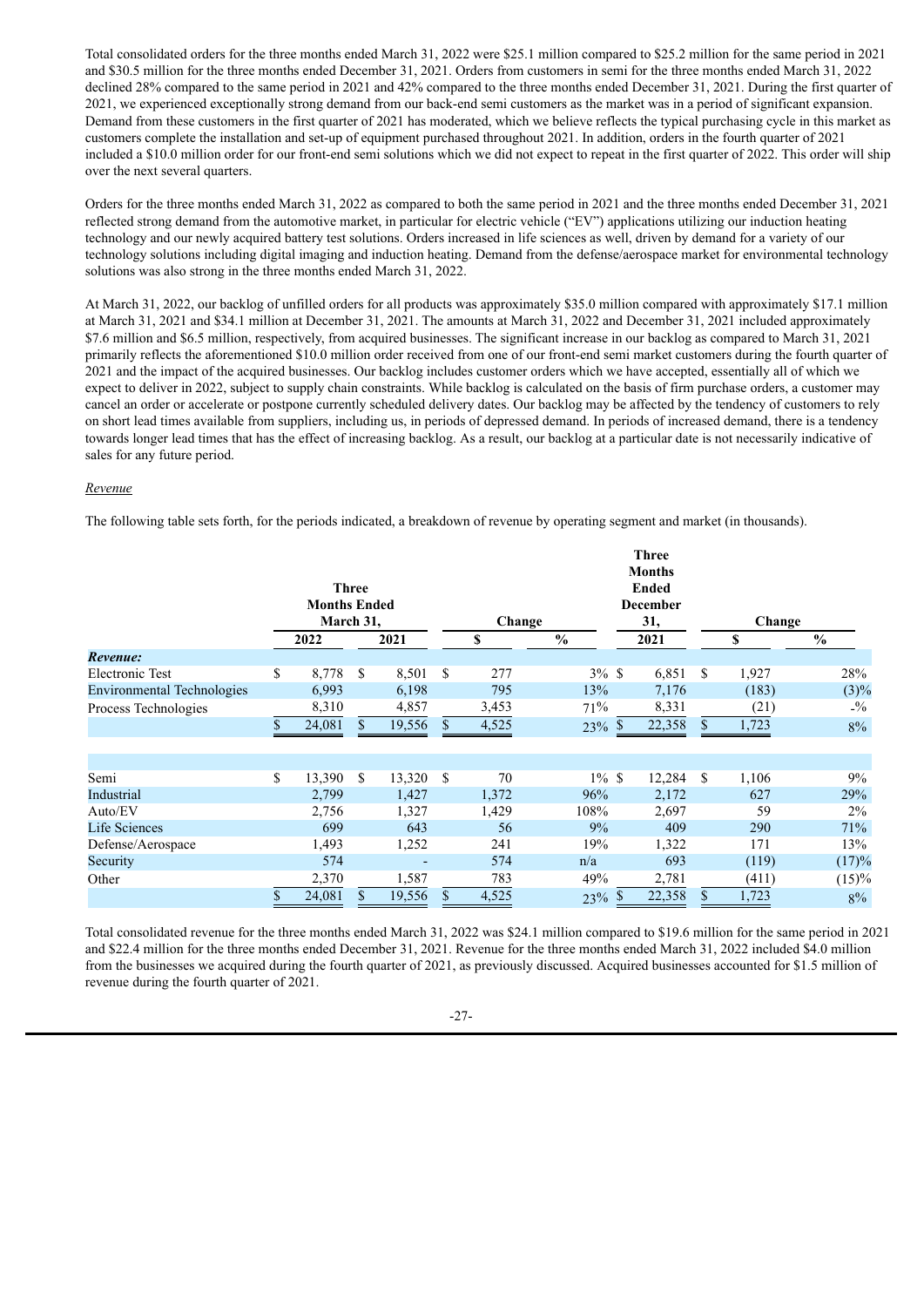Organic growth in revenue for the three months ended March 31, 2022 was 3% compared to the same period in 2021 and reflected demand from the automotive market, in particular EVs, as well as industrial markets. The acquired businesses contributed to growth in life sciences, security and other markets. Revenue from the semi market was relatively unchanged compared to the same period in 2021 as demand from front-end semi customers offset the decline in sales to the back-end semi customers which were exceptionally strong in the same period in 2021, as previously mentioned. Compared with the three months ended December 31, 2021, revenue excluding acquired businesses declined approximately 4% largely reflecting logistics and supply chain constraints that did not allow us to ship all of the orders we had planned to ship during the first quarter of 2022. The incremental increase from acquired businesses primarily reflects that we owned these businesses for the full quarter while we only had revenue in the fourth quarter of 2021 from the respective dates of acquisition through December 31, 2021.

#### *War in Ukraine and Global Supply Chain Constraints*

The ongoing war between Russia and Ukraine continues to contribute to global inflationary pressures and the availability of certain raw materials produced in that region, further exacerbating global supply chain challenges that emerged after the onset of the COVID-19 pandemic as described below. As discussed in Part 1, Item IA "Risk Factors" in our 2021 Form 10-K, Acculogic, which we acquired in December 2021, purchases certain material from a key sole-source supplier in Belarus, which is bordered by Russia to the east and northeast and Ukraine to the south. We estimate that we currently have a six to nine month supply of this material. Since February 2022, we have been working through the process of qualifying an alternate supplier for this material. Although we expect to have completed that qualification by the end of the second quarter of 2022, if we do not successfully identify and qualify an alternate vendor for this material, our revenue and earnings could be adversely affected in future periods.

In addition, while we were able to mitigate a significant portion of the supply chain and logistics challenges that we encountered in the first quarter of 2022, we have approximately \$1.0 million of products that we were not able to ship during the quarter because of such constraints. We expect to ship all of such products during the second quarter of 2022. However, we expect to continue to experience increased prices, lack of availability and logistics delays for the foreseeable future. The actions we are taking to mitigate these risks include qualifying new vendors as alternate sources in our supply chain, increasing our inventory of raw materials and ordering further in advance of when we expect to need materials than has been our practice in the past. We are also increasing the prices that we charge our customers as a result of increased raw material expenses, and we are working with our customers to find alternate options for the shipment of products where they control aspects of the logistics process. However, the situation is evolving and shifting rapidly at times, and the success of our efforts to mitigate and address the impacts on our business may not be successful. As a result, we could see increases in our costs or reduced revenues which would impact the level of our earnings in future periods.

Please refer to Part 1, Item 1A of our 2021 Form 10-K for further discussion of the risks associated with our business operations, including risks associated with foreign operations.

#### *COVID-19 Pandemic*

With respect to the COVID-19 pandemic, we are following the guidance of the Centers for Disease Control and Prevention and the local regulatory authorities in regions outside the U.S. While in most cases we are no longer requiring employees to wear masks indoors in our domestic locations, in certain of our facilities, where we have experienced a recent increase in the number of employees contracting the virus, we have re-instituted a mask requirement. We are encouraging all employees to receive COVID-19 vaccinations and boosters, if possible. We are continuing to conduct temperature screenings and encouraging all employees to maintain social distancing when appropriate. We are also continuing to allow employees to work remotely either part-time or full-time in circumstances when possible. We are still assessing the impact of the recent increase in cases in certain of our facilities and exploring alternatives to address the lost production time. With regard to the recent shutdowns in China, we are working with our customers to identify alternate plans for delivery of our products to this region. If the spread of COVID-19 or its variants continues to worsen, we may experience additional lost production time or further interruption in our ability to ship our products to our customers. In addition, if one or more of our significant customers or suppliers is impacted, or significant additional governmental regulations and restrictions are imposed, our business in the future could be negatively impacted. We continue to monitor the situation closely and will adjust our operations as necessary to protect the health and well-being of our employees. To the extent that further governmental mandates or restrictions are implemented in the future, we currently expect to be able to continue to operate our business in a manner similar to how we have operated over the past year.

# **Results of Operations**

The results of operations for all of our operating segments are generally affected by the same factors described in the Overview section above. Separate discussions and analyses for each segment would be repetitive. The discussion and analysis that follows, therefore, is presented on a consolidated basis and includes discussion of factors unique to each segment where significant to an understanding of that segment.

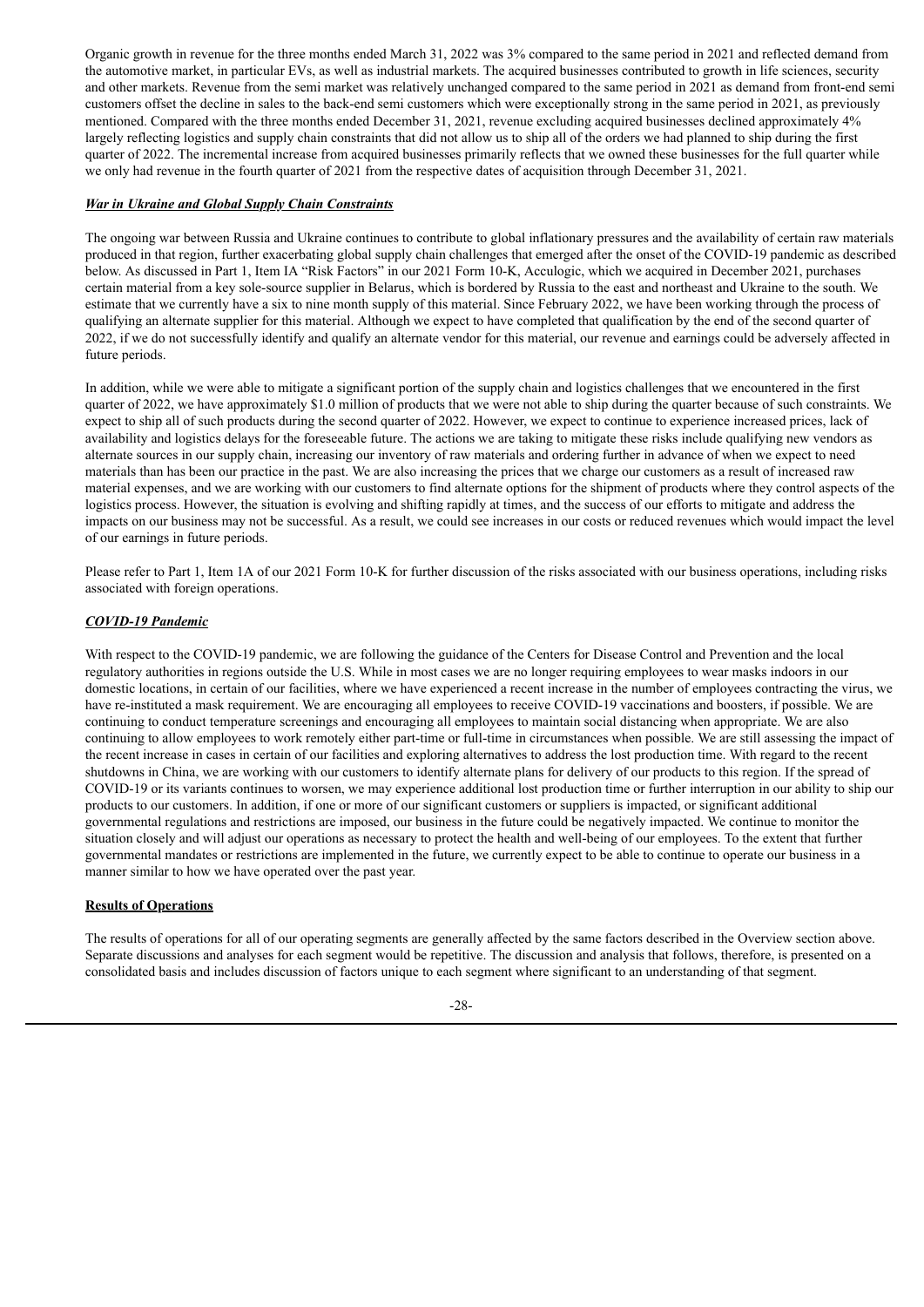# *Three Months Ended March 31, 2022 Compared to Three Months Ended March 31, 2021*

*Revenue.* Revenue was \$24.1 million for the three months ended March 31, 2022 compared to \$19.6 million for the same period in 2021, an increase of \$4.5 million, or 23%. We believe the increase in our revenue during the first quarter of 2022 primarily reflects the factors previously discussed in the Overview section.

*Gross Margin.* Our consolidated gross margin was 46% of revenue for the three months ended March 31, 2022 as compared to 49% of revenue for the same period in 2021. The decrease in our gross margin primarily reflects a combination of an increase in our component material costs as a percentage of revenue, reflecting changes in product and customer mix, and an increase in our direct labor as a percentage of revenue, reflecting an increase in the relative labor component of our cost structure. This increase reflects both the impact of the acquired businesses as well as increases in the average rates paid for labor as compared to the same period in 2021. The increase in labor rates reflects both inflation and merit increases given on April 1, 2021. To a lesser extent, there was also an increase in our fixed operating costs as a percent of revenue, reflecting both the impact of the acquired businesses as well as headcount investments in our legacy business.

*Selling Expense.* Selling expense was \$3.5 million for the three months ended March 31, 2022 compared to \$2.4 million for the same period in 2021 an increase of \$1.1 million, or 44%. The acquired businesses account for approximately \$721,000 of this increase. The remaining increase primarily reflects headcount investments and increased travel across all our segments. These increases were partially offset by a decrease in commission expense, reflecting changes in customer mix.

*Engineering and Product Development Expense.* Engineering and product development expense was \$1.9 million for the three months ended March 31, 2022 compared to \$1.3 million for the same period in 2021 an increase of \$602,000, or 46%. The acquired businesses account for approximately \$478,000 of this increase. The remaining increase primarily reflects headcount investments and an increase in supplies used in product development. These increases were partially offset by a reduction in legal fees related to our intellectual property.

*General and Administrative Expense.* General and administrative expense was \$4.8 million for the three months ended March 31, 2022 compared to \$3.2 million for the same period in 2021 an increase of \$1.7 million, or 53%. The acquired businesses account for approximately \$1.3 million of this increase. The remaining increase primarily reflects headcount investments as well as an increase in professional fees paid to various third parties who assist us with our strategic initiatives and regulatory compliance.

*Restructuring and Other Charges*. For the three months ended March 31, 2021, we recorded \$55,000 in restructuring and other charges related to the consolidation of our EMS manufacturing operations. There were no similar charges in the three months ended March 31, 2022.

*Income Tax Expense.* For the three months ended March 31, 2022, we recorded income tax expense of \$78,000 compared to income tax expense of \$366,000 for the same period in 2021. Our effective tax rate was 12% for the three months ended March 31, 2022 compared to 14% for the same period in 2021. On a quarterly basis, we record income tax expense or benefit based on the expected annualized effective tax rate for the various taxing jurisdictions in which we operate our businesses.

# **Liquidity and Capital Resources**

As discussed more fully in the Overview, our business and results of operations are substantially dependent upon the demand for ATE by semiconductor manufacturers and companies that specialize in the testing of ICs. The cyclical and volatile nature of demand for ATE makes estimates of future revenue, results of operations and net cash flows difficult.

Our primary historical source of liquidity and capital resources has been cash flow generated by our operations. In 2021, we also utilized our new credit facility, which is discussed further in the Overview and below, to fund our acquisitions. We manage our businesses to maximize operating cash flows as our primary source of liquidity for our short-term cash requirements, as discussed below. We use cash to fund growth in our operating assets, for new product research and development, for acquisitions and for stock repurchases. We currently anticipate that any additional long-term cash requirements related to our strategy would be funded through a combination of our cash and cash equivalents, our new credit facility or by issuing equity.

-29-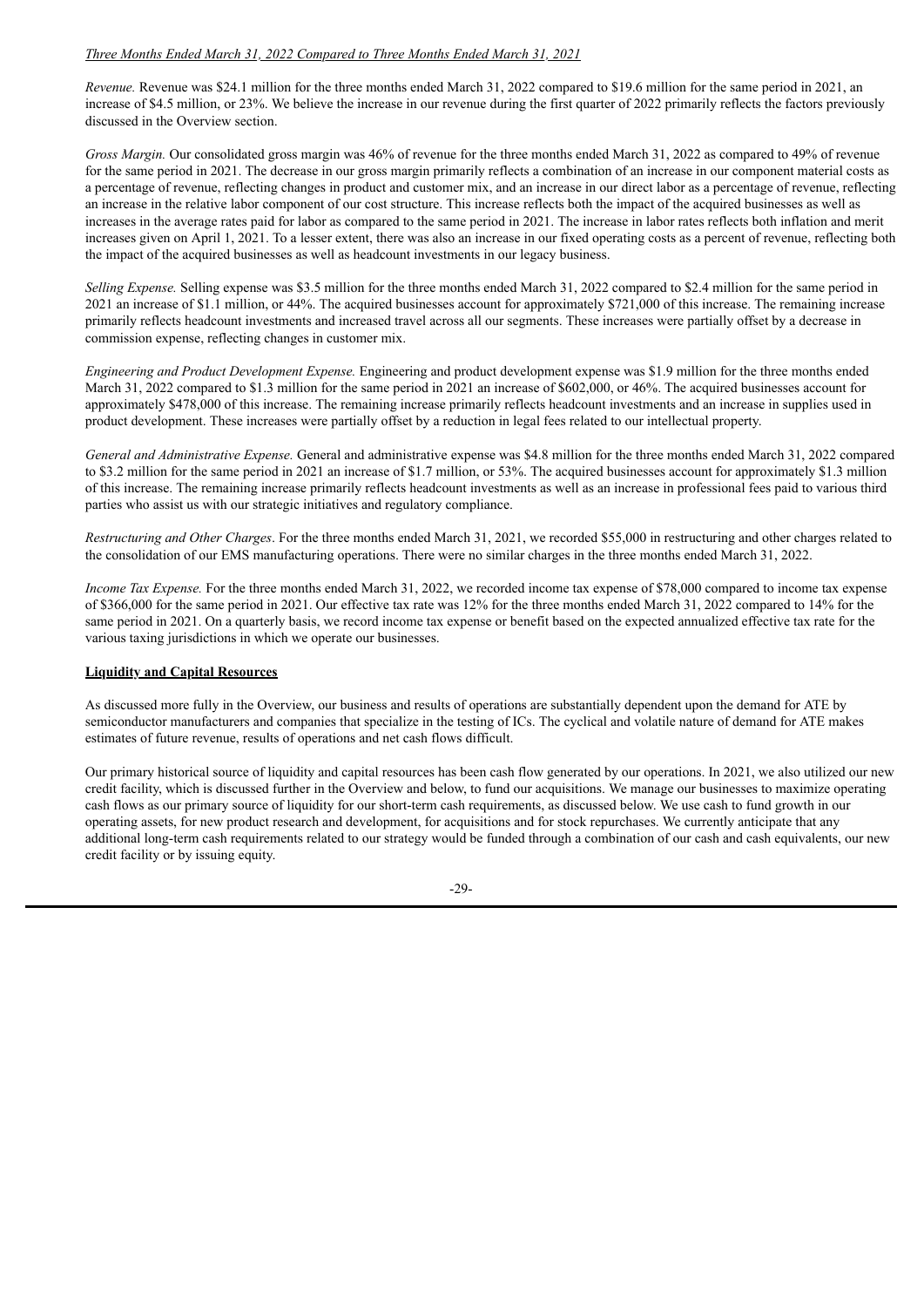# *Credit Facility*

As discussed in Note 11 to our consolidated financial statements in this Report, on October 15, 2021, we entered into the October 2021 Agreement with M&T. The October 2021 Agreement includes a \$25 million Term Note and a \$10 million revolving credit facility and replaces our prior credit facility with M&T. The October 2021 Agreement has a five-year contract period that expires on October 15, 2026 and draws under the Term Note will be permissible for two years. The principal balance of the revolving credit facility and the principal balance of any amount drawn under the Term Note will accrue interest based on the Secured Overnight Financing Rate or a bank-defined base rate plus an applicable margin, depending on leverage. The October 2021 Agreement includes customary affirmative, negative and financial covenants, including a maximum ratio of consolidated funded debt to consolidated EBITDA and a fixed charge coverage ratio. Our obligations under the October 2021 Agreement are secured by liens on substantially all of our tangible and intangible assets.

On October 28, 2021, we drew \$12 million under the Term Note to finance the acquisition of Videology. We also entered into an interest rate swap agreement with M&T as of this date which is designed to protect us against fluctuations in interest rates during the five-year repayment and amortization period. As a result, the annual interest rate we expect to pay for this draw under the Term Note is fixed at approximately 3.2% based on current leverage.

On December 29, 2021, we drew \$8.5 million under the Term Note to finance the acquisition of Acculogic. We did not enter into an interest rate swap agreement with M&T related to this draw. The annual interest rate we expect to pay for this draw under the Term Note is variable. At December 31, 2021, it was approximately 2.1% based on current leverage.

At March 31, 2022, there were no amounts borrowed under our revolving credit facility. This facility has a total borrowing availability of \$10.0 million. At March 31, 2022 we had utilized \$20.5 million of the availability under our Term Note and we had \$4.5 million remaining available under our Term Note.

## *Liquidity*

Our cash and cash equivalents and working capital were as follows (in thousands):

|                           | March 31.<br>2022 | December 31,<br>2021 |        |  |
|---------------------------|-------------------|----------------------|--------|--|
| Cash and cash equivalents | 17.211            |                      | 21,195 |  |
| Working capital           | 27.122 \$         |                      | 27,005 |  |

As of March 31, 2022, \$3.5 million, or 20%, of our cash and cash equivalents was held by our foreign subsidiaries. We currently expect our cash and cash equivalents, in combination with the borrowing capacity available under our revolving credit facility and the anticipated net cash to be provided by our operations in the next twelve months to be sufficient to support our short-term working capital requirements and other corporate requirements. Our revolving credit facility is discussed in Note 11 to our consolidated financial statements.

Our material short-term cash requirements include payments due under our various lease agreements, recurring payroll and benefits obligations to our employees, purchase commitments for materials that we use in the products we sell and principal and interest payments on our debt. We estimate that our minimum short-term working capital requirements currently range between \$8.0 million and \$10.0 million. We also anticipate making investments in our business in the next twelve months including hiring of additional staff, updates to our website and other systems and investments related to our geographic and market expansion efforts. We expect our current cash and cash equivalents, in combination with the borrowing capacity available under our revolving credit facility and the anticipated net cash to be provided by our operations to be sufficient to support these additional investments as well as our current short-term cash requirements.

Our current strategy for growth includes pursuing acquisition opportunities for complementary businesses, technologies or products. As discussed further in the Overview, on October 28, 2021, we acquired substantially all of the assets of Videology and on December 21, 2021, we completed the acquisition of Acculogic. We utilized \$20.5 million under our new credit facility to finance these acquisitions. As previously discussed, we currently anticipate that any additional long-term cash requirements related to our strategy would be funded through a combination of our cash and cash equivalents, the remaining availability under our new credit facility or by issuing equity.

# *Cash Flows*

*Operating Activities*. For the three months ended March 31, 2022, we recorded net earnings of \$577,000. Net cash used in operations during this period was \$2.8 million. During the three months ended March 31, 2022, we had non-cash charges of \$1.3 million for depreciation and amortization which included \$309,000 of amortization related to our ROU assets. Our operating lease liabilities declined \$346,000 during this same period. During the three months ended March 31, 2022, we also recorded \$372,000 for amortization of deferred compensation expense related to stock-based awards. Accounts receivable increased \$832,000 during the three months ended March 31, 2022, reflecting the increase in revenue in the first quarter of 2022, while inventories and accounts payable increased \$2.2 million and \$1.6 million, respectively, also reflecting the increase in business levels. Accrued wages and benefits decreased \$1.2 million during the three months ended March 31, 2022 reflecting the payment in March 2022 of profit-based bonuses accrued in 2021 on our results for the 2021 year.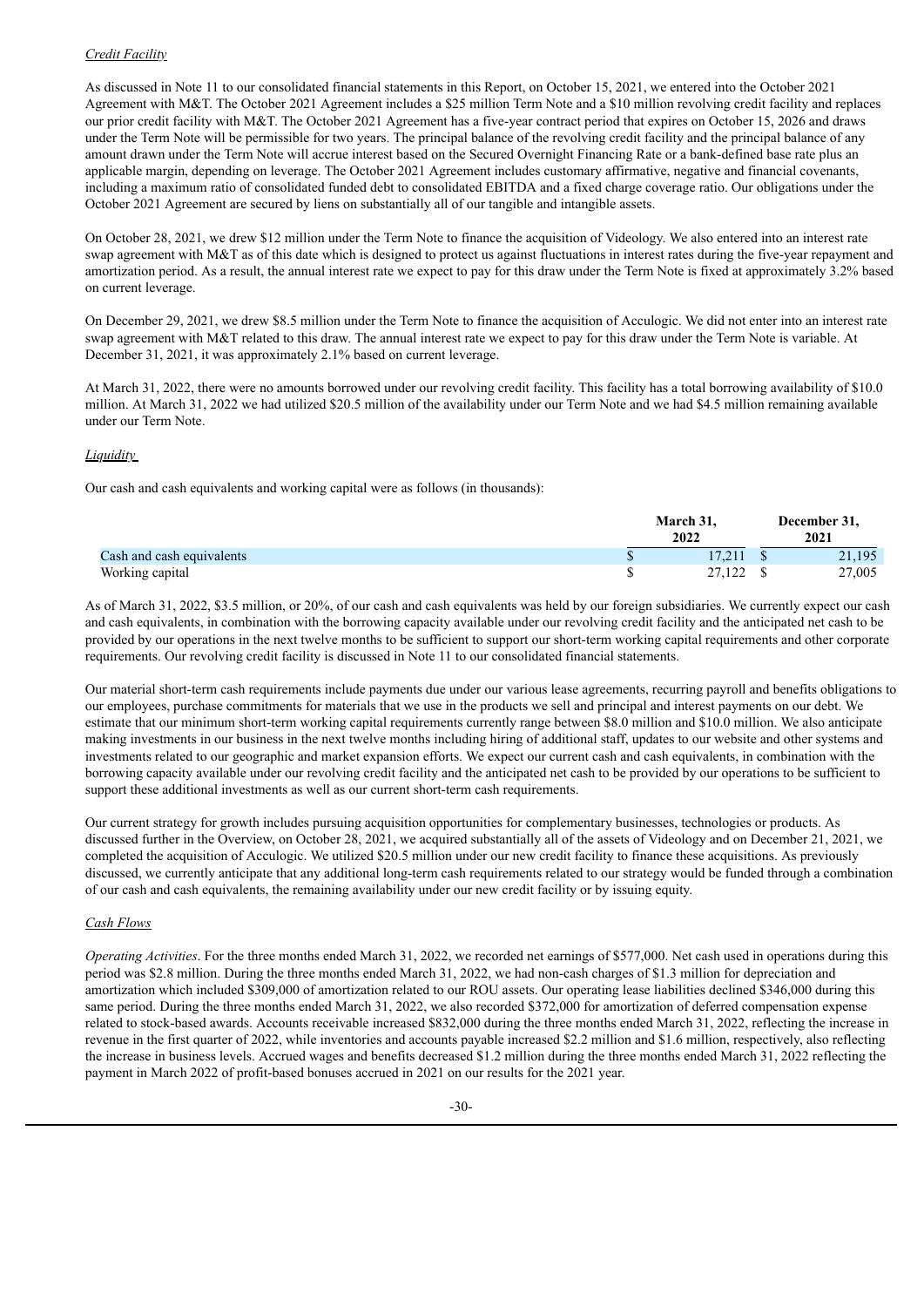*Investing Activities*. During the three months ended March 31, 2022, purchases of property and equipment were \$335,000, primarily reflecting leasehold improvements to our facility in Mansfield, Massachusetts for the space that our Videology subsidiary will be occupying in the second quarter of 2022. These improvements were funded using our working capital. We have no significant commitments for capital expenditures for the balance of 2022; however, depending upon changes in market demand or manufacturing and sales strategies, we may make such purchases or investments as we deem necessary and appropriate. These additional cash requirements would be funded by our cash and cash equivalents, anticipated net cash to be provided by operations and our revolving credit facility.

*Financing Activities*. During the three months ended March 31, 2022, we made principal payments on our Term Note totaling \$883,000 and received \$56,000 as a result of purchases of our stock that were made by our employees under the ESPP.

## **New or Recently Adopted Accounting Standards**

See the Notes to our consolidated financial statements in this Report for information concerning the implementation and impact of new or recently adopted accounting standards.

## **Critical Accounting Estimates**

The preparation of consolidated financial statements in conformity with GAAP requires us to make estimates and judgments that affect the reported amounts of assets, liabilities, revenue, expenses and related disclosure of contingent assets and liabilities. On an on-going basis, we evaluate our estimates, including those related to inventories, long-lived assets, goodwill, identifiable intangibles, contingent consideration liabilities and deferred income tax valuation allowances. We base our estimates on historical experience and on appropriate and customary assumptions that we believe to be reasonable under the circumstances, the results of which form the basis for making judgments about the carrying values of assets and liabilities that are not readily apparent from other sources. Some of these accounting estimates and assumptions are particularly sensitive because of their significance to our consolidated financial statements and because of the possibility that future events affecting them may differ markedly from what had been assumed when the financial statements were prepared. As of March 31, 2022, there have been no significant changes to the accounting estimates that we have deemed critical. Our critical accounting estimates are more fully described in our 2021 Form 10-K.

#### **Off -Balance Sheet Arrangements**

There were no off-balance sheet arrangements during the three months ended March 31, 2022 that have or are reasonably likely to have, a current or future effect on our financial condition, changes in financial condition, revenue or expenses, results of operations, liquidity, capital expenditures or capital resources that is material to our interests.

#### **Item 3. QUANTITATIVE AND QUALITATIVE DISCLOSURES ABOUT MARKET RISK**

This disclosure is not required for a smaller reporting company.

#### **Item 4. CONTROLS AND PROCEDURES**

#### **Evaluation of Disclosure Controls and Procedures**

We maintain disclosure controls and procedures, as such term is defined in Rule 13a-15(e) under the Exchange Act. Because there are inherent limitations in all control systems, a control system, no matter how well conceived and operated, can provide only reasonable, as opposed to absolute, assurance that the objectives of the control system are met. These inherent limitations include the realities that judgments in decisionmaking can be faulty, and that breakdowns can occur because of simple error or mistake. Additionally, controls can be circumvented by the individual acts of some persons, by collusion of two or more people, or by management override of the control. Further, the design of a control system must reflect the fact that there are resource constraints, and the benefits of controls must be considered relative to their costs. Our management, including the CEO and CFO, does not expect that our disclosure controls and procedures or our internal control over financial reporting will prevent all error and all fraud. Because of the inherent limitations in a cost-effective control system, misstatements due to error or fraud may occur and not be detected. Accordingly, our management has designed the disclosure controls and procedures to provide reasonable assurance that the objectives of the control system were met.

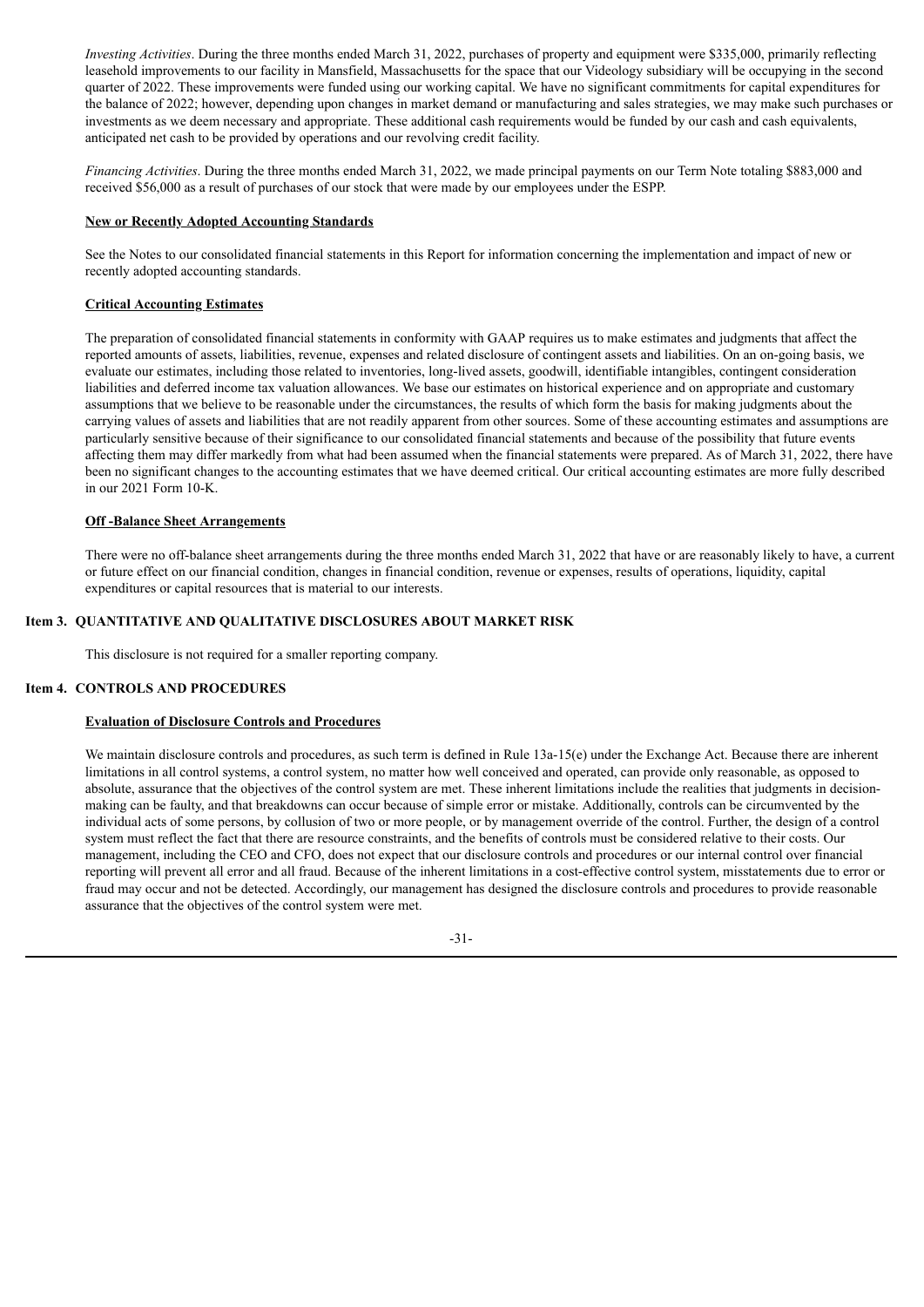**CEO/CFO Conclusions about the Effectiveness of the Disclosure Controls and Procedures**. As required by Rule 13a-15(b) of the Exchange Act, inTEST management, including our CEO and CFO, conducted an evaluation as of the end of the period covered by this Report, of the effectiveness of our disclosure controls and procedures**.** Based on that evaluation, our CEO and CFO concluded that, as of the end of the period covered by this Report, our disclosure controls and procedures were effective at the reasonable assurance level.

#### **Changes in Internal Control Over Financial Reporting**

During the period covered by this Report, there has been no change in our internal control over financial reporting (as defined in Rules 13a-15(f) and 15d-15(f) under the Exchange Act) that occurred during the period covered by this Report that has materially affected, or is reasonably likely to materially affect, our internal control over financial reporting.

## **PART II. OTHER INFORMATION**

#### **Item 1. Legal Proceedings**

From time to time we may be a party to legal proceedings occurring in the ordinary course of business. We are not currently involved in any material legal proceedings.

## **Item 1A. Risk Factors**

Information regarding the primary risks and uncertainties that could materially and adversely affect our future performance or could cause actual results to differ materially from those expressed or implied in our forward-looking statements, appears in Part I, Item 1A - "Risk Factors" of our 2021 Form 10-K filed with the Securities and Exchange Commission on March 23, 2022. There have been no material changes from the risk factors set forth in our 2021 Form 10-K.

#### **Item 2. Unregistered Sales of Equity Securities and Use of Proceeds**

None.

## **Item 3. Defaults Upon Senior Securities**

None.

#### **Item 4. Mine Safety Disclosures**

Not applicable.

## **Item 5. Other Information**

None.

-32-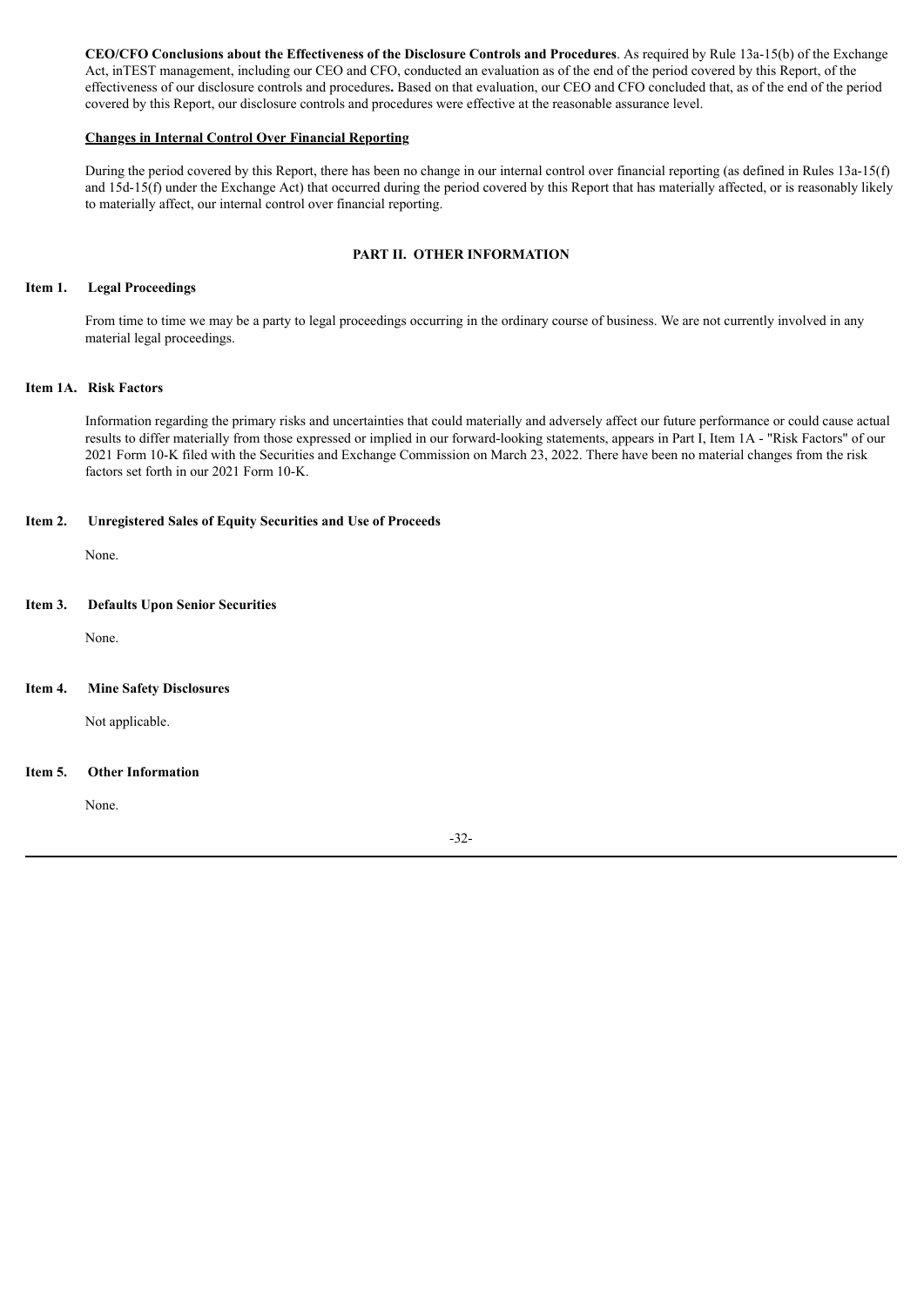## **Item 6. Exhibits**

- 10.1 Amended and Restated Loan and Security Agreement, dated October 15, 2021, among inTEST Corporation, Ambrell Corporation, inTEST Silicon Valley [Corporation,](http://www.sec.gov/Archives/edgar/data/1036262/000143774921023970/ex_292653.htm) inTEST EMS, LLC, Temptronic Corporation and M&T Bank. (1)
- 10.2 2022 Executive Officer [Compensation](http://www.sec.gov/Archives/edgar/data/1036262/000143774922006292/ex_347140.htm) Plan  $(2)(*)$
- 31.1 [Certification](#page-36-0) of Chief Executive Officer pursuant to Rule 13a-14(a).
- 31.2 [Certification](#page-37-0) of Chief Financial Officer pursuant to Rule 13a-14(a).
- 32.1 Certification of Chief Executive Officer furnished pursuant to 18 U.S.C. Section 1350, as adopted pursuant to Section 906 of the [Sarbanes-Oxley](#page-38-0) Act of 2002.
- 32.2 Certification of Chief Financial Officer furnished pursuant to 18 U.S.C. Section 1350, as adopted pursuant to Section 906 of the [Sarbanes-Oxley](#page-39-0) Act of 2002.
- 101.INS Inline XBRL Taxonomy Instance Document
- 101.SCH Inline XBRL Taxonomy Extension Schema Document
- 101.CAL Inline XBRL Taxonomy Extension Calculation Linkbase Document
- 101.DEF Inline XBRL Taxonomy Extension Definition Linkbase Document
- 101.LAB Inline XBRL Taxonomy Extension Label Linkbase Document
- 101.PRE Inline XBRL Taxonomy Extension Presentation Linkbase Document<br>104 Cover Page Interactive Data File (formatted as Inline XBRL and com
- 104 Cover Page Interactive Data File (formatted as Inline XBRL and contained in Exhibit 101).
- (1) Previously filed by the Company as an exhibit to the Company's Current Report on Form 8-K dated October 15, 2021, File No. 001- 36117, filed October 20, 2021, and incorporated herein by reference.
- (2) Previously filed by the Company as an exhibit to the Company's Current Report on Form 8-K dated March 9, 2022, File No. 001- 36117, filed March 15, 2022, and incorporated herein by reference.
- \* Indicates a management contract or compensatory plan, contract or arrangement in which directors or executive officers participate.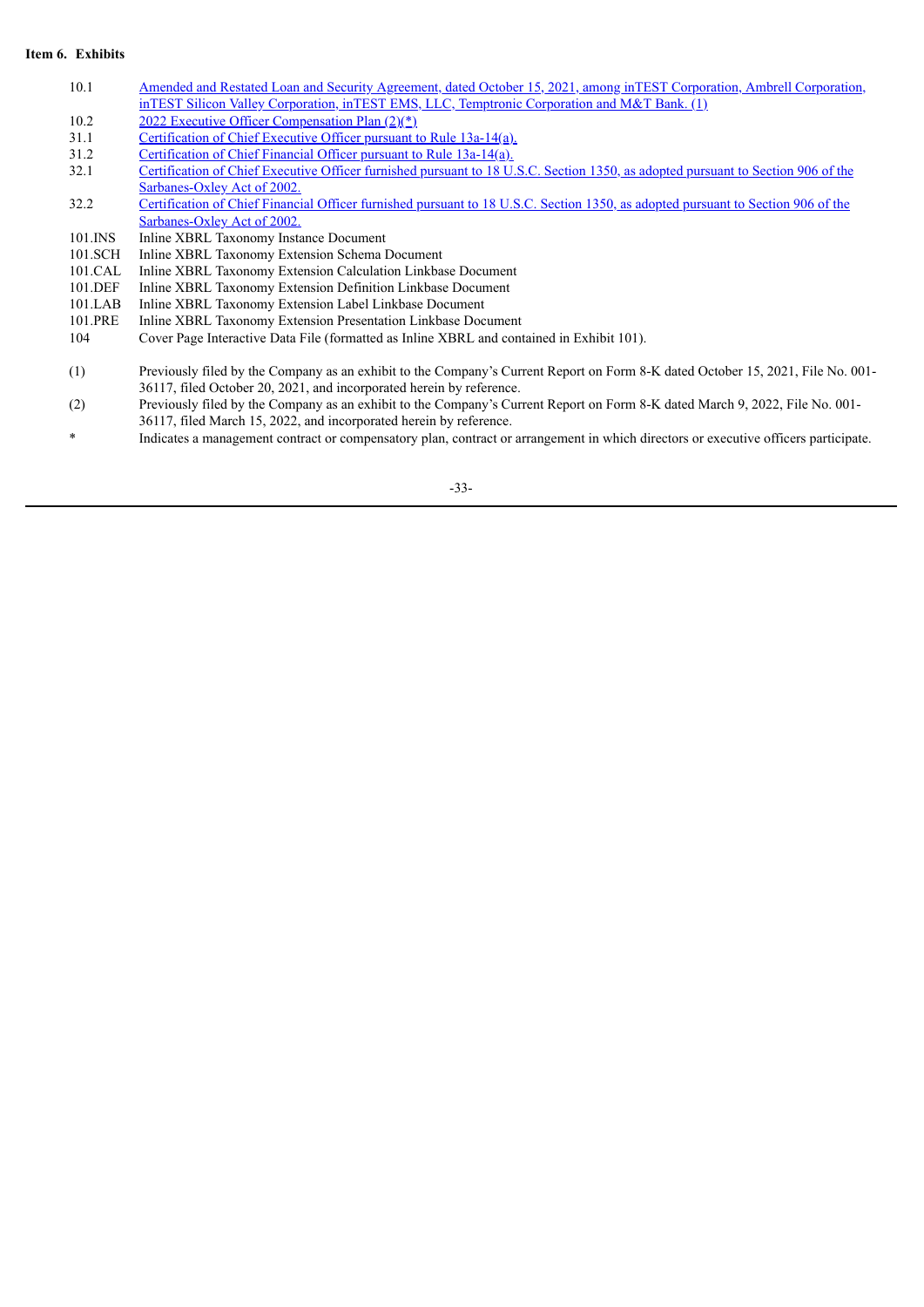## **Signatures**

Pursuant to the requirements of the Securities Exchange Act of 1934, the registrant has duly caused this report to be signed on its behalf by the undersigned thereunto duly authorized.

# **inTEST Corporation**

Date: <u>May 13, 2022</u> /s/ Richard N. Grant, Jr. Richard N. Grant, Jr. *President and Chief Executive Of icer*

Date: May 13, 2022 /s/ Duncan Gilmour

Duncan Gilmour *Chief Financial Of icer, Treasurer and Secretary*

-34-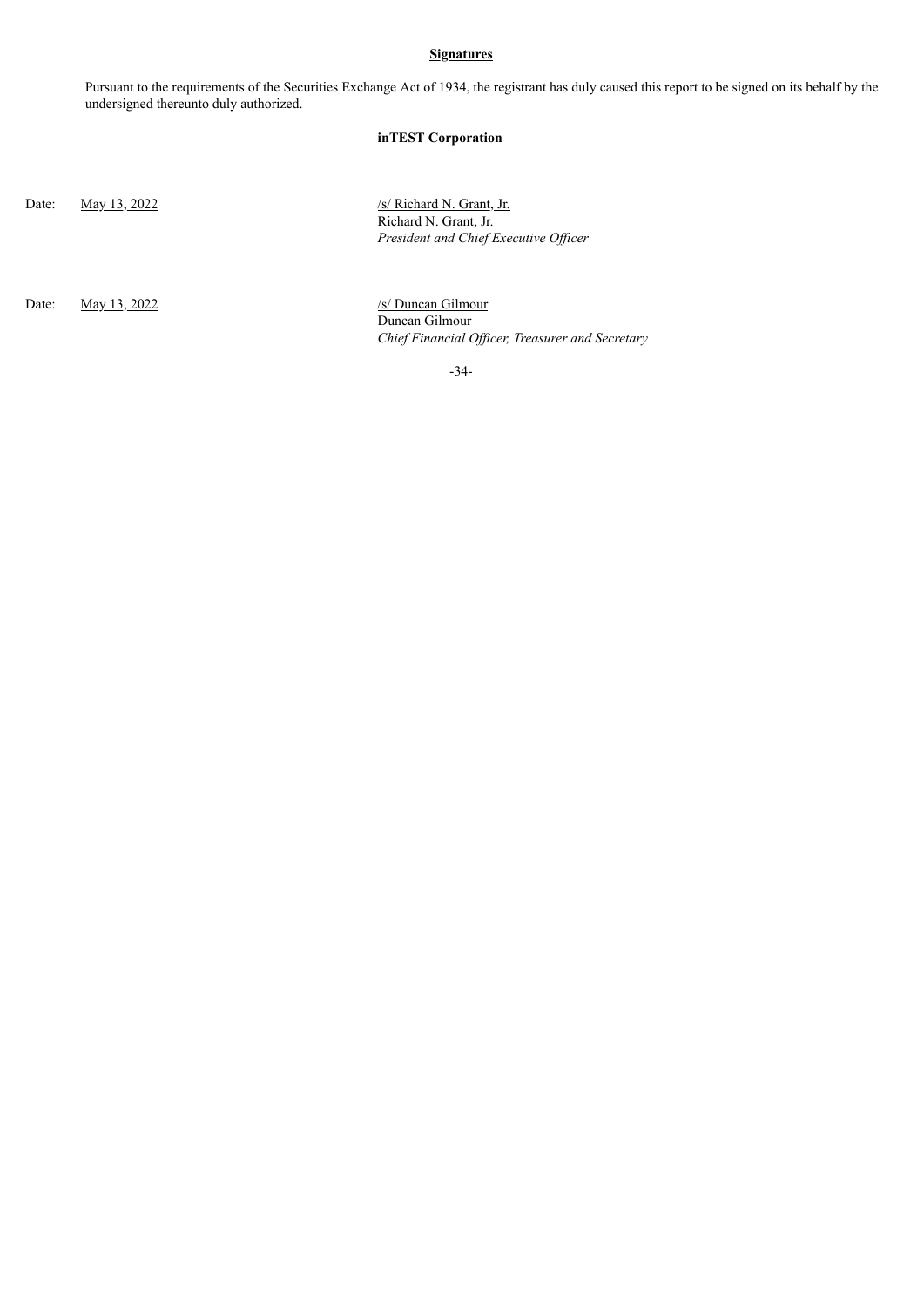# **CERTIFICATION**

<span id="page-36-0"></span>I, Richard N. Grant, Jr., certify that:

1. I have reviewed this quarterly report on Form 10-Q of inTEST Corporation;

2. Based on my knowledge, this report does not contain any untrue statement of a material fact or omit to state a material fact necessary to make the statements made, in light of the circumstances under which such statements were made, not misleading with respect to the period covered by this report;

3. Based on my knowledge, the financial statements, and other financial information included in this report, fairly present in all material respects the financial condition, results of operations and cash flows of the registrant as of, and for, the periods presented in this report;

4. The registrant's other certifying officer and I are responsible for establishing and maintaining disclosure controls and procedures (as defined in Exchange Act Rules 13a-15(e) and 15d-15(e)) and internal control over financial reporting (as defined in Exchange Act Rules 13a-15(f) and 15d-15(f)) for the registrant and have:

(a) Designed such disclosure controls and procedures, or caused such disclosure controls and procedures to be designed under our supervision, to ensure that material information relating to the registrant, including its consolidated subsidiaries, is made known to us by others within those entities, particularly during the period in which this report is being prepared;

(b) Designed such internal control over financial reporting, or caused such internal control over financial reporting to be designed under our supervision, to provide reasonable assurance regarding the reliability of financial reporting and the preparation of financial statements for external purposes in accordance with generally accepted accounting principles;

(c) Evaluated the effectiveness of the registrant's disclosure controls and procedures and presented in this report our conclusions about the effectiveness of the disclosure controls and procedures, as of the end of the period covered by this report based on such evaluation; and

(d) Disclosed in this report any change in the registrant's internal control over financial reporting that occurred during the registrant's most recent fiscal quarter (the registrant's fourth fiscal quarter in the case of an annual report) that has materially affected, or is reasonably likely to materially affect, the registrant's internal control over financial reporting; and

5. The registrant's other certifying officer and I have disclosed, based on our most recent evaluation of internal control over financial reporting, to the registrant's auditors and the audit committee of the registrant's board of directors (or persons performing the equivalent functions):

(a) All significant deficiencies and material weaknesses in the design or operation of internal control over financial reporting which are reasonably likely to adversely affect the registrant's ability to record, process, summarize and report financial information; and

(b) Any fraud, whether or not material, that involves management or other employees who have a significant role in the registrant's internal control over financial reporting.

Date: May 13, 2022

/s/ Richard N. Grant, Jr. Richard N. Grant, Jr. President and Chief Executive Officer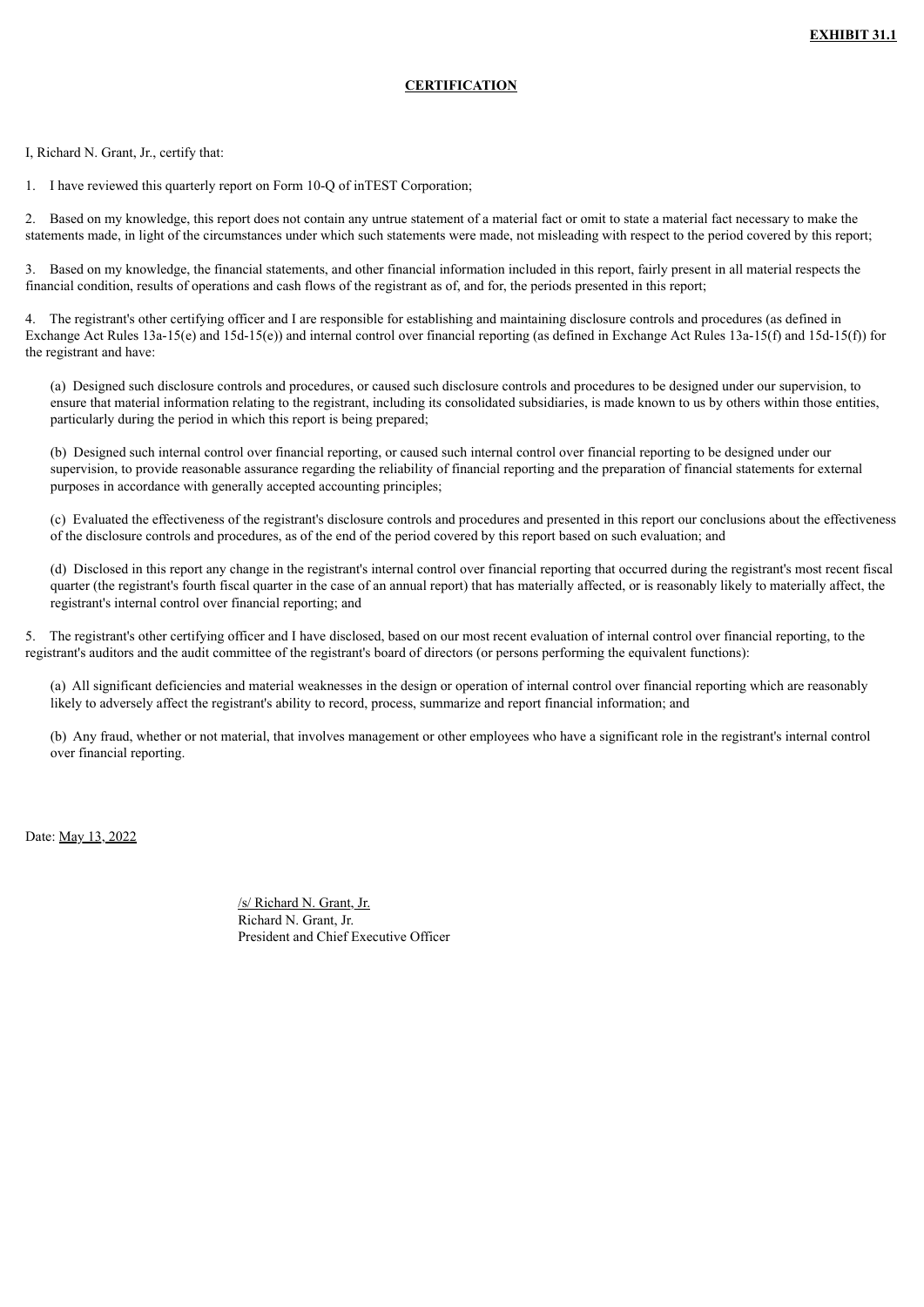# **CERTIFICATION**

<span id="page-37-0"></span>I, Duncan Gilmour, certify that:

1. I have reviewed this quarterly report on Form 10-Q of inTEST Corporation;

2. Based on my knowledge, this report does not contain any untrue statement of a material fact or omit to state a material fact necessary to make the statements made, in light of the circumstances under which such statements were made, not misleading with respect to the period covered by this report;

3. Based on my knowledge, the financial statements, and other financial information included in this report, fairly present in all material respects the financial condition, results of operations and cash flows of the registrant as of, and for, the periods presented in this report;

4. The registrant's other certifying officer and I are responsible for establishing and maintaining disclosure controls and procedures (as defined in Exchange Act Rules 13a-15(e) and 15d-15(e)) and internal control over financial reporting (as defined in Exchange Act Rules 13a-15(f) and 15d-15(f)) for the registrant and have:

(a) Designed such disclosure controls and procedures, or caused such disclosure controls and procedures to be designed under our supervision, to ensure that material information relating to the registrant, including its consolidated subsidiaries, is made known to us by others within those entities, particularly during the period in which this report is being prepared;

(b) Designed such internal control over financial reporting, or caused such internal control over financial reporting to be designed under our supervision, to provide reasonable assurance regarding the reliability of financial reporting and the preparation of financial statements for external purposes in accordance with generally accepted accounting principles;

(c) Evaluated the effectiveness of the registrant's disclosure controls and procedures and presented in this report our conclusions about the effectiveness of the disclosure controls and procedures, as of the end of the period covered by this report based on such evaluation; and

(d) Disclosed in this report any change in the registrant's internal control over financial reporting that occurred during the registrant's most recent fiscal quarter (the registrant's fourth fiscal quarter in the case of an annual report) that has materially affected, or is reasonably likely to materially affect, the registrant's internal control over financial reporting; and

5. The registrant's other certifying officer and I have disclosed, based on our most recent evaluation of internal control over financial reporting, to the registrant's auditors and the audit committee of the registrant's board of directors (or persons performing the equivalent functions):

(a) All significant deficiencies and material weaknesses in the design or operation of internal control over financial reporting which are reasonably likely to adversely affect the registrant's ability to record, process, summarize and report financial information; and

(b) Any fraud, whether or not material, that involves management or other employees who have a significant role in the registrant's internal control over financial reporting.

Date: May 13, 2022

/s/Duncan Gilmour Duncan Gilmour Chief Financial Officer, Treasurer and Secretary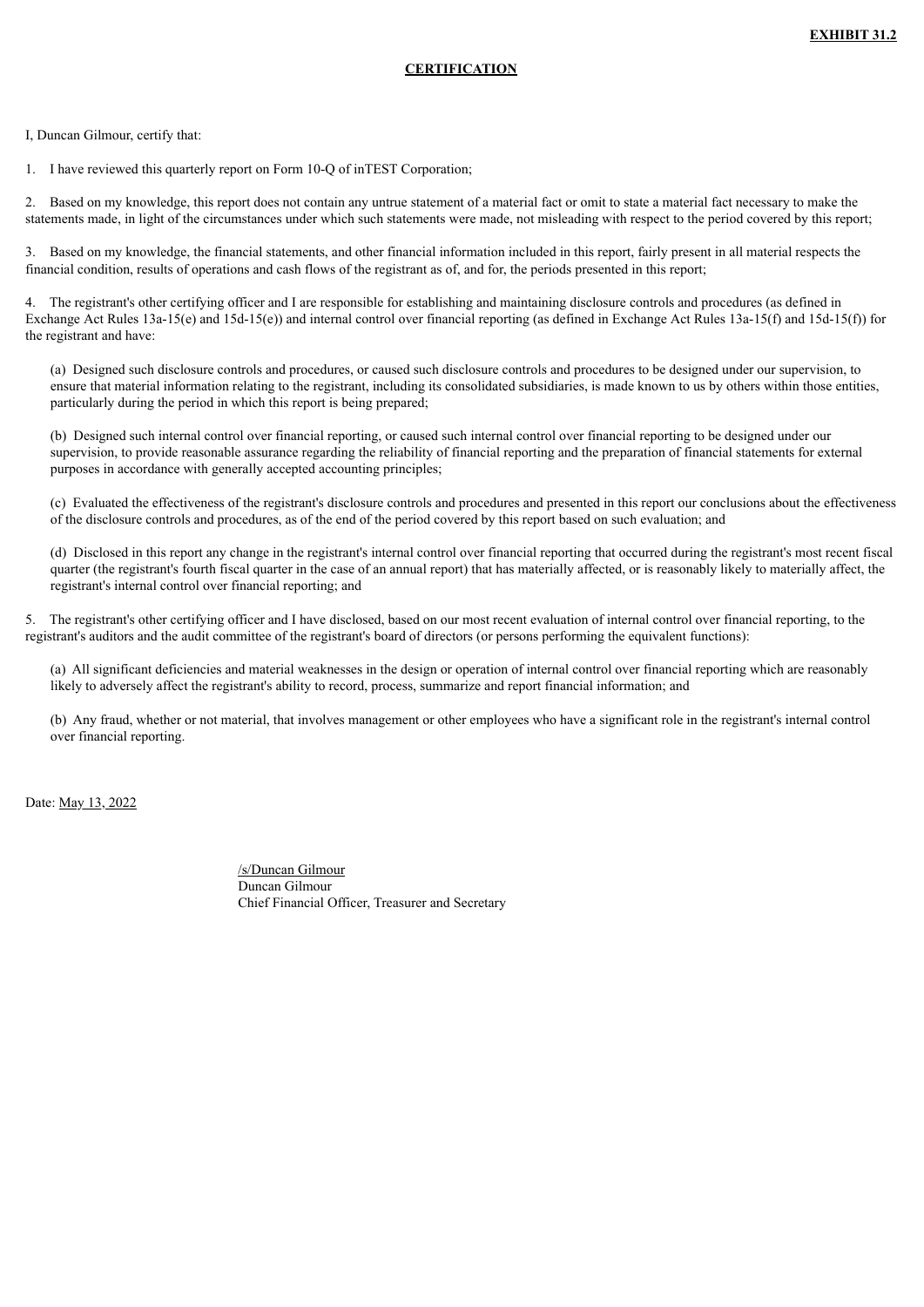## **inTEST CORPORATION**

# CERTIFICATION PURSUANT TO 18 U.S.C. SECTION 1350, AS ADOPTED PURSUANT TO SECTION 906 OF THE SARBANES-OXLEY ACT OF 2002

<span id="page-38-0"></span>In connection with the Quarterly Report of inTEST Corporation (the "Company") on Form 10-Q for the period ended March 31, 2022 as filed with the Securities and Exchange Commission on the date hereof (the "Report"), I, Richard N. Grant, Jr., President and Chief Executive Officer of the Company, certify, pursuant to 18 U.S.C. Section 1350, as adopted pursuant to Section 906 of the Sarbanes-Oxley Act of 2002, that:

(1) The Report fully complies with the requirements of Section 13(a) or 15(d) of the Securities Exchange Act of 1934; and

(2) The information contained in the Report fairly presents, in all material respects, the financial condition and results of operations of the Company.

Date: May 13, 2022

/s/ Richard N. Grant, Jr. Richard N. Grant, Jr. President and Chief Executive Officer